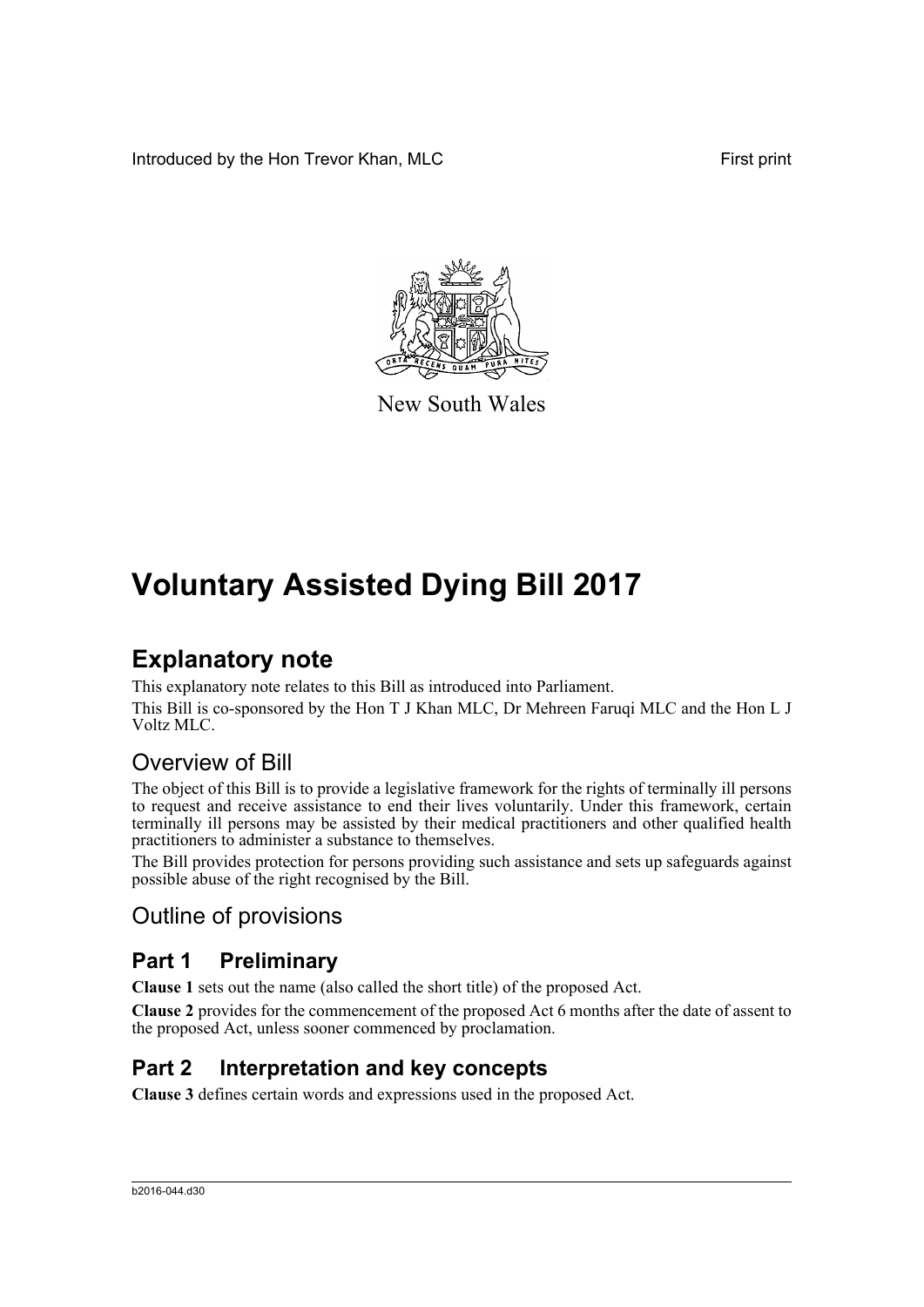**Clause 4** defines *terminal illness* to mean an illness that will, in reasonable medical judgment, result in the death of the person suffering from the illness within the next 12 months.

**Clause 5** defines when a medical practitioner *assists* or *provides assistance* to end a patient's life for the purposes of the proposed Act. Assistance is provided when the practitioner does any of the following for the purpose of, or in connection with, ending the patient's life:

- (a) prescribes and prepares an authorised substance for a patient,
- (b) gives an authorised substance to the patient for self-administration,
- (c) if the patient is physically incapable of self-administering a lethal dose of an authorised substance—administers the substance to the patient or gives the substance to a medical practitioner or nurse who has certain qualifications.

**Clause 6** defines *authorised substance* to mean a substance that is declared by the regulations to be an authorised substance for the purposes of the proposed Act.

**Clause 7** defines *decision-making capacity* in relation to a patient's request for assistance as having the capacity to:

- (a) understand the facts relevant to the patient's illness and condition, and
- (b) understand the medical treatment and other options available to the patient, and
- (c) assess the consequences of the patient's decision to request the assistance and understand the impact of those consequences on the patient, and
- (d) communicate the patient's decisions (whether by speaking, sign language or any other means).

**Clause 8** defines when a person is *closely associated* with another person for the purposes of the proposed Act. A person is closely associated with another person if the person is a close relative or employee of the other person or if both persons are medical practitioners who are members of the same medical practice.

## **Part 3 Request for and provision of assistance**

#### **Division 1 Request for assistance**

**Clause 9** establishes the right of an eligible person to request assistance from a medical practitioner to end the person's life. A person is eligible to make a request for assistance if:

- (a) the person is at least 25 years of age, and
- (b) the person is an Australian citizen, or a permanent resident of Australia, and is ordinarily resident in New South Wales, and
- (c) the person is suffering from a terminal illness, and
- (d) the medical practitioner (referred to in the proposed Act as the *primary medical practitioner*) has informed the person that, in the medical practitioner's opinion, the person is suffering from a terminal illness, and
- (e) as a consequence of the terminal illness, the person has been experiencing severe pain, suffering or physical incapacity to an extent unacceptable to the person.

The primary medical practitioner must not be a close relative of the person who makes the request.

A person who makes a request for assistance is referred to in the proposed Act as the *patient*.

**Clause 10** makes it clear that a patient who has requested assistance may rescind that request at any time. If a health care provider becomes aware that the patient has rescinded a request, the health care provider must immediately notify the primary medical practitioner of the rescission. If a request is rescinded, the primary medical practitioner must note that fact on the patient's medical record and on each page of the formal request certificate.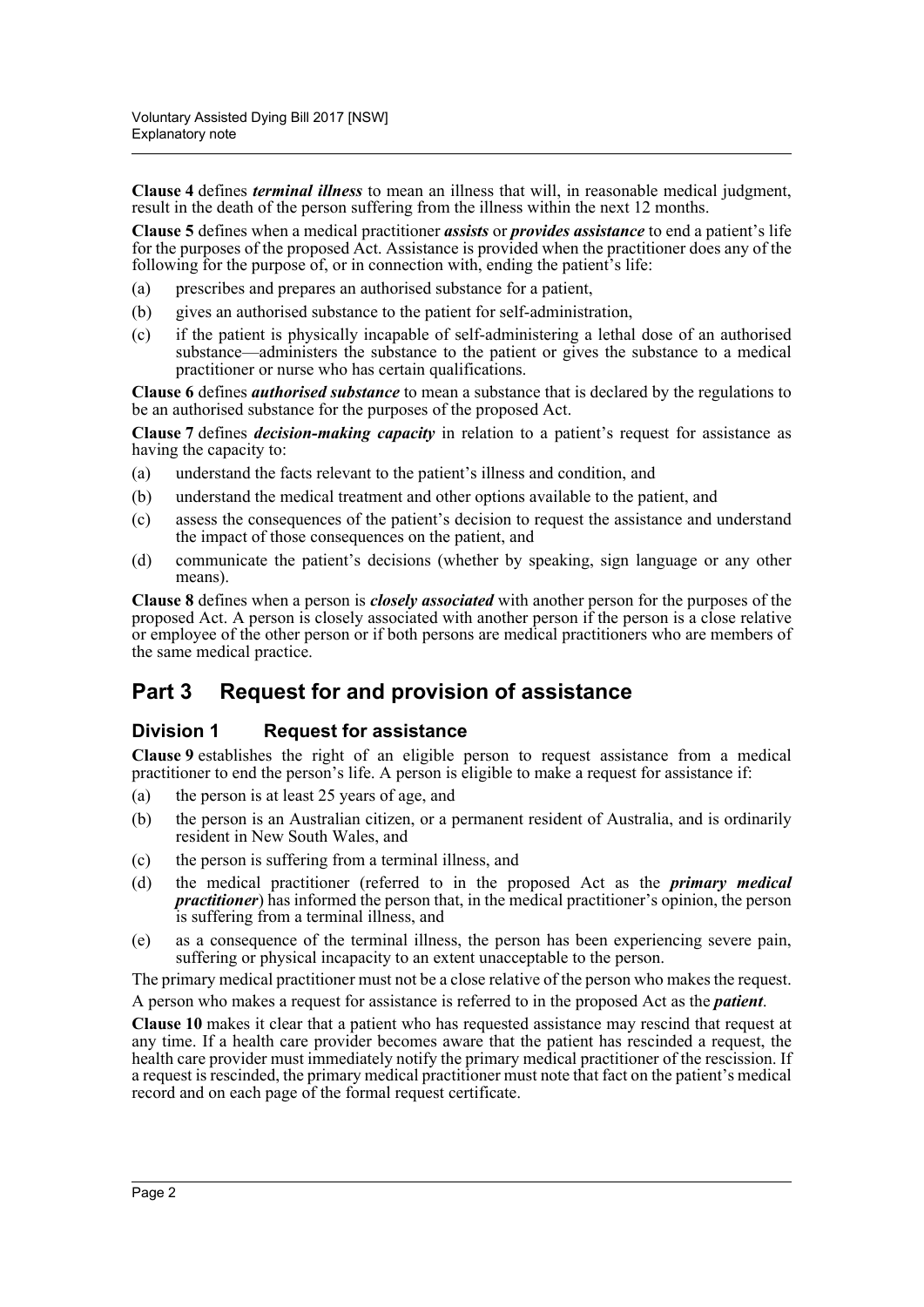### **Division 2 Provision of assistance**

**Clause 11** provides that the primary medical practitioner may assist the patient to end the patient's life if the practitioner is satisfied that the requirements of the proposed Act relating to the request for assistance have been met.

**Clause 12** provides for a cooling-off period of 48 hours, commencing on the completion of the request certificate, during which the primary medical practitioner must not provide assistance to a patient to end the patient's life.

**Clause 13** requires the primary medical practitioner, in providing assistance under the proposed Act, to be guided by appropriate medical standards and pharmaceutical information about the relevant authorised substance and any guidelines prescribed by regulations made under the proposed Act.

**Clause 14** provides that the primary medical practitioner must not provide the assistance if he or she knows that any financial or other advantage is likely to be gained by certain persons participating in the provision of assistance, or their associates, as a result of the death of the patient.

**Clause 15** makes it an offence for a person to engage in conduct that influences the provision of assistance under the proposed Act. Such conduct involves giving or promising any financial advantage (other than a reasonable payment for medical services), or causing or threatening to cause any disadvantage, to any person participating in the provision of the assistance.

The clause also makes it an offence for a person to accept any financial or other advantage (other than a reasonable payment for medical services) for assisting or refusing to assist in the provision of assistance under the proposed Act.

**Clause 16** makes it an offence to cause a person, by deception or improper influence, to make a request for assistance.

## **Part 4 Preconditions to provision of assistance**

Part 4 sets out the requirements that must be met before a primary medical practitioner may assist a patient to end the patient's life.

**Clause 17** requires the patient to be independently examined by his or her primary medical practitioner and one other medical practitioner (the *secondary medical practitioner*). The secondary medical practitioner must be a specialist in relation to the diagnosis or treatment of the relevant terminal illness and must not be closely associated with the primary medical practitioner or a close relative of the patient.

**Clause 18** requires the primary medical practitioner to form an opinion about the patient's terminal illness and prognosis, and requires the secondary medical practitioner to confirm the opinion.

**Clause 19** requires the primary medical practitioner to provide to the patient certain information relating to the patient's terminal illness, available treatment, consequences of the administration of the authorised substance and the right to rescind the request for assistance. The patient must, after receiving the information, indicate that the patient's decision to request assistance to end his or her life still stands.

**Clause 20** requires the patient to be examined and assessed by an independent psychiatrist or psychologist. The psychiatrist or psychologist must provide to the primary and secondary medical practitioners a report of the assessment. The primary medical practitioner must not provide assistance to the patient under the proposed Act unless the qualified psychiatrist or qualified psychologist makes an assessment that the patient has decision-making capacity in relation to the request for assistance and that the patient's decision to request the assistance has been made freely, voluntarily and after due consideration.

**Clause 21** requires the primary medical practitioner to provide to the secondary medical practitioner and qualified psychiatrist or qualified psychologist any previous reports and opinions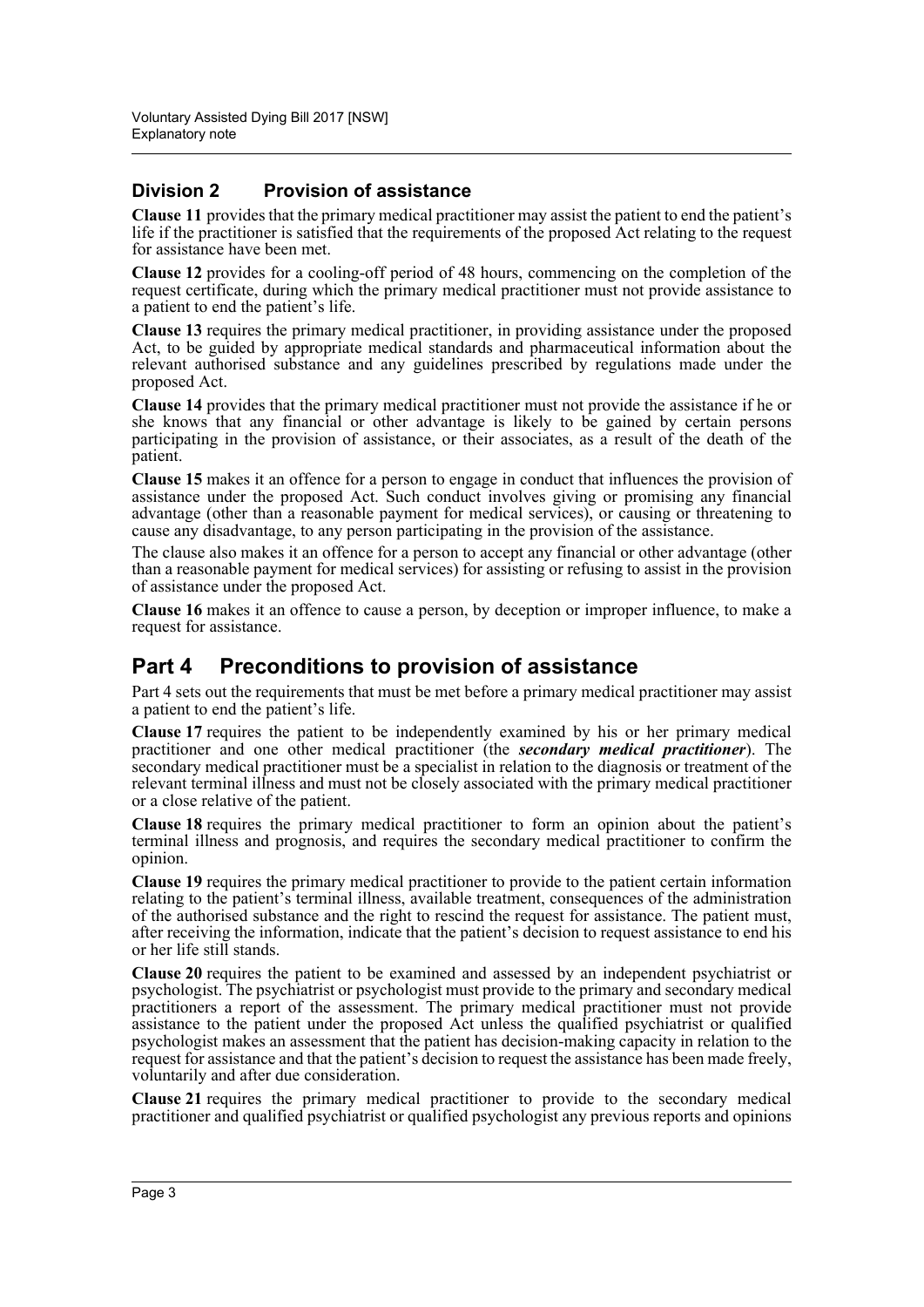relating to the patient that were given to the primary medical practitioner by other secondary medical practitioners or qualified psychiatrists or qualified psychologists.

**Clause 22** requires a formal certificate to be completed confirming the patient's request for assistance at least 7 days after the initial request is made. An audio-visual record (an *audio-visual request*) may be made instead of the request certificate if the patient is physically unable to sign the certificate or is unable to communicate with reasonable fluency in English.

**Clause 23** requires an interpreter to be present at the time of any communication between the patient and certain other participants for the purposes of the Part, and during the signing of the request certificate or making of the audio-visual request, if the patient and other person are unable to communicate with each other with reasonable fluency in any language.

# **Part 5 Supreme Court review of requests**

**Clause 24** enables a close relative of a patient to apply to the Supreme Court for an order that a request certificate is not an effective request certificate for the purposes of the proposed Act. The Court may make an order if satisfied that the patient was not suffering from a terminal illness, was not at least 25 years old, was neither an Australian citizen nor a permanent Australian resident or was not ordinarily resident in New South Wales, that he or she did not have decision-making capacity in relation to the request or that he or she did not make the decision to request the assistance freely, voluntarily and after due consideration. The Supreme Court may make such other orders (including interim orders pending the determination of the application) as it considers necessary to prevent action being taken in reliance on the request certificate.

**Clause 25** makes provision with respect to the parties to an application for an order.

**Clause 26** provides that if an order is made under the Part in respect of a request certificate, the certificate is not to be treated as a request certificate for the purposes of the proposed Act. However, the order does not prevent the making of a further request or the provision of assistance to the patient after the requirements of the proposed Act have been met with respect to the further request.

**Clause 27** provides that the Part does not limit the jurisdiction of the Supreme Court.

# **Part 6 Effect of Act on other rights and obligations**

**Clause 28** provides that a health care facility operator, health care provider or other person is not under any duty to participate in the provision of assistance under the proposed Act. Any health care facility operator or health care provider who is unable or unwilling to participate must, if requested to do so by the patient, transfer the patient's medical records to another health care provider.

**Clause 29** protects certain persons from criminal and civil liability for participating, or refusing to participate, in the provision of assistance under the proposed Act. A death resulting from the lawful provision of assistance under the proposed Act is not to be regarded as suicide for the purposes of a provision of the *Crimes Act 1900* that relates to aiding and abetting a suicide. The use of force to prevent the making of a request, or the provision of assistance, under the proposed Act is not authorised by this clause or by section 574B of the *Crimes Act 1900* (which otherwise provides for the lawful use of force for the prevention of suicide). The clause authorises the destruction of unused authorised substances, but no other dealing with such substances.

**Clause 30** provides that a will, contract or other agreement is not valid to the extent that it would affect whether a person may make or rescind a request for assistance under the proposed Act or provide or refuse to provide that assistance. This clause also provides that a provision of a contract or other agreement is void to the extent that it purports to exclude or limit liability of a party to the contract in the event of a person making or rescinding a request for, or receiving or lawfully providing, assistance under the proposed Act.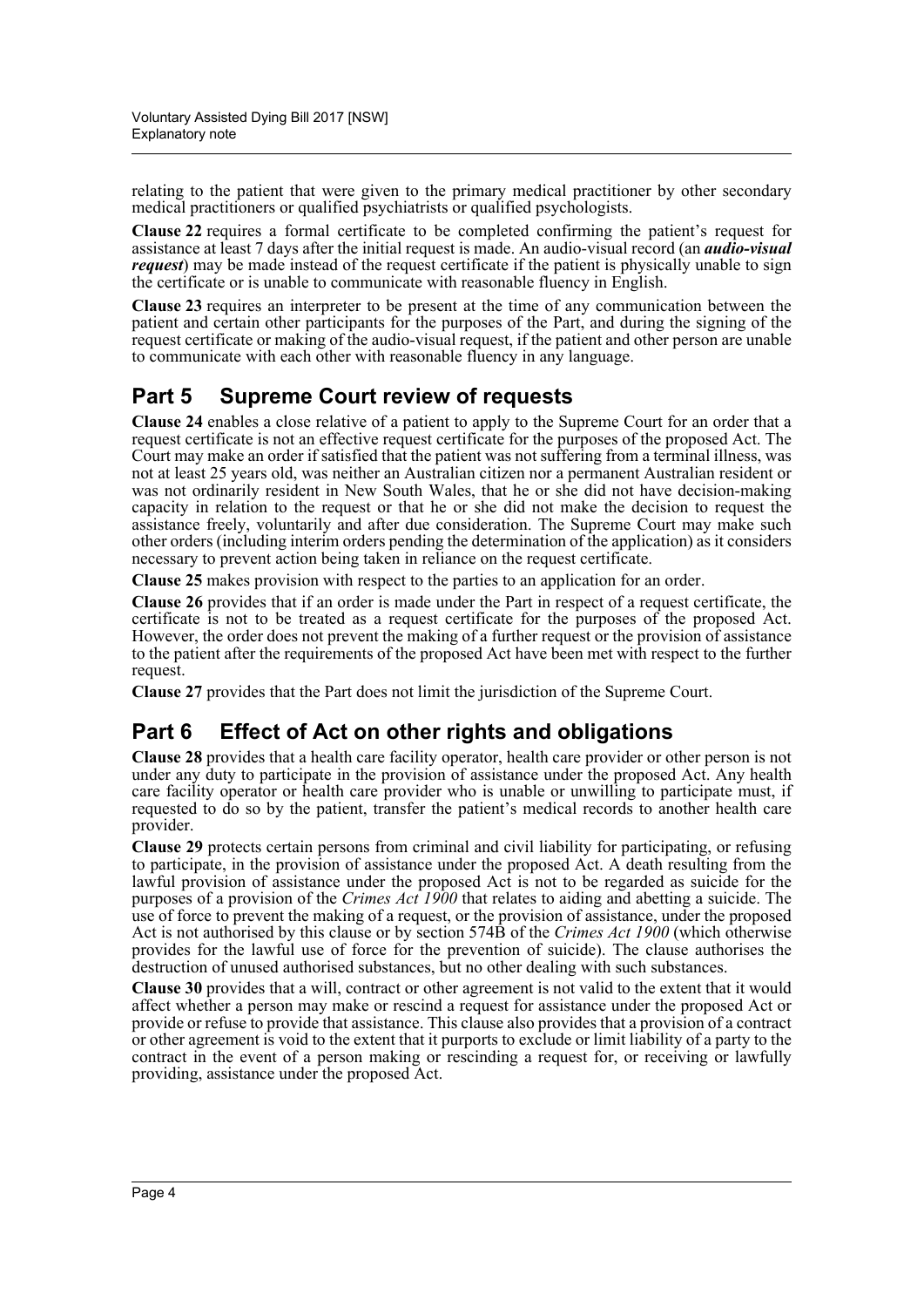# **Part 7 Records and reporting of death**

**Clause 31** sets out the records that a primary medical practitioner providing assistance under the proposed Act must make and keep as part of the patient's medical record.

**Clause 32** extends the application of provisions of the *Coroners Act 2009* (including, in particular, provisions relating to the reporting of deaths and the conferral of jurisdiction to hold inquests) to deaths resulting from assistance provided under the proposed Act.

**Clause 33** facilitates the recording and notification of a death resulting from assistance provided under the proposed Act.

**Clause 34** requires a primary medical practitioner who provides assistance under the proposed Act to send to the Voluntary Assisted Death Review Board established under Part 8 (the *Review Board*) a copy of the death notification required under the *Births, Deaths and Marriages Registration Act 1995* and any part of the patient's medical record that relates to the terminal illness and death of the patient.

## **Part 8 Voluntary Assisted Death Review Board**

**Clause 35** provides for the establishment and composition of the Review Board.

**Clause 36** provides for the functions of the Review Board, including the review of deaths that occur as a result of assistance provided under the proposed Act, reporting to Parliament on matters relating to the exercise of the functions of the Board, communicating breaches of the proposed Act to appropriate authorities and promoting research into the operation of the Act.

**Clause 37** provides for the employment and use of the services of staff and consultants to assist the Review Board in exercising its functions.

**Clause 38** requires the Review Board to review each death of a patient that occurs as a result of assistance provided under the proposed Act. In conducting the review, the Review Board is to have regard to the notice of death, and medical records, provided by the primary medical practitioner in relation to the patient.

**Clause 39** allows the Review Board to require a person to provide information or documents for the purpose of conducting a review. It is an offence to fail to comply with such a requirement or to provide false or misleading information in response to such a requirement.

**Clause 40** provides for the referral to appropriate authorities of matters relating to breaches of the proposed Act.

**Clause 41** provides for the reporting by the Board on matters relating to the Board's functions to each House of Parliament and to the Minister. **Clause 42** provides for the reporting procedure.

**Clause 43** makes it an offence (with certain exceptions) to disclose to any person any information obtained in connection with the administration or execution of the proposed Act or any other Act conferring or imposing functions on the Review Board.

# **Part 9 Miscellaneous**

**Clause 44** provides that a request certificate, or an audio-visual request, for assistance under the proposed Act is admissible and prima facie evidence before a court of the request for that assistance.

**Clause 45** allows the Governor to make regulations for the purposes of the proposed Act.

**Clause 46** confers jurisdiction on the Local Court for offences against the proposed Act (other than offences against section 15 or 16).

**Clause 47** provides for a review of the proposed Act by the Minister after the period of 5 years from the commencement of the proposed Act.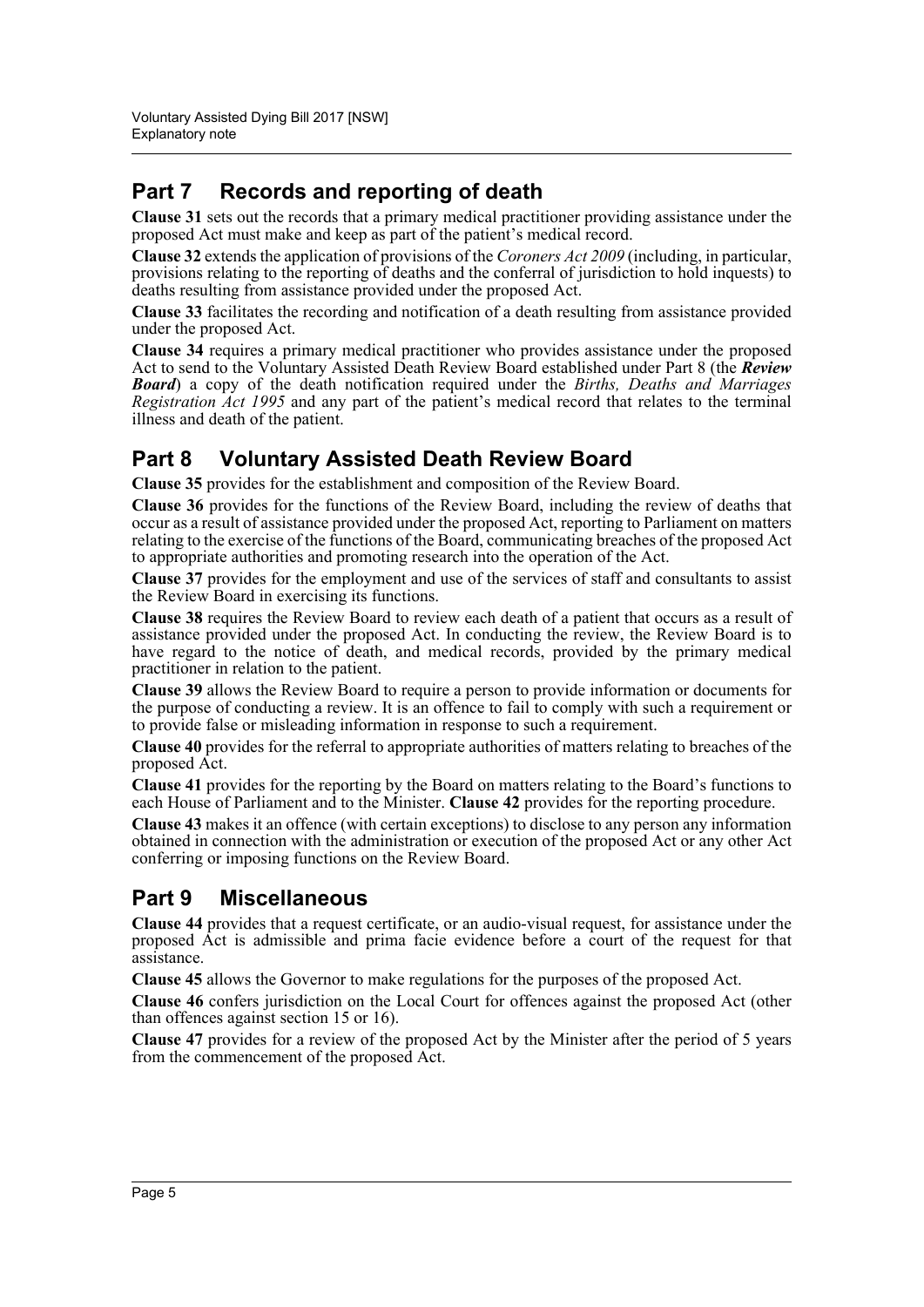# **Schedule 1 Form**

**Schedule 1** sets out the form of request certificate to be used in relation to a request for assistance under the proposed Act.

## **Schedule 2 Constitution and procedure of Review Board**

**Schedule 2** contains provisions relating to the members and procedure of the Review Board.

## **Schedule 3 Amendment of other Acts**

**Schedule 3** makes consequential amendments to other Acts. The Schedule includes an amendment to the *Coroners Act 2009* to require the State Coroner to report to the Attorney General in relation to deaths resulting from the provision of assistance under the proposed Act. An amendment is also made to the *Criminal Procedure Act 1986* to provide for an otherwise indictable offence against proposed section 15 or 16 to be dealt with summarily unless the prosecutor elects otherwise. The Schedule also includes an amendment to ensure that guardians appointed under the *Guardianship Act 1987* may not exercise any function of making or rescinding a request for assistance under the proposed Act.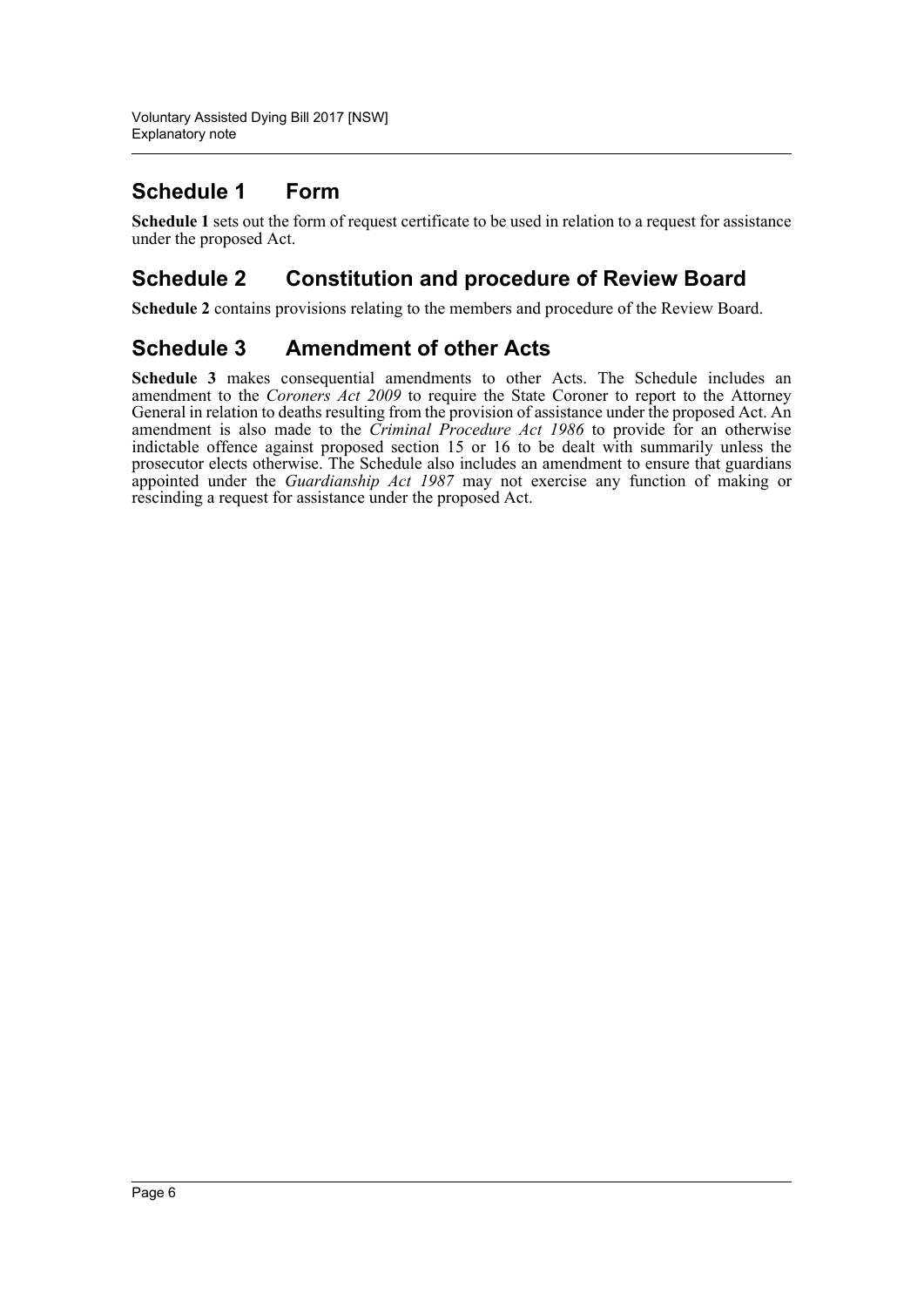Introduced by the Hon Trevor Khan, MLC First print



New South Wales

# **Voluntary Assisted Dying Bill 2017**

# **Contents**

|        |                                     |                                                                                                                                       | Page                             |
|--------|-------------------------------------|---------------------------------------------------------------------------------------------------------------------------------------|----------------------------------|
| Part 1 | <b>Preliminary</b>                  |                                                                                                                                       |                                  |
|        | 1<br>2                              | Name of Act<br>Commencement                                                                                                           | $\overline{2}$<br>$\overline{2}$ |
| Part 2 |                                     | Interpretation and key concepts                                                                                                       |                                  |
|        | 3<br>4<br>6.<br>$\overline{7}$<br>8 | Definitions<br>Terminal illness<br>5 Provision of assistance<br>Authorised substances<br>Decision-making capacity<br>Close associates | 3<br>3<br>4<br>4<br>4<br>4       |
| Part 3 |                                     | Request for and provision of assistance                                                                                               |                                  |
|        | <b>Division 1</b>                   | <b>Request for assistance</b>                                                                                                         |                                  |
|        | 9<br>10                             | Request for assistance to voluntarily end life<br>Right to rescind request                                                            | 5<br>5                           |
|        | <b>Division 2</b>                   | <b>Provision of assistance</b>                                                                                                        |                                  |
|        | 11<br>12                            | Right to provide or refuse assistance<br>Cooling-off period                                                                           | 5<br>6                           |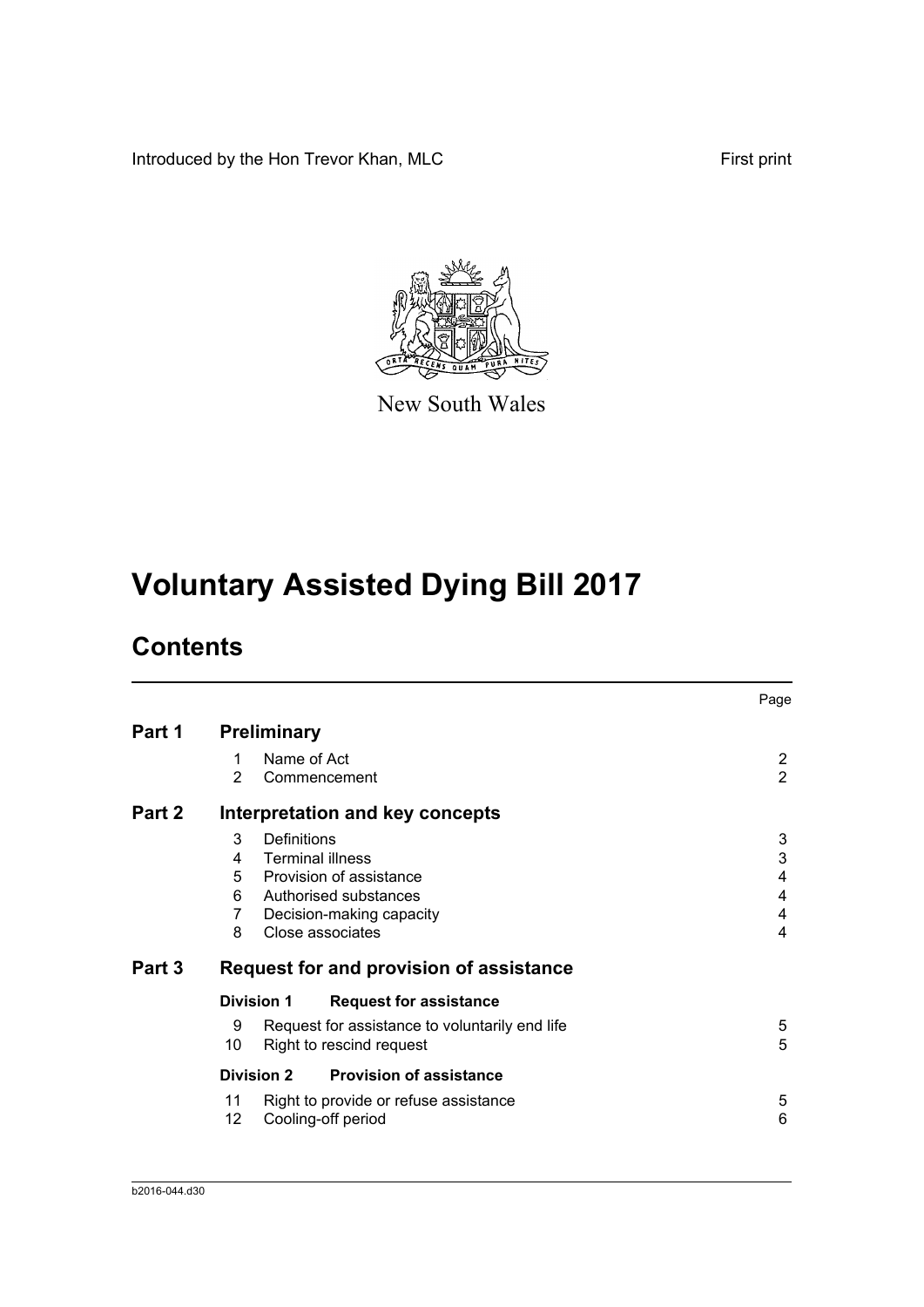|            | 13       | Standards for provision of assistance                                                           | 6                   |
|------------|----------|-------------------------------------------------------------------------------------------------|---------------------|
|            | 14       | Financial and other advantages                                                                  | 6                   |
|            | 15<br>16 | Conduct influencing provision of assistance<br>Improper conduct relating to request certificate | 6<br>$\overline{7}$ |
|            |          |                                                                                                 |                     |
| Part 4     |          | Preconditions to provision of assistance                                                        |                     |
|            | 17       | Examination by medical practitioners                                                            | 8                   |
|            | 18<br>19 | Opinion of medical practitioners<br>Information to be provided by primary medical practitioner  | 8<br>8              |
|            | 20       | Examination by qualified psychiatrist or psychologist                                           | 9                   |
|            | 21       | Provision of information to examining practitioners                                             | 9                   |
|            | 22       | Request certificate                                                                             | 10                  |
|            | 23       | Requirement for interpreter                                                                     | 10                  |
| Part 5     |          | <b>Supreme Court review of requests</b>                                                         |                     |
|            | 24       | Close relatives may apply for order in respect of request certificate                           | 12                  |
|            | 25       | Parties to applications                                                                         | 12                  |
|            | 26<br>27 | Effect of order<br>Jurisdiction of Supreme Court                                                | 12<br>13            |
|            |          |                                                                                                 |                     |
| Part 6     |          | <b>Effect of Act on other rights and obligations</b>                                            |                     |
|            | 28       | Participation in provision of assistance discretionary                                          | 14                  |
|            | 29<br>30 | Protection from liability<br>Effect on construction of wills and contracts                      | 14<br>15            |
|            |          |                                                                                                 |                     |
| Part 7     |          | Records and reporting of death                                                                  |                     |
|            | 31       | Medical records to be kept                                                                      | 16                  |
|            | 32       | Application of Coroners Act 2009                                                                | 16                  |
|            | 33<br>34 | Certification as to death<br>Medical record to be provided to Review Board                      | 16<br>16            |
|            |          |                                                                                                 |                     |
| Part 8     |          | <b>Voluntary Assisted Death Review Board</b>                                                    |                     |
|            | 35       | Establishment and composition of Review Board                                                   | 18                  |
|            | 36<br>37 | <b>Functions of Review Board</b><br><b>Staff of Review Board</b>                                | 18<br>19            |
|            | 38       | Review of deaths resulting from provision of assistance                                         | 19                  |
|            | 39       | Requirement to provide information and records                                                  | 19                  |
|            | 40       | Referral of matter to investigative authority                                                   | 19                  |
|            | 41       | <b>Reports to Parliament</b>                                                                    | 20                  |
|            | 42<br>43 | Procedure for reporting<br>Unauthorised disclosure of information                               | 20<br>20            |
|            |          |                                                                                                 |                     |
| Part 9     |          | <b>Miscellaneous</b>                                                                            |                     |
|            | 44       | Certificate of request is evidence                                                              | 21                  |
|            | 45<br>46 | Regulations<br>Nature of proceedings for offences                                               | 21<br>21            |
|            | 47       | Review of Act                                                                                   | 21                  |
| Schedule 1 |          | Form                                                                                            | 22                  |
|            |          |                                                                                                 |                     |

Page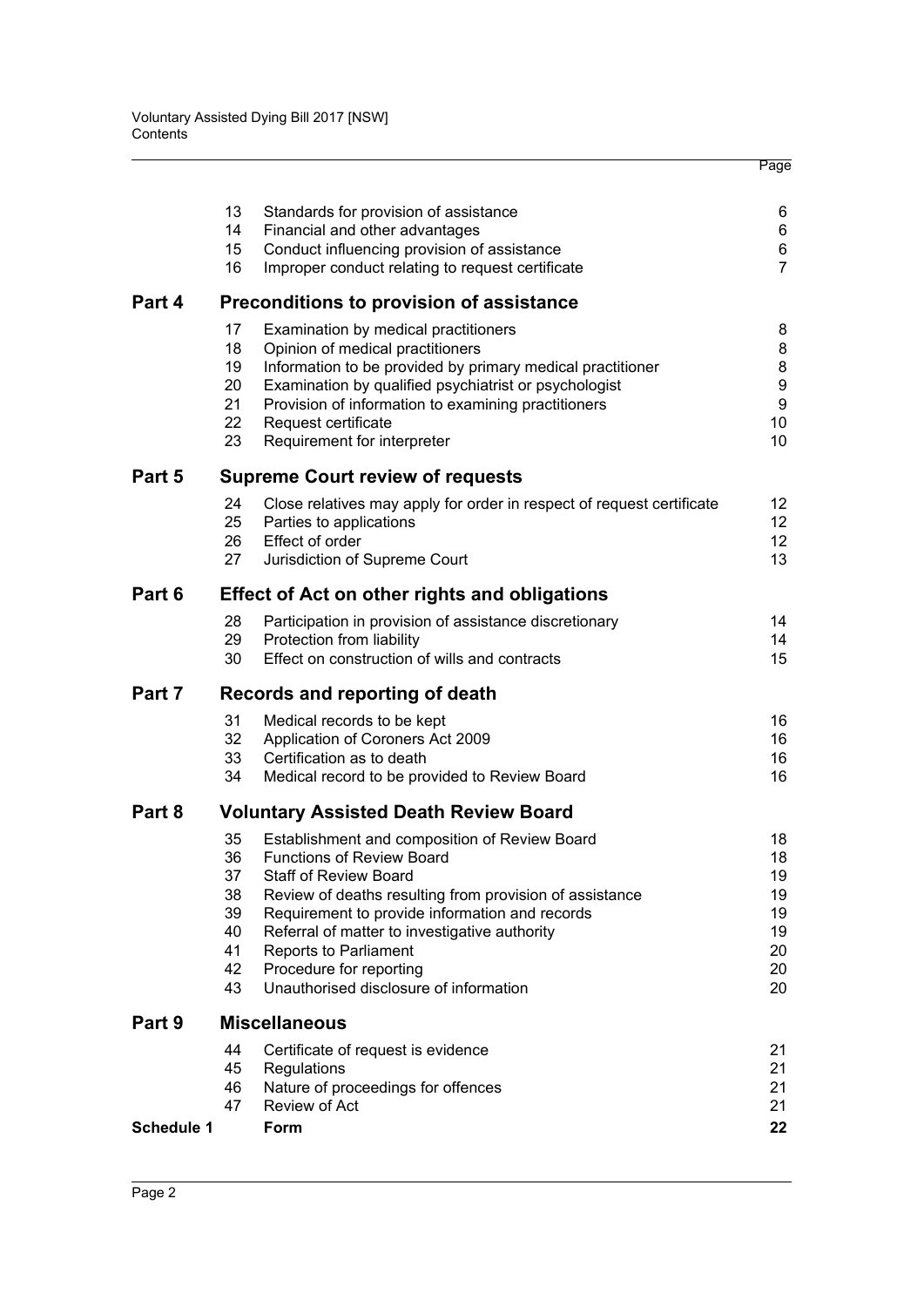| <b>Schedule 2</b> | <b>Constitution and procedure of Review Board</b> | 24 |
|-------------------|---------------------------------------------------|----|
| Schedule 3        | <b>Amendment of other Acts</b>                    | 28 |

Page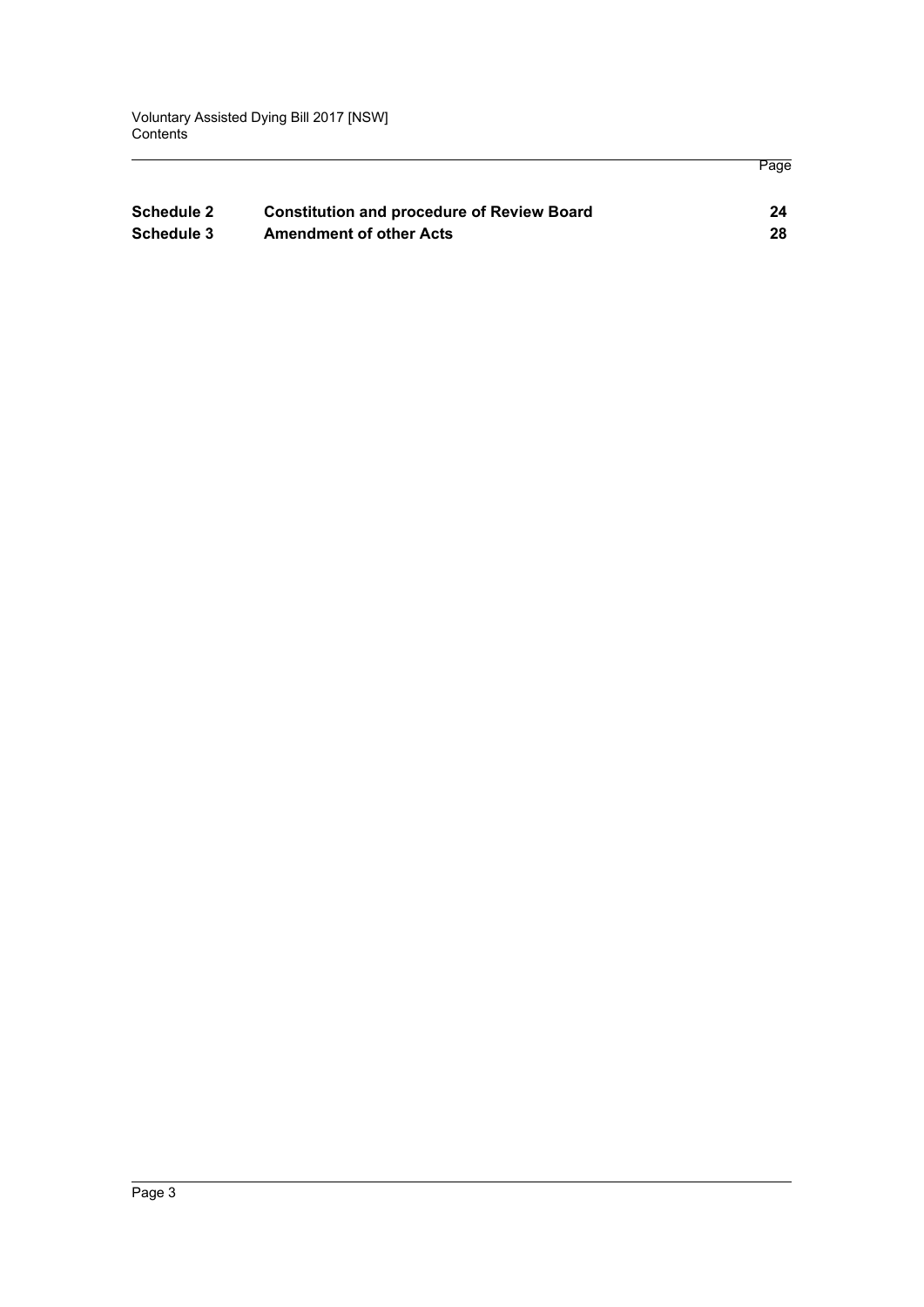

New South Wales

# **Voluntary Assisted Dying Bill 2017**

No , 2017

### **A Bill for**

An Act to establish the right of persons who are terminally ill to request assistance from medically qualified persons to voluntarily end their own lives; and for related purposes.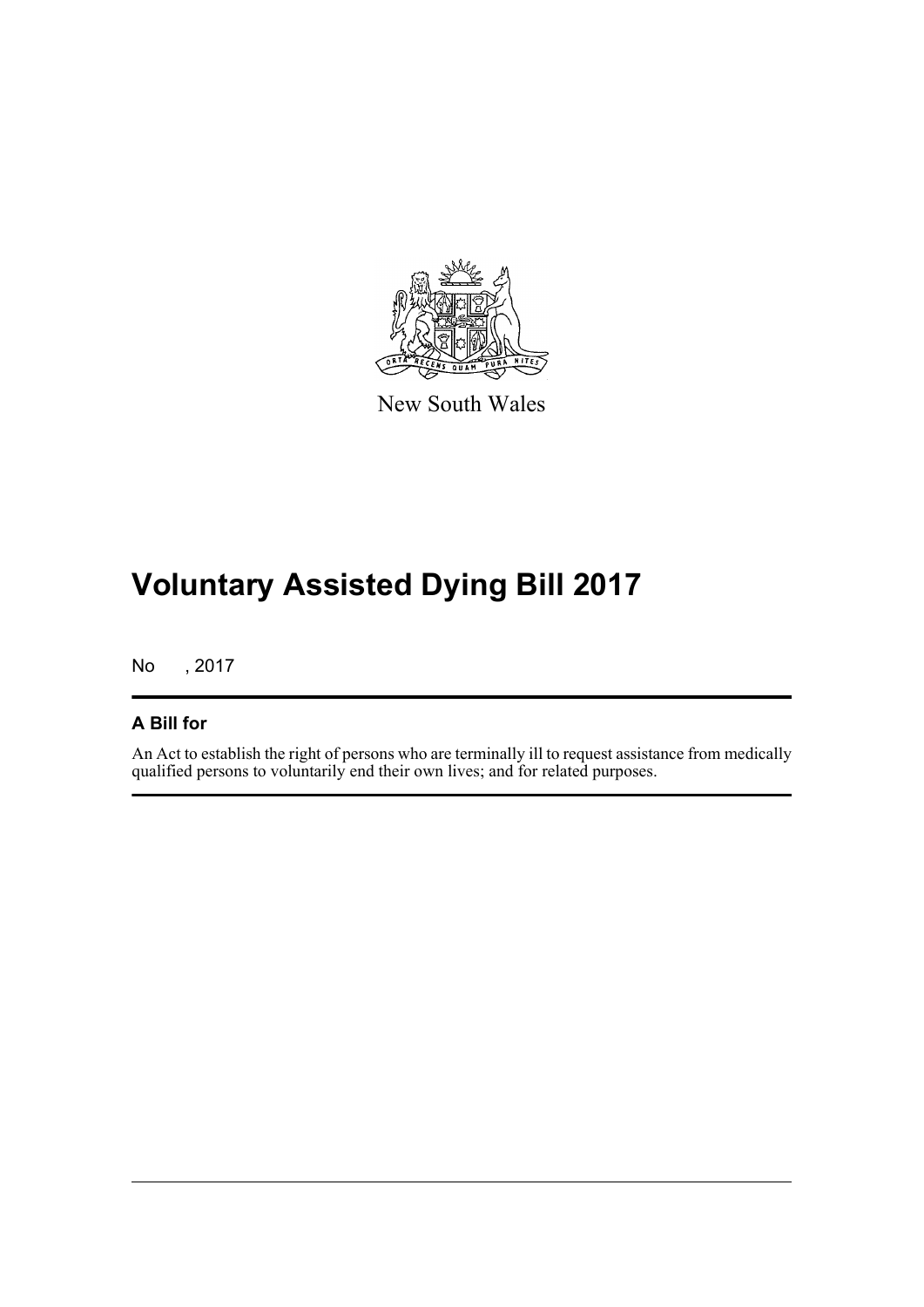<span id="page-10-2"></span><span id="page-10-1"></span><span id="page-10-0"></span>

|        | The Legislature of New South Wales enacts: |                                                                                                               |                     |
|--------|--------------------------------------------|---------------------------------------------------------------------------------------------------------------|---------------------|
| Part 1 |                                            | <b>Preliminary</b>                                                                                            | 2                   |
|        |                                            | Name of Act<br>This Act is the <i>Voluntary Assisted Dying Act 2017</i> .                                     | 3<br>$\overline{4}$ |
|        |                                            | Commencement                                                                                                  | 5                   |
|        |                                            | This Act commences 6 months after the date of assent to this Act, unless sooner<br>commenced by proclamation. | 6                   |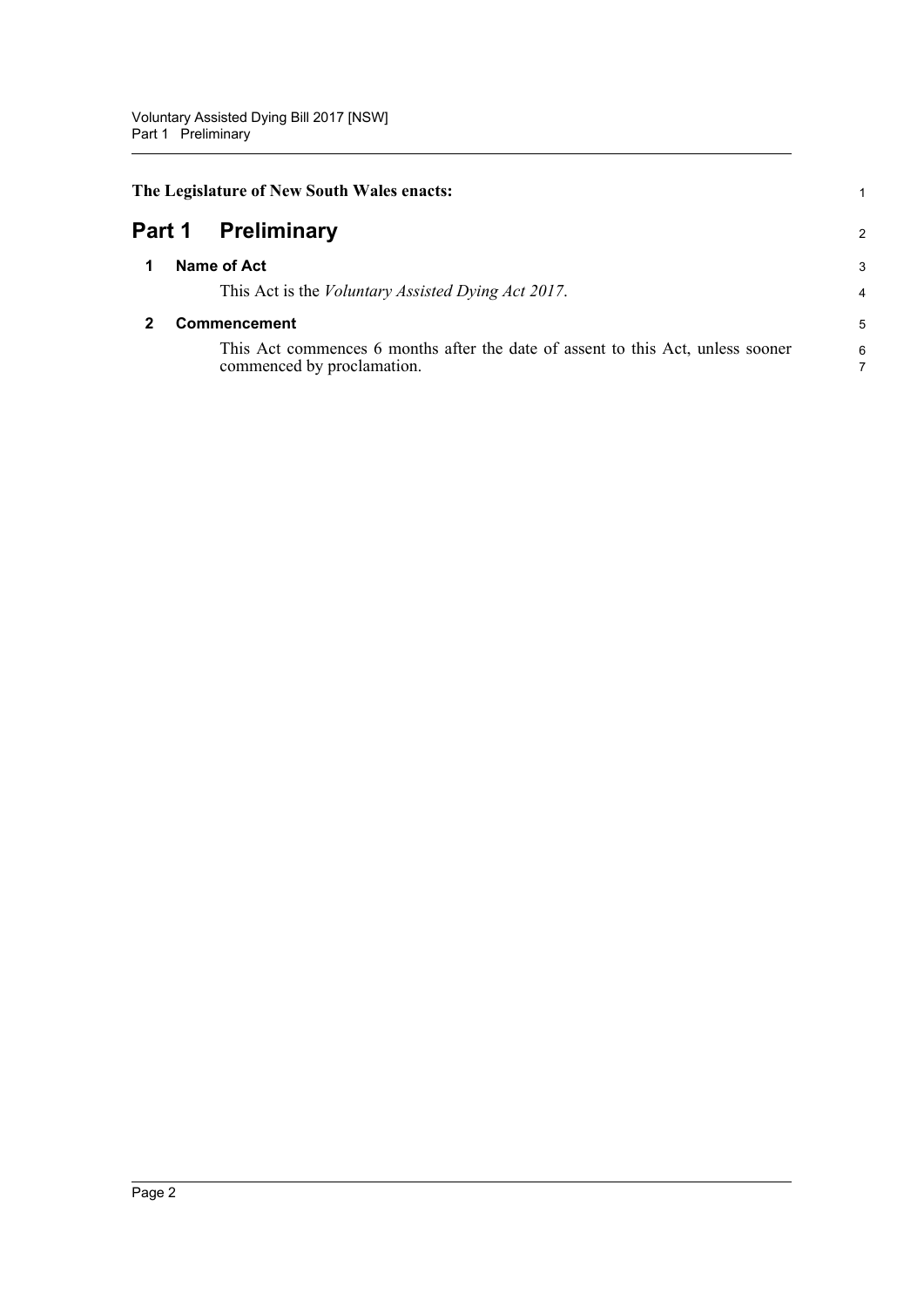<span id="page-11-2"></span><span id="page-11-1"></span><span id="page-11-0"></span>

| Part 2 |     | Interpretation and key concepts                                                                                                                                                                                                                                 | $\mathbf{1}$   |
|--------|-----|-----------------------------------------------------------------------------------------------------------------------------------------------------------------------------------------------------------------------------------------------------------------|----------------|
| 3      |     | <b>Definitions</b>                                                                                                                                                                                                                                              | 2              |
|        | (1) | In this Act:                                                                                                                                                                                                                                                    | 3              |
|        |     | <i>assist</i> or <i>provide assistance</i> —see section 5.                                                                                                                                                                                                      | 4              |
|        |     | <b>assisted death</b> means the death of a patient as a result of the provision of assistance<br>under this Act.                                                                                                                                                | 5<br>6         |
|        |     | <i>audio-visual request</i> —see section 22.                                                                                                                                                                                                                    | $\overline{7}$ |
|        |     | <i>authorised substance</i> —see section 6.                                                                                                                                                                                                                     | 8              |
|        |     | close relative of a person means:                                                                                                                                                                                                                               | 9              |
|        |     | a parent, guardian or child of the person, or<br>(a)                                                                                                                                                                                                            | 10             |
|        |     | a brother, sister, half-brother, half-sister, stepbrother or stepsister of the<br>(b)<br>person, or                                                                                                                                                             | 11<br>12       |
|        |     | an existing spouse or de facto partner of the person.<br>(c)                                                                                                                                                                                                    | 13             |
|        |     | <i>closely associated</i> —see section 8.                                                                                                                                                                                                                       | 14             |
|        |     | <i>decision-making capacity</i> —see section 7.                                                                                                                                                                                                                 | 15             |
|        |     | <i>designated health practitioner</i> —see section 5.                                                                                                                                                                                                           | 16             |
|        |     | <b>guardian</b> has the same meaning as in the <i>Guardianship Act 1987</i> .                                                                                                                                                                                   | 17             |
|        |     | <i>health care facility</i> , in relation to a patient, means a hospital, nursing home or other<br>institution in which the patient is located for care or attention.                                                                                           | 18<br>19       |
|        |     | health care facility operator, in relation to a patient, means the owner or operator of<br>a hospital, nursing home or other institution in which the patient is located for care<br>or attention.                                                              | 20<br>21<br>22 |
|        |     | <b>health care provider</b> , in relation to a patient, means any nurse, medical practitioner,<br>manager of a health care facility or other person whose duties include, or directly or<br>indirectly relate to, the care or medical treatment of the patient. | 23<br>24<br>25 |
|        |     | <i>illness</i> includes injury or degeneration of mental or physical faculties.                                                                                                                                                                                 | 26             |
|        |     | <i>participate</i> in the provision of assistance—see section 29.                                                                                                                                                                                               | 27             |
|        |     | <i>patient</i> —see section 9.                                                                                                                                                                                                                                  | 28             |
|        |     | <i>primary medical practitioner</i> —see section 9.                                                                                                                                                                                                             | 29             |
|        |     | qualified psychiatrist-see section 20.                                                                                                                                                                                                                          | 30             |
|        |     | <i>qualified psychologist</i> —see section 20.                                                                                                                                                                                                                  | 31             |
|        |     | <i>request certificate</i> —see section 22.                                                                                                                                                                                                                     | 32             |
|        |     | <i>request for assistance</i> —see section 9.                                                                                                                                                                                                                   | 33             |
|        |     | <b>Review Board</b> means the Voluntary Assisted Death Review Board established by the<br>Minister under Part 8.                                                                                                                                                | 34<br>35       |
|        |     | secondary medical practitioner—see section 17.                                                                                                                                                                                                                  | 36             |
|        |     | <i>terminal illness</i> —see section 4.                                                                                                                                                                                                                         | 37             |
|        |     | <b>unused authorised substance—see section 29.</b>                                                                                                                                                                                                              | 38             |
|        |     | Note. The Interpretation Act 1987 contains definitions and other provisions that affect the<br>interpretation and application of this Act.                                                                                                                      | 39<br>40       |
|        | (2) | Notes included in this Act do not form part of this Act.                                                                                                                                                                                                        | 41             |
| 4      |     | <b>Terminal illness</b>                                                                                                                                                                                                                                         | 42             |
|        |     | A <i>terminal illness</i> is an illness that will, in reasonable medical judgment, result in<br>the death of the person suffering from the illness within the next 12 months.                                                                                   | 43<br>44       |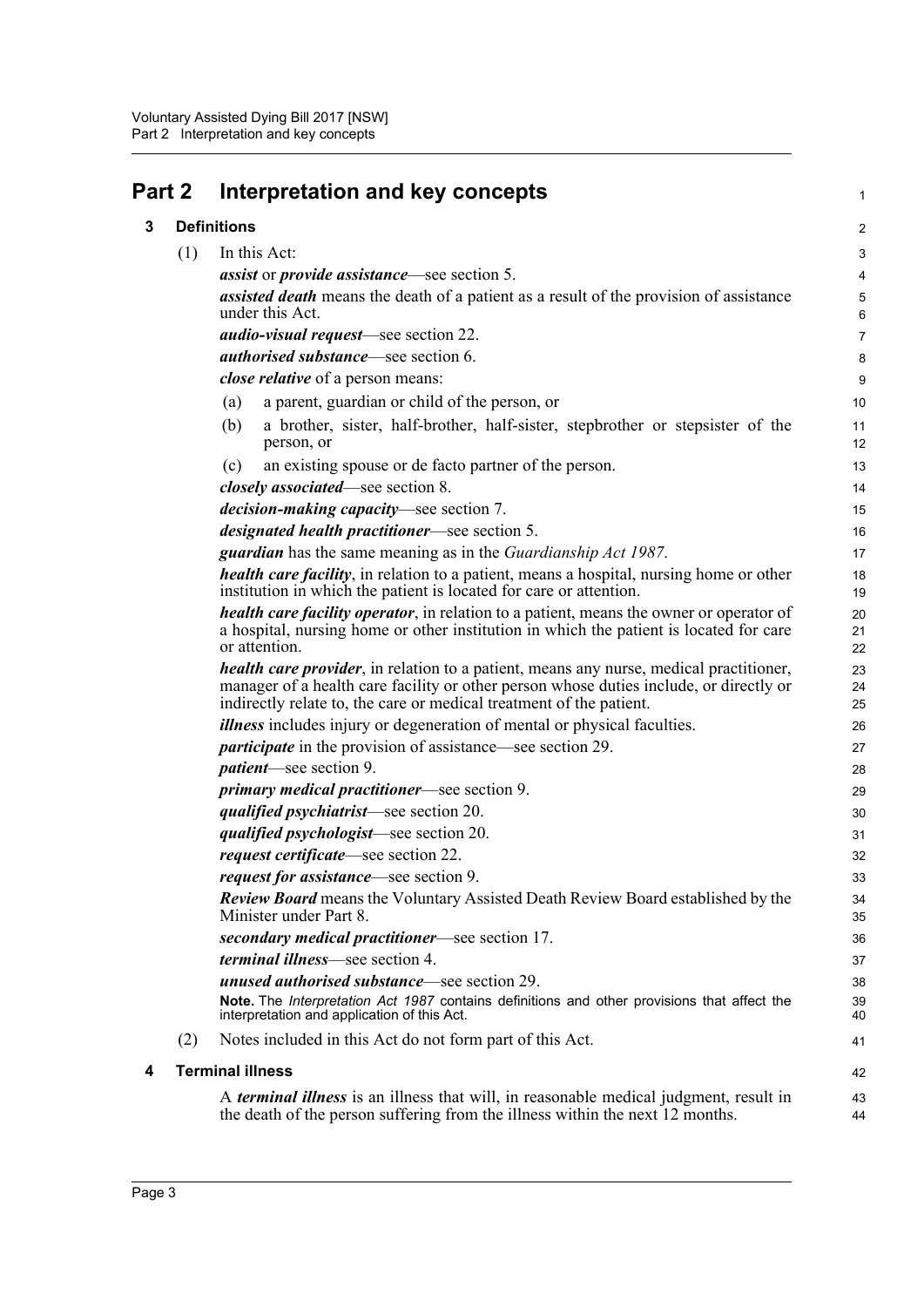#### <span id="page-12-0"></span>**5 Provision of assistance**

| (1) A primary medical practitioner <i>assists</i> or <i>provides assistance</i> to end a patient's life |
|---------------------------------------------------------------------------------------------------------|
| if the medical practitioner does any of the following for the purpose of, or in                         |
| connection with, ending the patient's life:                                                             |

- (a) prescribes and prepares an authorised substance for the patient,
- (b) gives an authorised substance to the patient for self-administration,
- (c) if the patient is physically incapable of self-administering a lethal dose of an authorised substance—administers the substance to the patient or gives the substance to a designated health practitioner for administration to the patient.

- (2) A *designated health practitioner* is a registered medical practitioner, or a nurse, whose registration under the Health Practitioner Regulation National Law in the relevant health profession is endorsed under that Law as being qualified to administer, obtain, possess, prescribe, sell, supply or use a substance included in Schedule 8 to the current Poisons Standard within the meaning of the *Therapeutic Goods Act 1989* of the Commonwealth.
- (3) A *designated health practitioner* does not include any person who is a close relative of the patient.

#### <span id="page-12-1"></span>**6 Authorised substances**

An *authorised substance* is a substance that is declared by the regulations to be an authorised substance for the purposes of this Act or that belongs to a class of substances so declared.

#### <span id="page-12-2"></span>**7 Decision-making capacity**

A patient has *decision-making capacity* in relation to a request for assistance under this Act if the patient has the capacity to:

- (a) understand the facts relevant to the patient's illness and condition, and
- (b) understand the medical treatment and other options available to the patient, and
- (c) assess the consequences of the patient's decision to request the assistance and understand the impact of those consequences on the patient, and
- (d) communicate the patient's decisions (whether by speaking, sign language or any other means).

#### <span id="page-12-3"></span>**8 Close associates**

(1) A person is *closely associated* with another person (the *associate*) if:

- (a) the person is a close relative of the associate, or
- (b) the person is an employee of the associate, or
- (c) the person and the associate are both medical practitioners who are members of the same medical practice.
- (2) A person is not closely associated with an associate merely because the person works at the same health care facility as the associate. 38 39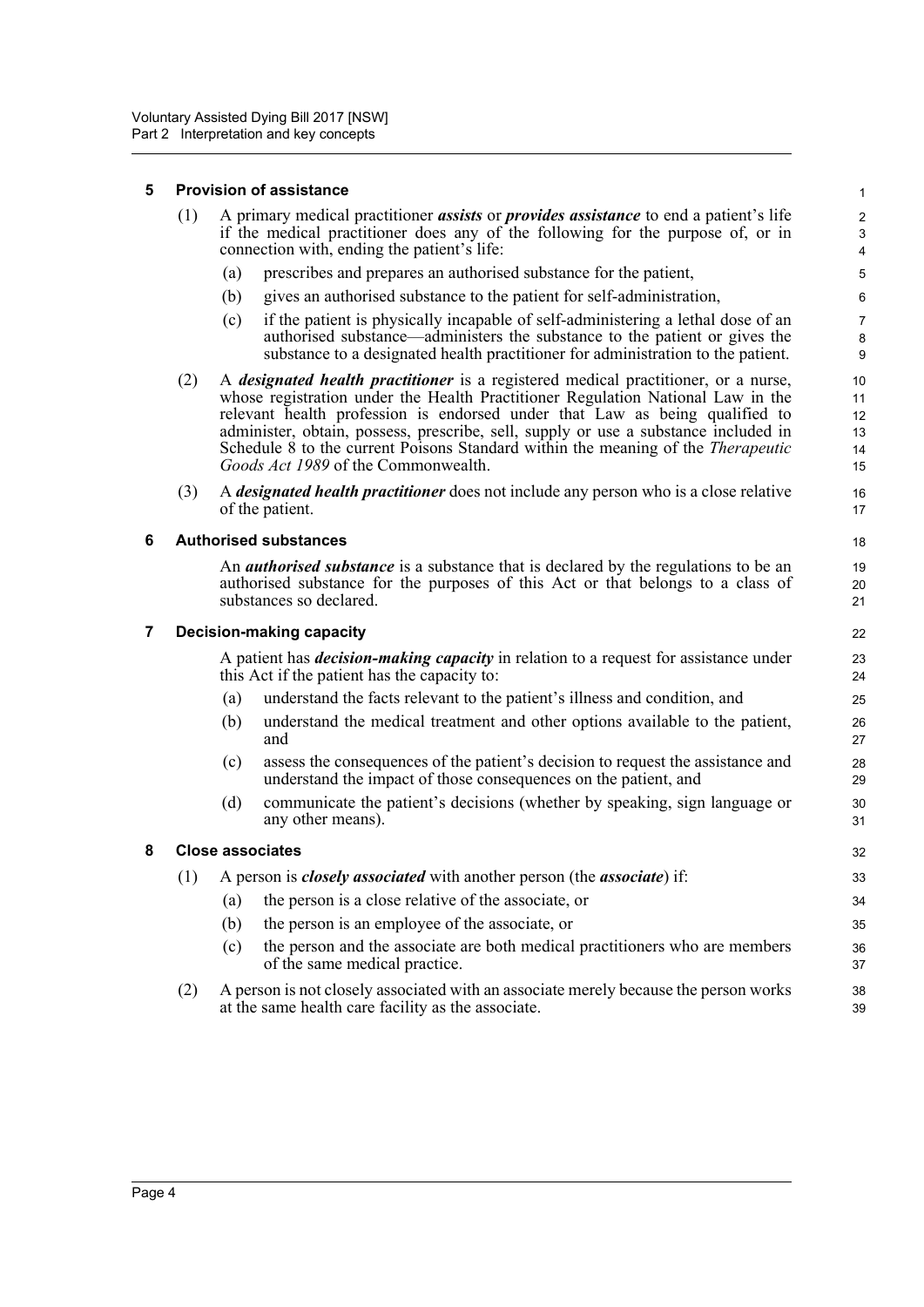<span id="page-13-5"></span><span id="page-13-4"></span><span id="page-13-3"></span><span id="page-13-2"></span><span id="page-13-1"></span><span id="page-13-0"></span>

| Part 3 |                                       |     | Request for and provision of assistance                                                                                                                                                                                                                                                                  | 1              |
|--------|---------------------------------------|-----|----------------------------------------------------------------------------------------------------------------------------------------------------------------------------------------------------------------------------------------------------------------------------------------------------------|----------------|
|        | <b>Division 1</b>                     |     | <b>Request for assistance</b>                                                                                                                                                                                                                                                                            | $\overline{c}$ |
| 9      |                                       |     | Request for assistance to voluntarily end life                                                                                                                                                                                                                                                           | 3              |
|        | (1)                                   |     | An eligible person may request a registered medical practitioner for assistance to end<br>the person's life in accordance with this Act.                                                                                                                                                                 | 4<br>5         |
|        | (2)                                   |     | A person is <i>eligible</i> to make a request under this section if:                                                                                                                                                                                                                                     | 6              |
|        |                                       | (a) | the person is at least 25 years of age, and                                                                                                                                                                                                                                                              | 7              |
|        |                                       | (b) | the person is an Australian citizen, or a permanent resident of Australia, and is<br>ordinarily resident in New South Wales, and                                                                                                                                                                         | 8<br>9         |
|        |                                       | (c) | the person is suffering from a terminal illness, and                                                                                                                                                                                                                                                     | 10             |
|        |                                       | (d) | the registered medical practitioner to whom the request is made (referred to in<br>this Act as the <i>primary medical practitioner</i> ) has informed the person that, in<br>the practitioner's opinion, the person is suffering from a terminal illness, and                                            | 11<br>12<br>13 |
|        |                                       | (e) | as a consequence of the terminal illness, the person has been experiencing<br>severe pain, suffering or physical incapacity to an extent unacceptable to the<br>person.                                                                                                                                  | 14<br>15<br>16 |
|        | (3)                                   |     | The primary medical practitioner must not be a close relative of the person who<br>makes the request.                                                                                                                                                                                                    | 17<br>18       |
|        | (4)                                   |     | A request under this section is referred to in this Act as a <i>request for assistance</i> .                                                                                                                                                                                                             | 19             |
|        | (5)                                   |     | A person who makes a request for assistance is referred to in this Act as the <i>patient</i> .                                                                                                                                                                                                           | 20             |
| 10     |                                       |     | <b>Right to rescind request</b>                                                                                                                                                                                                                                                                          | 21             |
|        | (1)                                   |     | Despite anything in this Act, a patient may rescind a request for assistance at any time<br>and in any manner.                                                                                                                                                                                           | 22<br>23       |
|        | (2)                                   |     | If a health care provider other than the primary medical practitioner becomes aware<br>that the patient has rescinded a request for assistance, the health care provider must<br>immediately notify the primary medical practitioner of the rescission.                                                  | 24<br>25<br>26 |
|        | (3)                                   |     | If a patient rescinds a request for assistance, the primary medical practitioner must,<br>as soon as practicable after the rescission, note the fact that the request has been<br>rescinded:                                                                                                             | 27<br>28<br>29 |
|        |                                       | (a) | on the patient's medical record, and                                                                                                                                                                                                                                                                     | 30             |
|        |                                       |     | (b) if a request certificate has been signed by the patient-on each page of the<br>request certificate.                                                                                                                                                                                                  | 31<br>32       |
|        | <b>Division 2</b>                     |     | <b>Provision of assistance</b>                                                                                                                                                                                                                                                                           | 33             |
| 11     | Right to provide or refuse assistance |     |                                                                                                                                                                                                                                                                                                          | 34             |
|        | (1)                                   |     | A primary medical practitioner may assist the patient to end the patient's life if<br>satisfied that all of the requirements of Part 4 have been met in relation to the request<br>for assistance.                                                                                                       | 35<br>36<br>37 |
|        |                                       |     | Note. Section 29 provides for the protection from liability of persons participating in (or refusing<br>to participate in) the provision of assistance under this Act. The assistance must be provided<br>in accordance with the requirements of this Act (including the requirements of this Division). | 38<br>39<br>40 |
|        | (2)                                   |     | A primary medical practitioner may, for any reason and at any time, refuse to provide<br>assistance to the patient under this Act.                                                                                                                                                                       | 41<br>42       |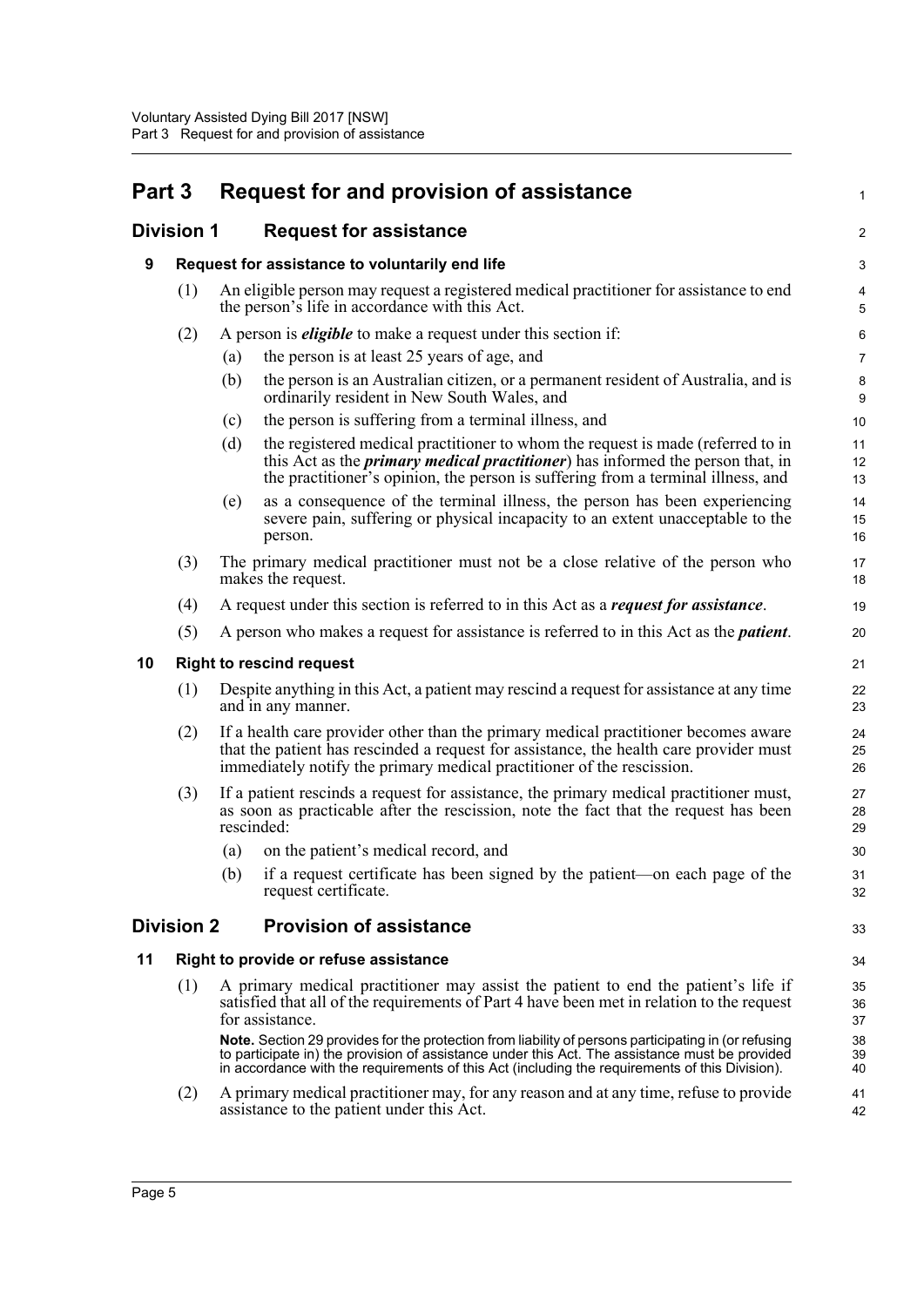(3) For the avoidance of doubt, Part 4 does not impose on any person a duty to comply with any requirement of that Part, except to the extent that compliance is required for the purposes of authorising the primary medical practitioner to provide assistance under this section.

**Note.** For example, the primary medical practitioner is not entitled to provide assistance to the patient under this Act unless the practitioner is satisfied that the psychiatrist or psychologist has assessed the patient as having decision-making capacity or as having made the decision to request assistance freely, voluntarily and after due consideration. However, subsection (3) makes it clear that section 20 does not impose a duty on a qualified psychiatrist or qualified psychologist to make that assessment.

#### <span id="page-14-0"></span>**12 Cooling-off period**

A primary medical practitioner must not provide assistance to a patient under this Act unless at least 48 hours has elapsed since the request certificate was completed in accordance with Part 4.

#### <span id="page-14-1"></span>**13 Standards for provision of assistance**

In providing assistance to a patient under this Act, a primary medical practitioner is to be guided by appropriate medical standards and such guidelines, if any, as are prescribed by the regulations, and must consider the appropriate pharmaceutical information about any authorised substance to be given or administered to the patient.

#### <span id="page-14-2"></span>**14 Financial and other advantages**

- (1) A primary medical practitioner must not provide assistance to a patient under this Act if he or she knows that a financial or other advantage (other than a reasonable payment for medical services) is likely to be gained by any interested person as a result of the death of the patient.
- (2) Each of the following is an *interested person*:
	- (a) the primary medical practitioner,
	- (b) the secondary medical practitioner,
	- (c) the qualified psychiatrist or qualified psychologist who has conducted an examination of the patient under Part 4,
	- (d) any interpreter required under that Part to be present at the signing of the request certificate,
	- (e) any designated health practitioner who administers an authorised substance to the patient,
	- (f) any person who is closely associated with any other person referred to in this section.

#### <span id="page-14-3"></span>**15 Conduct influencing provision of assistance**

(1) A person must not engage in conduct that influences the provision of assistance under this Act.

Maximum penalty: imprisonment for 4 years.

- (2) A person engages in conduct that *influences the provision of assistance* if the person does either of the following in connection with the provision of assistance under this Act:
	- (a) gives or promises any financial or other advantage (other than a reasonable payment for medical services) to a primary medical practitioner or other person who participates in the provision of the assistance,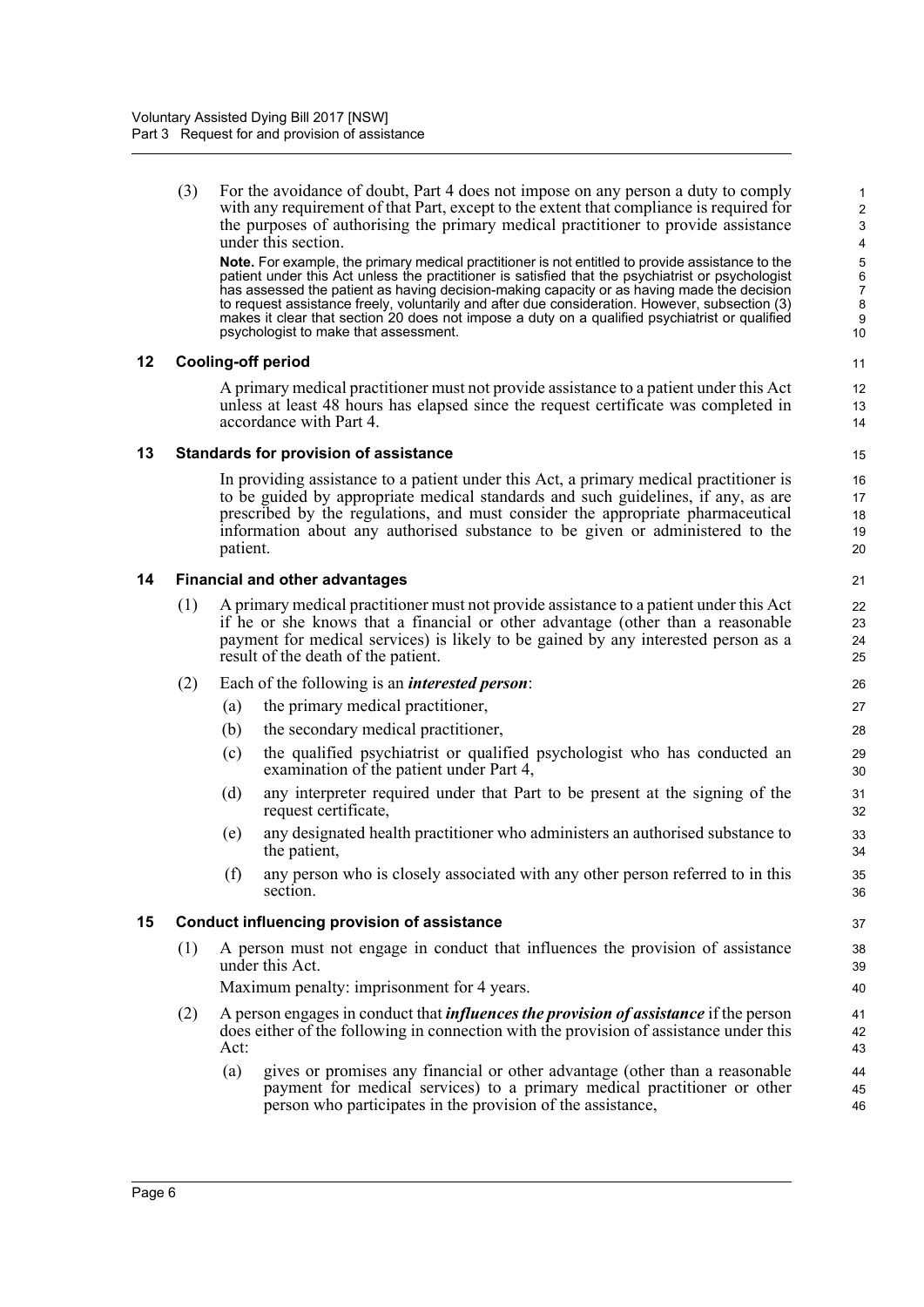<span id="page-15-0"></span>

|    |     | by any means causes or threatens to cause any disadvantage to a primary<br>(b)<br>medical practitioner or any such other person.                                                                                                                                                              | $\overline{2}$   |
|----|-----|-----------------------------------------------------------------------------------------------------------------------------------------------------------------------------------------------------------------------------------------------------------------------------------------------|------------------|
|    | (3) | Subsection (1) does not prevent a health care facility operator or health care provider<br>from engaging in any otherwise lawful conduct that detrimentally affects, or<br>threatens to detrimentally affect, the employment of a primary medical practitioner<br>or other person.            | 3<br>4<br>5<br>6 |
|    | (4) | A primary medical practitioner or other person must not accept any financial or other<br>advantage (other than a reasonable payment for medical services) for assisting or<br>refusing to assist in the provision of assistance under this Act.<br>Maximum penalty: imprisonment for 4 years. | 8<br>9<br>10     |
| 16 |     | Improper conduct relating to request certificate                                                                                                                                                                                                                                              | 11               |
|    |     | A person must not, by deception or improper influence, cause a person to make a<br>request for assistance under this Act.                                                                                                                                                                     | 12<br>13         |
|    |     | Maximum penalty: imprisonment for 4 years.                                                                                                                                                                                                                                                    | 14               |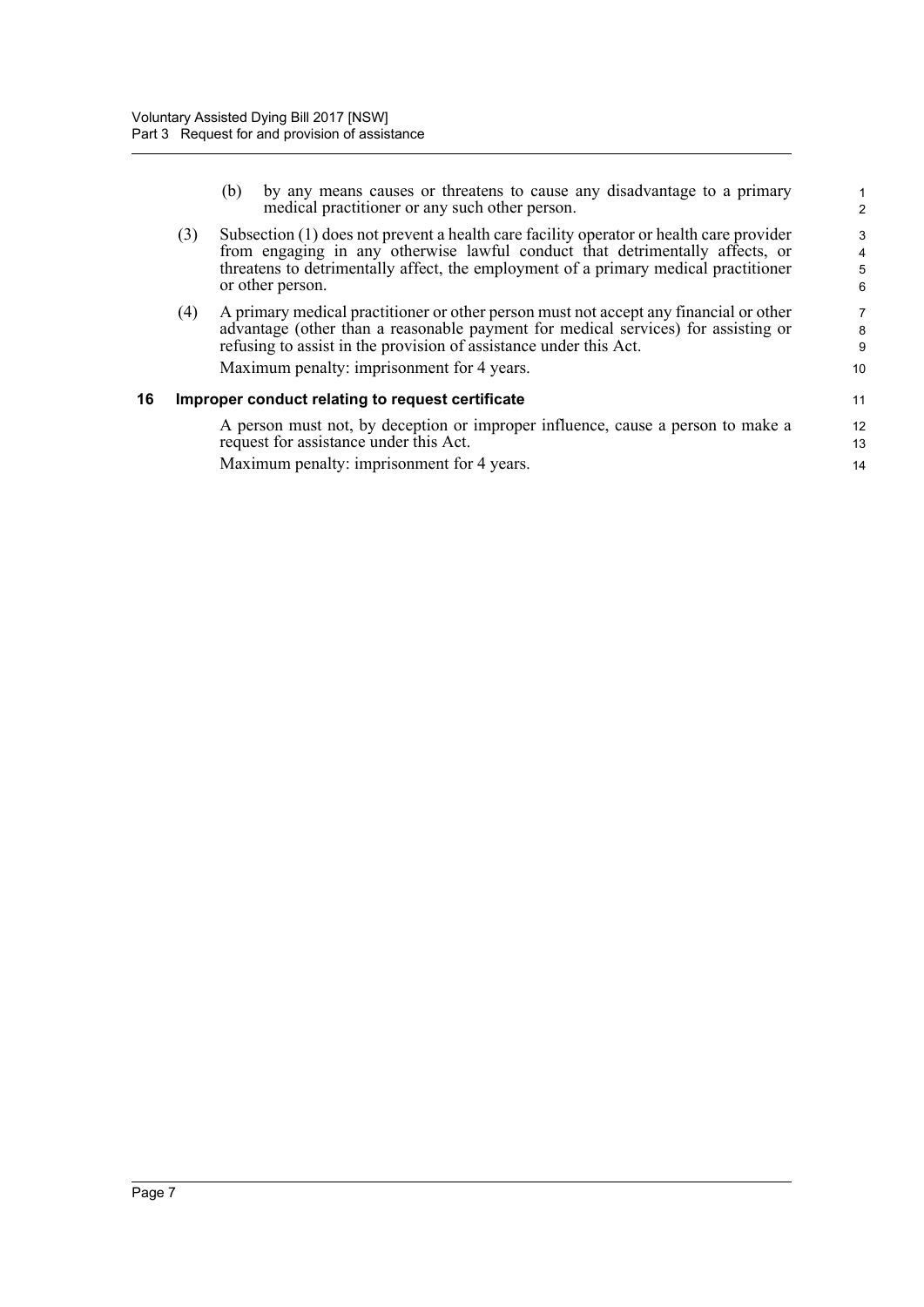# <span id="page-16-0"></span>**Part 4 Preconditions to provision of assistance**

#### <span id="page-16-1"></span>**17 Examination by medical practitioners**

| (1) A patient who has made a request for assistance must be examined by the primary   |
|---------------------------------------------------------------------------------------|
| medical practitioner and one other registered medical practitioner who is eligible to |
| conduct the examination (the <i>secondary medical practitioner</i> ).                 |

1

- (2) The examinations must each be conducted independently.
- (3) A secondary medical practitioner is eligible to conduct an examination of a patient under this section if:
	- (a) the secondary medical practitioner is registered under the Health Practitioner Regulation National Law in a specialty in the medical profession that is relevant to the diagnosis or treatment of the terminal illness from which the patient is suffering, and
	- (b) the secondary medical practitioner and primary medical practitioner are not closely associated with each other, and
	- (c) the secondary medical practitioner is not a close relative of the patient.

#### <span id="page-16-2"></span>**18 Opinion of medical practitioners**

- (1) The primary medical practitioner must not provide assistance to the patient under this Act unless the primary medical practitioner has, after examining the patient under this Part, formed the opinion that:
	- (a) the patient is suffering from a terminal illness, and
	- (b) the illness is causing the patient severe pain, suffering or physical incapacity to an extent unacceptable to the patient, and
	- (c) there is no medical measure acceptable to the patient that can reasonably be undertaken in the hope of effecting a cure.
- (2) In addition, the primary medical practitioner must not provide the assistance to the patient unless the secondary medical practitioner has, after examining the patient under this Part, confirmed that opinion in a written statement provided to the primary medical practitioner.

#### <span id="page-16-3"></span>**19 Information to be provided by primary medical practitioner**

- (1) The primary medical practitioner must, after conducting an examination under this Part, provide the following information to the patient in writing:
	- (a) information relating to the nature of the illness and its likely course,
	- (b) information relating to the medical treatment, including palliative care, counselling and psychiatric support and measures for keeping the patient alive, that might be available to the patient,
	- (c) information relating to the consequences of the administration to the patient of an authorised substance, including the risk and possible adverse consequences of the administration not resulting in the death of the patient,
	- (d) information relating to the right of the patient to rescind a request for assistance,
	- (e) any other information required by the regulations.
- (2) If the patient is unable to read the written information, the primary medical practitioner must also provide the information to the patient orally.
- (3) In addition, the primary medical practitioner must offer to refer the patient to a palliative care specialist. The patient is not required to accept the offer of referral.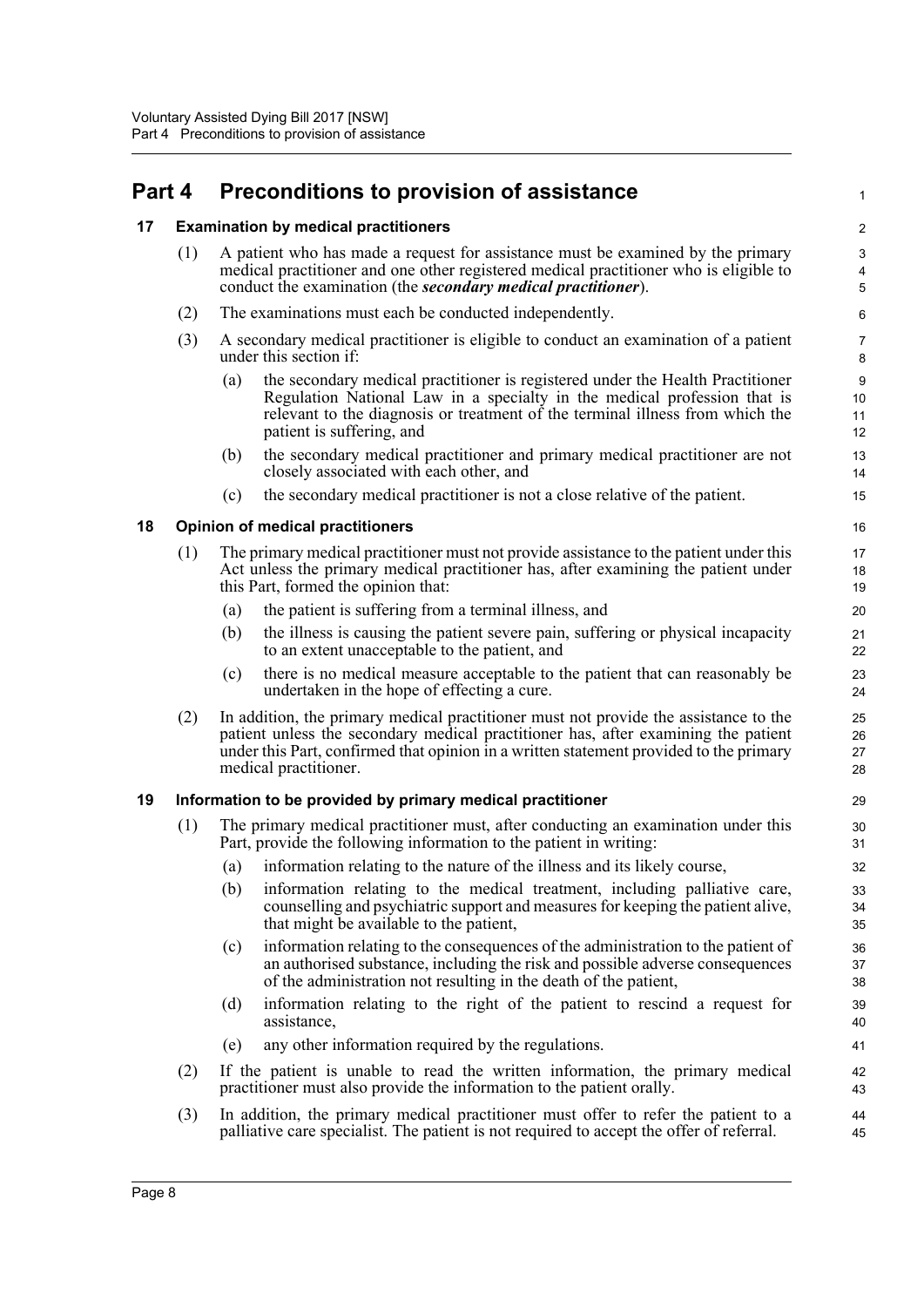(4) The patient must, after receiving information and offer of referral under this section, indicate to the primary medical practitioner that the decision to request the assistance still stands.

1 2 3

#### <span id="page-17-0"></span>**20 Examination by qualified psychiatrist or psychologist**

- (1) After the patient is examined by the primary medical practitioner and secondary medical practitioner under this Part, the patient must be examined and assessed by a qualified psychiatrist or a qualified psychologist.
- (2) The qualified psychiatrist or qualified psychologist must not be closely associated with the patient, the primary medical practitioner or the secondary medical practitioner.
- (3) The qualified psychiatrist or qualified psychologist must provide to the primary medical practitioner and secondary medical practitioner a written report of the assessment of the patient under this section.
- (4) The primary medical practitioner must not provide assistance to the patient under this Act unless the qualified psychiatrist or qualified psychologist, after examining the patient, makes an assessment that, in the opinion of the qualified psychiatrist or qualified psychologist:
	- (a) the patient has decision-making capacity in relation to the request for assistance, and
	- (b) the patient's decision to request the assistance has been made freely, voluntarily and after due consideration.

**Note.** See section 11. The primary medical practitioner is not entitled to provide assistance to the patient under this Act unless the practitioner is satisfied that the psychiatrist or psychologist has assessed the patient as having decision-making capacity or as having made the decision to request assistance freely, voluntarily and after due consideration. However, section 11 (3) makes it clear that the above section does not impose a duty on a qualified psychiatrist or qualified psychologist to make that assessment.

(5) In this section:

*qualified psychiatrist* means a person who is registered under the Health Practitioner Regulation National Law in the specialty of psychiatry in the medical profession.

*qualified psychologist* means a registered psychologist whose registration under the Health Practitioner Regulation National Law in the health profession of psychology is endorsed under that Law as being qualified to practise in the area of clinical psychology.

#### <span id="page-17-1"></span>**21 Provision of information to examining practitioners**

- (1) The primary medical practitioner must provide to each examining practitioner the relevant documents relating to any previous examination of the patient under this section by an examining practitioner (the *former examining practitioner*) in connection with a request for assistance made to the primary medical practitioner.
- (2) The *relevant documents* are any report of the results of the previous examination and any written opinion of the former examining practitioner provided by that practitioner to the primary medical practitioner.
- (3) The relevant documents are required to be provided only if, as a result of the previous examination, the former examining practitioner formed the opinion that the patient was not eligible to make a request for assistance under this Act.
- (4) The relevant documents are to be provided to the examining practitioner before the practitioner conducts the examination.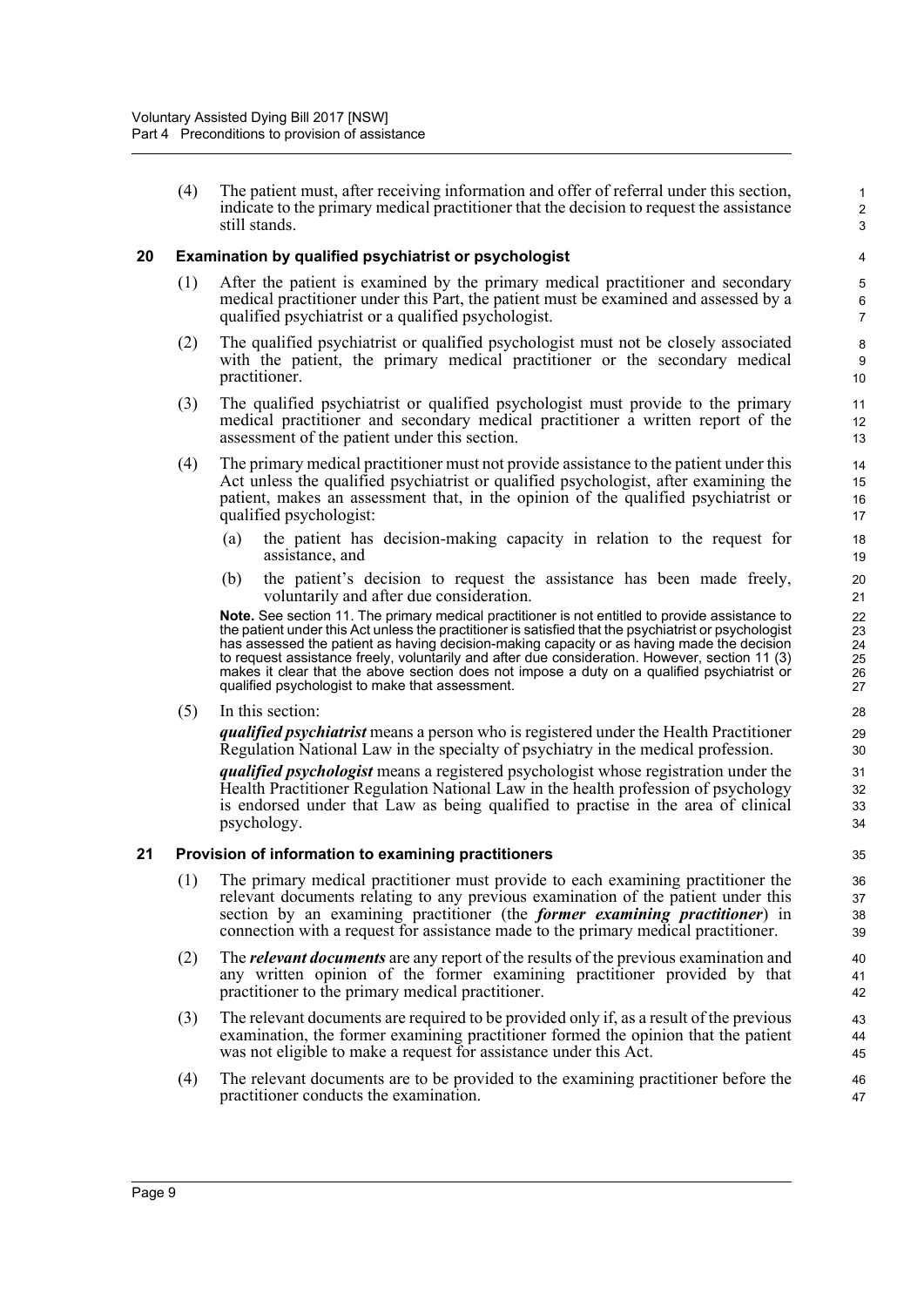<span id="page-18-1"></span><span id="page-18-0"></span>

|    | (5) | In this section:                                                                                                                                                                                                                                                                                              | $\mathbf{1}$               |
|----|-----|---------------------------------------------------------------------------------------------------------------------------------------------------------------------------------------------------------------------------------------------------------------------------------------------------------------|----------------------------|
|    |     | <i>examining practitioner</i> , in relation to a patient, means the secondary medical<br>practitioner, or the qualified psychiatrist or qualified psychologist, who examines the<br>patient under this Part.                                                                                                  | $\boldsymbol{2}$<br>3<br>4 |
| 22 |     | <b>Request certificate</b>                                                                                                                                                                                                                                                                                    | 5                          |
|    | (1) | A certificate in the form set out in Schedule 1 (a request certificate) relating to a<br>request for assistance must be completed in accordance with this section.                                                                                                                                            | 6<br>7                     |
|    | (2) | The patient must sign the patient's declaration on the request certificate.                                                                                                                                                                                                                                   | 8                          |
|    | (3) | If the patient is physically unable to sign the request certificate, or is unable to<br>communicate with reasonable fluency in English, the patient must make an<br>audio-visual record (an <i>audio-visual request</i> ) of:                                                                                 | 9<br>10<br>11              |
|    |     | the patient reading aloud the patient's declaration on the request certificate, or<br>(a)                                                                                                                                                                                                                     | 12                         |
|    |     | if the patient is unable to read the declaration aloud, any other person reading<br>(b)<br>the declaration aloud with the apparent agreement of the patient.                                                                                                                                                  | 13<br>14                   |
|    | (4) | The signature or audio-visual record must be made no earlier than 7 days after the<br>patient makes the initial request for assistance.                                                                                                                                                                       | 15<br>16                   |
|    | (5) | The primary medical practitioner must be present during the signing of the request<br>certificate or making of the audio-visual request.                                                                                                                                                                      | 17<br>18                   |
|    | (6) | The primary medical practitioner must sign the primary medical practitioner's<br>declaration on the request certificate in the presence of the patient.                                                                                                                                                       | 19<br>20                   |
|    | (7) | The secondary medical practitioner must sign the secondary medical practitioner's<br>declaration on the request certificate in the presence of the patient.                                                                                                                                                   | 21<br>22                   |
|    | (8) | If an interpreter is required under this Part to be present at the signing of the request<br>certificate or making of the audio-visual request, the interpreter must sign the<br>interpreter's declaration on the request certificate in the presence of the patient and<br>the primary medical practitioner. | 23<br>24<br>25<br>26       |
|    | (9) | A requirement under this section for a primary medical practitioner, secondary<br>medical practitioner or interpreter to sign a declaration on the request certificate<br>applies whether or not the patient makes an audio-visual request.                                                                   | 27<br>28<br>29             |
| 23 |     | <b>Requirement for interpreter</b>                                                                                                                                                                                                                                                                            | 30                         |
|    | (1) | If a patient and a participant are not able to communicate with each other with<br>reasonable fluency in any language, an interpreter must be present to provide<br>interpretive assistance to the patient at the following times:                                                                            | 31<br>32<br>33             |
|    |     | at the time of any communication between the patient and the participant for<br>(a)<br>the purposes of this Part,                                                                                                                                                                                             | 34<br>35                   |
|    |     | at the time the patient signs the declaration on the request certificate or, if<br>(b)<br>applicable, makes the audio-visual request,                                                                                                                                                                         | 36<br>37                   |
|    |     | at the time the participant signs any declaration on the request certificate<br>(c)<br>applicable to the participant.                                                                                                                                                                                         | 38<br>39                   |
|    | (2) | The interpreter must hold a professional qualification for interpreters prescribed by<br>the regulations (if any) in a language in which the patient can communicate with<br>reasonable fluency.                                                                                                              | 40<br>41<br>42             |
|    | (3) | The interpreter must not be a close relative of the patient.                                                                                                                                                                                                                                                  | 43                         |
|    | (4) | In this section:                                                                                                                                                                                                                                                                                              | 44                         |
|    |     | <i>participant</i> , in relation to a patient, means:                                                                                                                                                                                                                                                         | 45                         |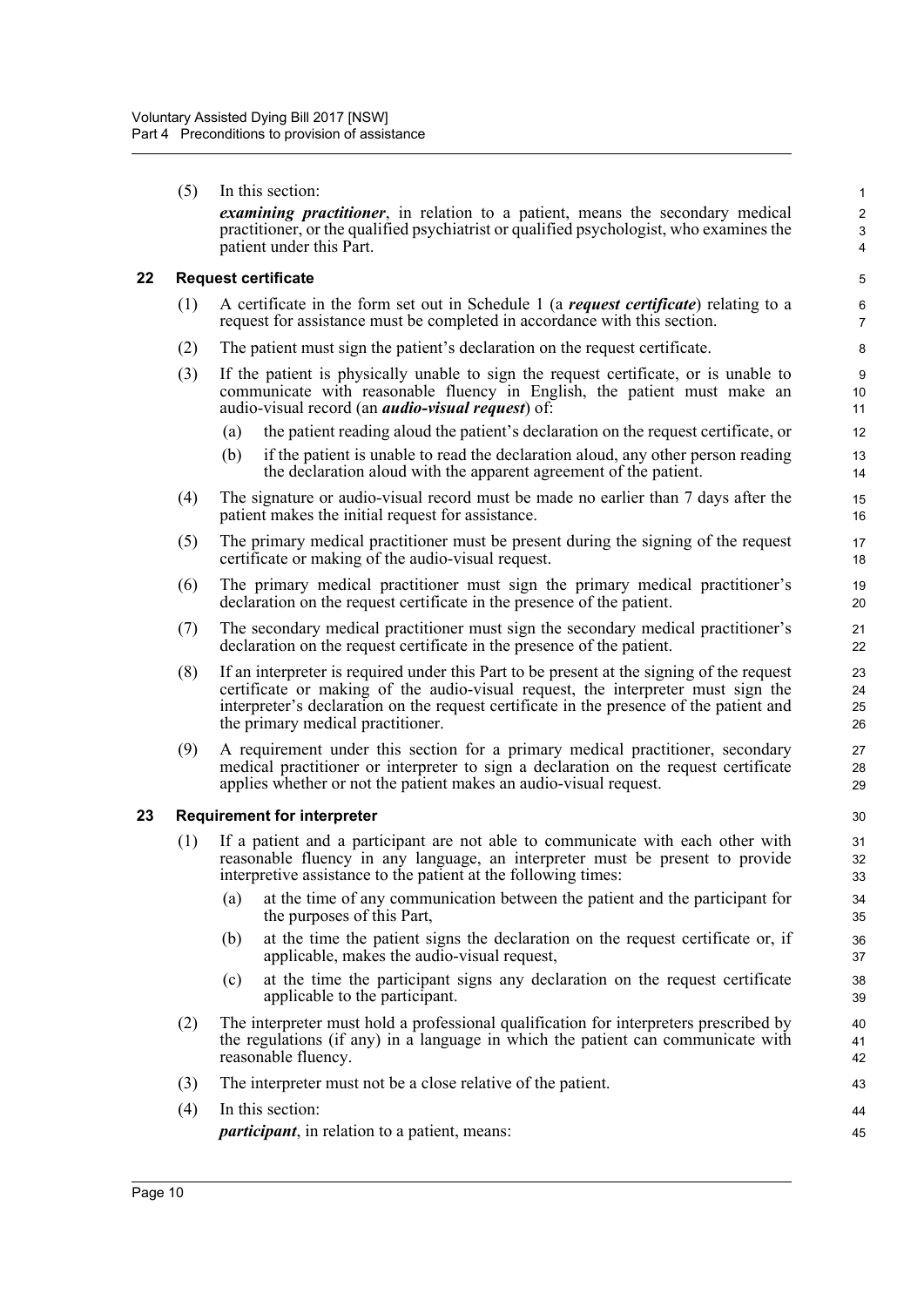| (a) | the primary medical practitioner, or                                                                                | $\mathbf{1}$       |
|-----|---------------------------------------------------------------------------------------------------------------------|--------------------|
| (b) | the secondary medical practitioner, or                                                                              | $\mathcal{P}$      |
| (c) | the qualified psychiatrist or qualified psychologist who conducts an<br>examination of the patient under this Part. | $\mathcal{R}$<br>4 |
|     | <i>present</i> includes (except in relation to the signing by a patient or participant of a                         | $5^{\circ}$        |
|     | declaration on a request certificate) present by way of an audio-visual link.                                       | 6                  |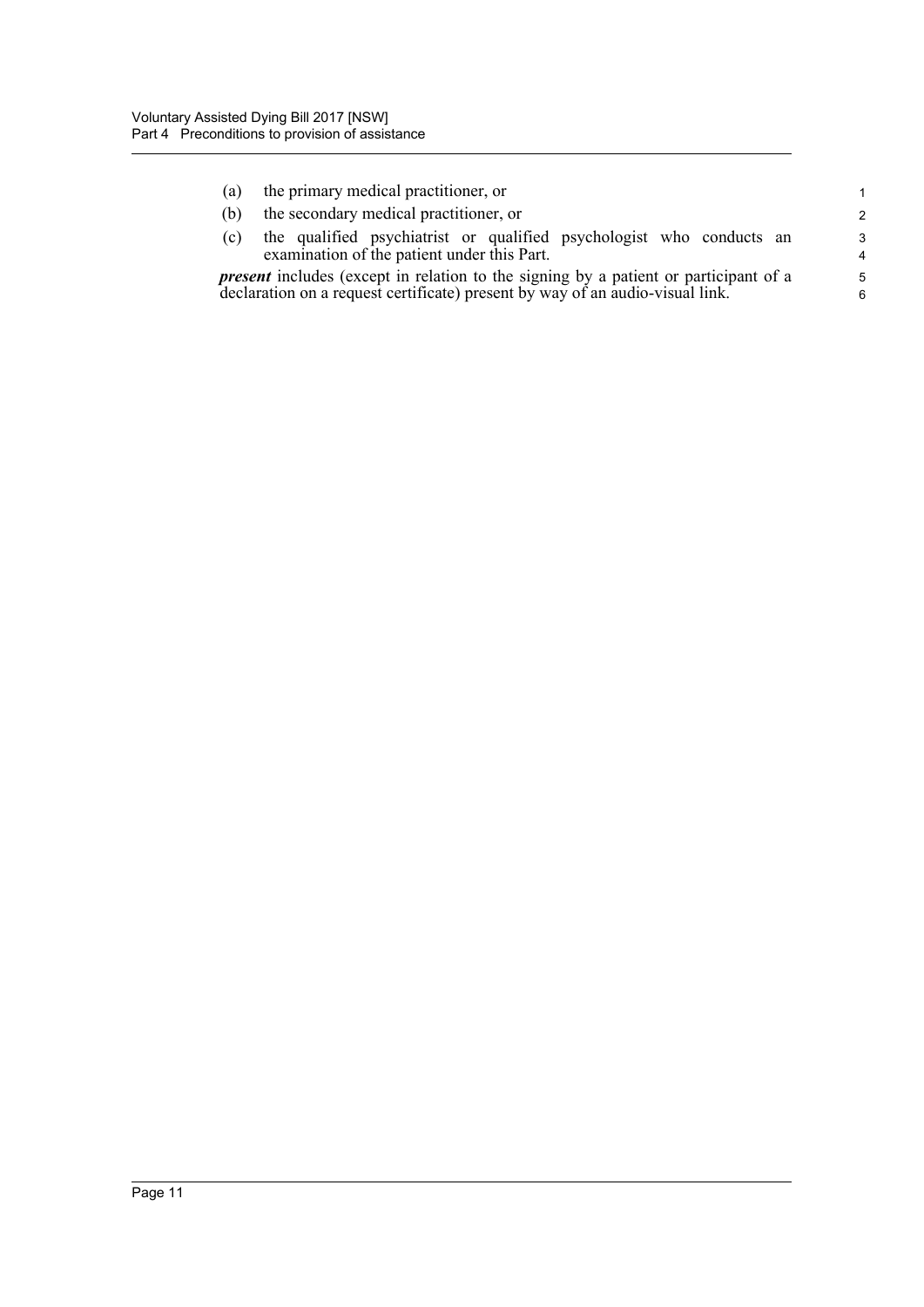# <span id="page-20-0"></span>**Part 5 Supreme Court review of requests**

<span id="page-20-3"></span><span id="page-20-2"></span><span id="page-20-1"></span>

| 24 |     |                        | Close relatives may apply for order in respect of request certificate                                                                                                                                                                                                                                                                                                                  | $\sqrt{2}$                          |
|----|-----|------------------------|----------------------------------------------------------------------------------------------------------------------------------------------------------------------------------------------------------------------------------------------------------------------------------------------------------------------------------------------------------------------------------------|-------------------------------------|
|    | (1) |                        | The Supreme Court may, on the application of a close relative of a patient, make an<br>order that a request certificate relating to the patient is not an effective request<br>certificate for the purposes of this Act.                                                                                                                                                               | $\mathbf{3}$<br>$\overline{4}$<br>5 |
|    | (2) |                        | Before making an order under this section, the Court must be satisfied that:                                                                                                                                                                                                                                                                                                           | 6                                   |
|    |     | (a)                    | at the time of making the initial request for assistance:                                                                                                                                                                                                                                                                                                                              | 7                                   |
|    |     |                        | the patient was not suffering from a terminal illness, or<br>(i)                                                                                                                                                                                                                                                                                                                       | 8                                   |
|    |     |                        | the patient was not at least 25 years of age, or<br>(ii)                                                                                                                                                                                                                                                                                                                               | $\boldsymbol{9}$                    |
|    |     |                        | the patient was neither an Australian citizen nor a permanent Australian<br>(iii)<br>resident, or                                                                                                                                                                                                                                                                                      | 10<br>11                            |
|    |     |                        | the patient was not ordinarily resident in New South Wales, or<br>(iv)                                                                                                                                                                                                                                                                                                                 | 12                                  |
|    |     | (b)                    | at the time of making the initial request for assistance, signing the request<br>certificate or undergoing the examination under Part 4, the patient did not have<br>decision-making capacity in relation to the request for assistance, or                                                                                                                                            | 13<br>14<br>15                      |
|    |     | (c)                    | the patient's decision to request the assistance was not made freely, voluntarily<br>and after due consideration.                                                                                                                                                                                                                                                                      | 16<br>17                            |
|    | (3) |                        | The Court may, on the making of an order under this section (or pending the<br>determination of an application under this section), make such orders as it considers<br>necessary to prevent any action being taken in reliance on the request certificate.                                                                                                                            | 18<br>19<br>20                      |
| 25 |     |                        | <b>Parties to applications</b>                                                                                                                                                                                                                                                                                                                                                         | 21                                  |
|    | (1) |                        | Each of the following persons is a party to an application under this Part in respect<br>of a request certificate:                                                                                                                                                                                                                                                                     | 22<br>23                            |
|    |     | (a)                    | the applicant,                                                                                                                                                                                                                                                                                                                                                                         | 24                                  |
|    |     | (b)                    | the primary medical practitioner,                                                                                                                                                                                                                                                                                                                                                      | 25                                  |
|    |     | (c)                    | the patient.                                                                                                                                                                                                                                                                                                                                                                           | 26                                  |
|    | (2) |                        | The Supreme Court may, on its own initiative or on the application of a close relative<br>of the patient, decide to join, as a party to any proceedings before the Court under this<br>Part, any person who, in the opinion of the Court, should be a party to the proceedings<br>(whether because of the person's concern for the welfare of the patient or for any<br>other reason). | 27<br>28<br>29<br>30<br>31          |
|    | (3) |                        | If the Court joins a person as a party to any proceedings, the Court must, as soon as<br>practicable, notify the applicant (or cause the applicant to be notified) accordingly.                                                                                                                                                                                                        | 32<br>33                            |
| 26 |     | <b>Effect of order</b> |                                                                                                                                                                                                                                                                                                                                                                                        | 34                                  |
|    | (1) |                        | If an order is made under this Part in respect of a request certificate, the certificate is<br>not to be treated as a request certificate for the purposes of this Act.                                                                                                                                                                                                                | 35<br>36                            |
|    | (2) |                        | An order under this Part in respect of a request certificate does not prevent:                                                                                                                                                                                                                                                                                                         | 37                                  |
|    |     | (a)                    | the patient making a further request for assistance in accordance with<br>Division 1 of Part $\overline{3}$ , or                                                                                                                                                                                                                                                                       | 38<br>39                            |
|    |     | (b)                    | the patient or any other person completing a further request certificate in<br>accordance with Part 4, or                                                                                                                                                                                                                                                                              | 40<br>41                            |
|    |     | (c)                    | any person providing assistance to the patient under Division 2 of Part 3 after<br>the requirements of this Act have been met with respect to the further request.                                                                                                                                                                                                                     | 42<br>43                            |
|    |     |                        |                                                                                                                                                                                                                                                                                                                                                                                        |                                     |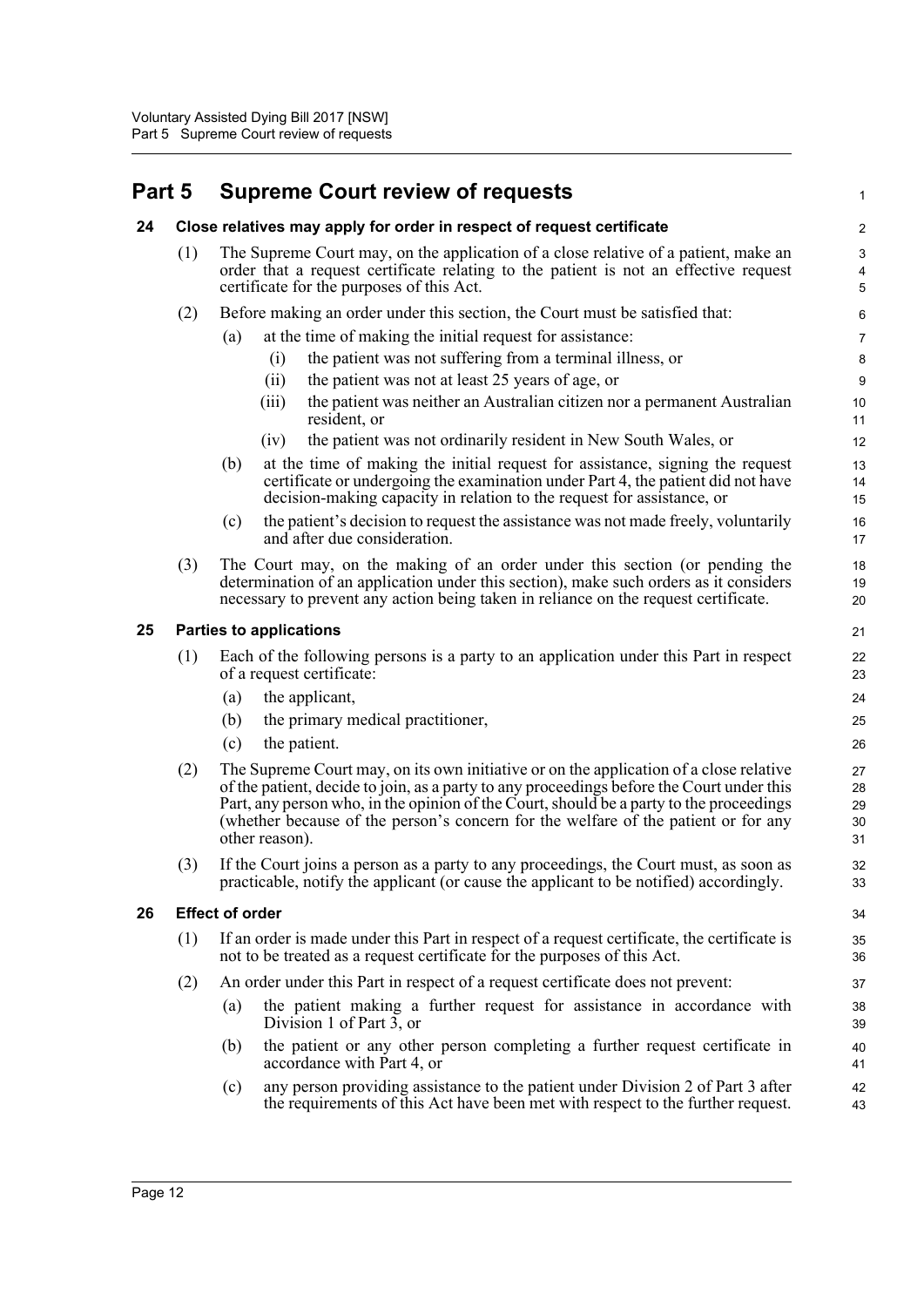#### <span id="page-21-0"></span>**27 Jurisdiction of Supreme Court**

Nothing in this Part limits the jurisdiction of the Supreme Court.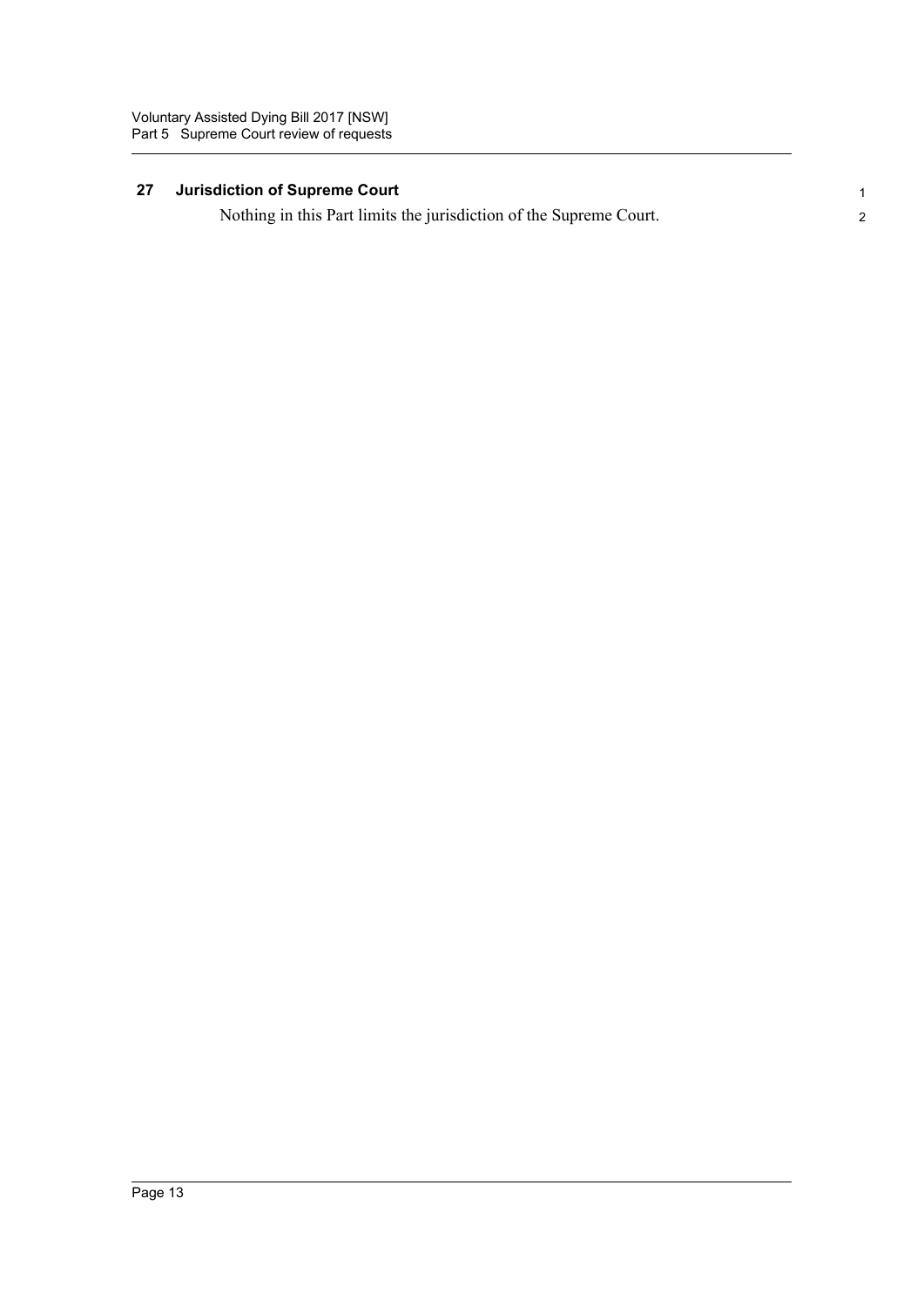# <span id="page-22-0"></span>**Part 6 Effect of Act on other rights and obligations**

#### <span id="page-22-1"></span>**28 Participation in provision of assistance discretionary**

(1) A health care facility operator, health care provider or other person is not under any duty, whether by contract, statute or other legal requirement, to participate in the provision of assistance to a patient under this Act.

1

45 46

(2) A health care facility operator, or health care provider, who is unable or unwilling to carry out a direction of a primary medical practitioner for the purpose of the provision of assistance to a patient under this Act must comply with any request (of the patient or a person acting on behalf of the patient) to provide a copy of the patient's medical records to a new health care facility operator or health care provider.

#### <span id="page-22-2"></span>**29 Protection from liability**

| (1) | faith: | No criminal or civil liability is incurred by a protected person, or any person acting<br>under the direction of a protected person, for doing either of the following in good |
|-----|--------|--------------------------------------------------------------------------------------------------------------------------------------------------------------------------------|
|     |        | participating in the lawful provision of assistance under this Act,                                                                                                            |
|     |        | $(1)$ as finite to montificate in the magnitude of excitence and online $\Lambda$ at                                                                                           |

|     | (b)                                                                                       | refusing to participate in the provision of assistance under this Act.                                                                                                                                                               | 17             |  |  |  |
|-----|-------------------------------------------------------------------------------------------|--------------------------------------------------------------------------------------------------------------------------------------------------------------------------------------------------------------------------------------|----------------|--|--|--|
| (2) |                                                                                           | Each of the following is a <i>protected person</i> :                                                                                                                                                                                 | 18             |  |  |  |
|     | (a)                                                                                       | a primary medical practitioner,                                                                                                                                                                                                      | 19             |  |  |  |
|     | (b)                                                                                       | a secondary medical practitioner,                                                                                                                                                                                                    | 20             |  |  |  |
|     | (c)                                                                                       | a designated health practitioner,                                                                                                                                                                                                    | 21             |  |  |  |
|     | (d)                                                                                       | a qualified psychiatrist,                                                                                                                                                                                                            | 22             |  |  |  |
|     | (e)                                                                                       | a qualified psychologist,                                                                                                                                                                                                            | 23             |  |  |  |
|     | (f)                                                                                       | a health care facility operator or health care provider.                                                                                                                                                                             | 24             |  |  |  |
| (3) |                                                                                           | A person <i>participates</i> in the provision of assistance if the person:                                                                                                                                                           | 25             |  |  |  |
|     | (a)                                                                                       | provides the assistance, or                                                                                                                                                                                                          | 26             |  |  |  |
|     | (b)                                                                                       | is a designated health practitioner and administers an authorised substance to<br>the patient, or                                                                                                                                    | 27<br>28       |  |  |  |
|     | (c)                                                                                       | prepares, sells, possesses or supplies an authorised substance to be<br>administered to the patient in accordance with a request for assistance under<br>this Act, or                                                                | 29<br>30<br>31 |  |  |  |
|     | (d)                                                                                       | refuses or fails to provide life-saving measures to the patient at any time while<br>a request for assistance is in force in relation to the patient under this Act, or                                                              | 32<br>33       |  |  |  |
|     | (e)                                                                                       | is present when the assistance is provided by the primary medical practitioner,<br>or when an authorised substance is self-administered by the patient or<br>administered to the patient by a designated health practitioner, or     | 34<br>35<br>36 |  |  |  |
|     | (f)                                                                                       | destroys an unused authorised substance (under the supervision of the primary<br>medical practitioner if the person is not the primary medical practitioner) or<br>possesses the substance for that purpose, or                      | 37<br>38<br>39 |  |  |  |
|     | (g)                                                                                       | does any thing required or permitted under Part 4.                                                                                                                                                                                   | 40             |  |  |  |
| (4) |                                                                                           | A person does not participate in the provision of assistance if the person deals in any<br>way with an unused authorised substance (other than by destroying or possessing the<br>substance as referred to in subsection $(3)$ (f)). | 41<br>42<br>43 |  |  |  |
|     | Note. See the Drua Misuse and Trafficking Act 1985, the Poisons and Therapeutic Goods Act |                                                                                                                                                                                                                                      |                |  |  |  |

**Note.** See the *Drug Misuse and Trafficking Act 1985*, the *Poisons and Therapeutic Goods Act 1966* and regulations under those Acts for provisions restricting or prohibiting the use, supply, possession, storage and disposal of certain substances.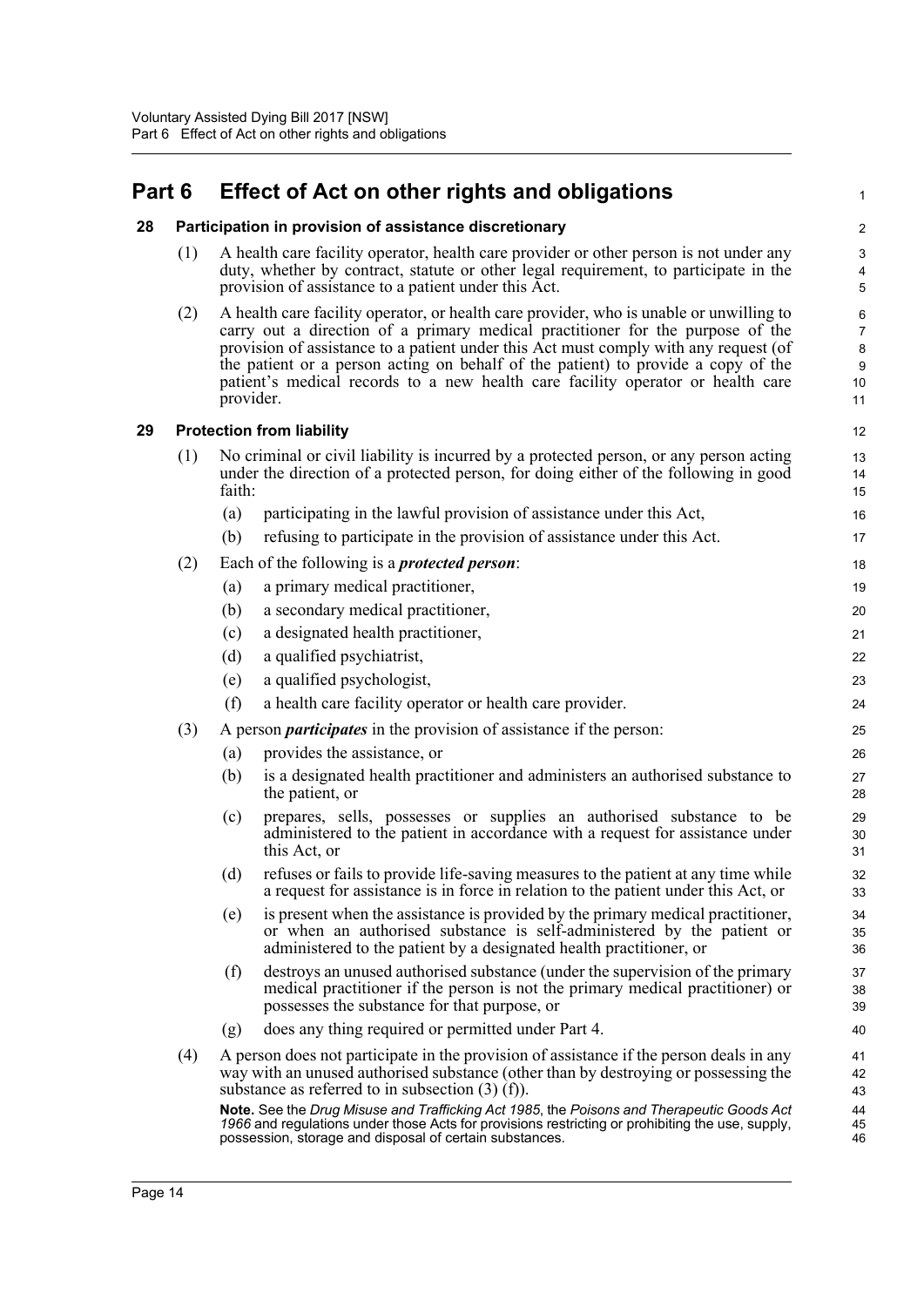- (5) An authorised substance is *unused* if:
	- (a) it has been prescribed or prepared for a patient for the purposes of the provision of assistance to the patient under this Act, and

- (b) it is no longer required for that purpose either because the patient has died or has rescinded the request for assistance.
- (6) This section does not limit the manner in which a person participates in the provision of assistance for the purpose of this section (except in relation to dealing with an unused authorised substance as provided by subsection (3)).
- (7) A lawful assisted death is not to be regarded as a suicide for the purposes of section 31C of the *Crimes Act 1900*.
- (8) Nothing in this section or in section 574B of the *Crimes Act 1900* authorises a person to use force to prevent the making of a request for, or the provision of, assistance under and in accordance with this Act.
- (9) In this section:

*civil liability* includes liability in any disciplinary proceedings.

*deal* with an unused authorised substance includes use, supply, possess, sell, store and dispose of the substance.

#### <span id="page-23-0"></span>**30 Effect on construction of wills and contracts**

- (1) Any will, contract or other agreement, whether or not in writing or executed or made before or after the commencement of this Act, is void to the extent that it affects whether a person may make or rescind a request for assistance, or provide assistance, under this Act.
- (2) Any provision of a contract or other agreement is void to the extent that it purports to exclude or limit the liability of a party to the contract or other agreement in the event of a person making or rescinding a request for, or receiving or lawfully providing, assistance under this Act.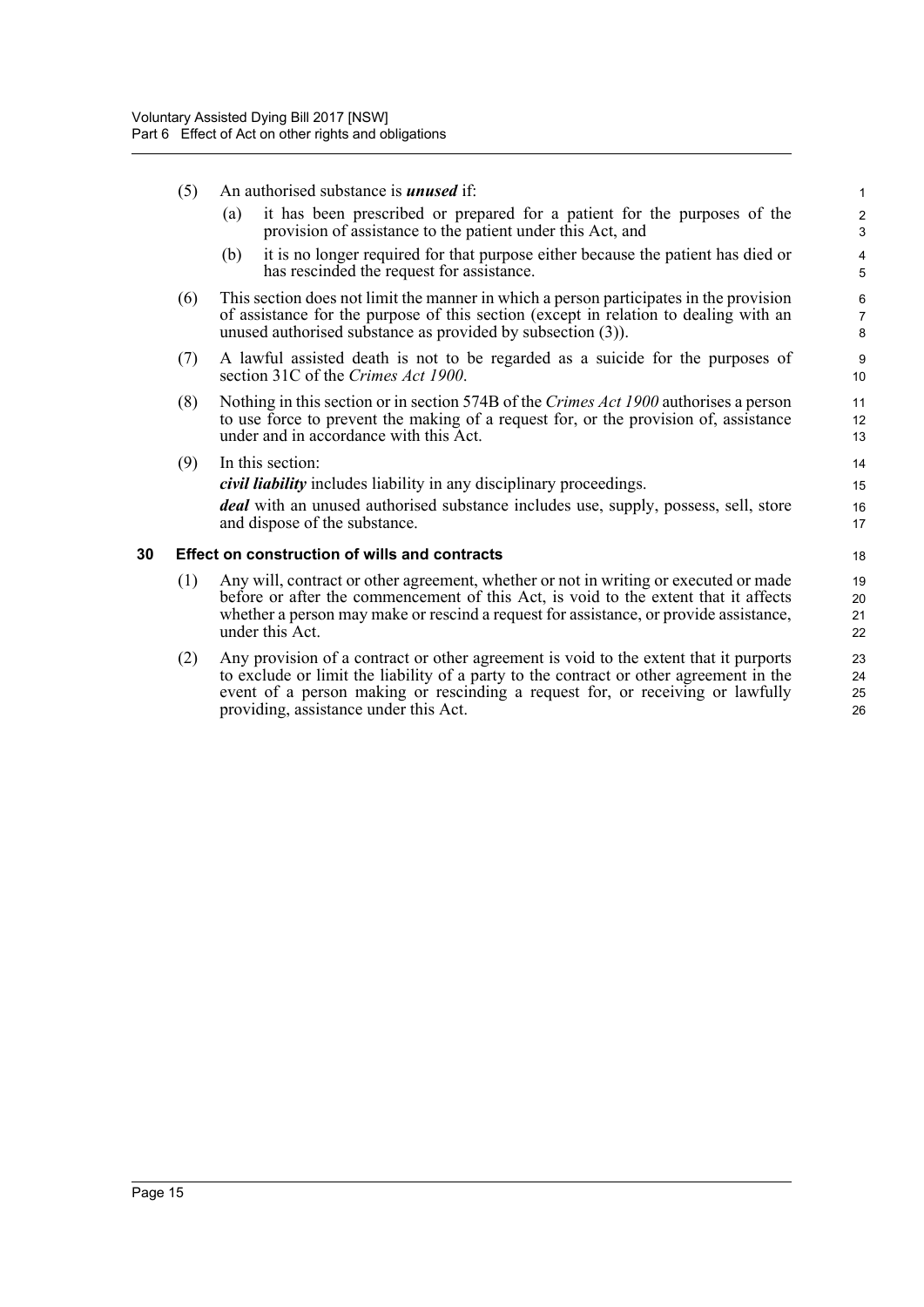# <span id="page-24-0"></span>**Part 7 Records and reporting of death**

<span id="page-24-4"></span><span id="page-24-3"></span><span id="page-24-2"></span><span id="page-24-1"></span>

| 31 | Medical records to be kept |  |  |  |  |  |
|----|----------------------------|--|--|--|--|--|
|----|----------------------------|--|--|--|--|--|

| 31 |                                        | <b>Medical records to be kept</b>                                                                                                                                                                    | $\boldsymbol{2}$         |  |  |  |
|----|----------------------------------------|------------------------------------------------------------------------------------------------------------------------------------------------------------------------------------------------------|--------------------------|--|--|--|
|    | (1)                                    | A primary medical practitioner who provides assistance to a patient under this Act<br>must make the following records:                                                                               | 3<br>4                   |  |  |  |
|    |                                        | a record of any oral request of the patient for the assistance,<br>(a)                                                                                                                               | $\mathbf 5$              |  |  |  |
|    |                                        | (b)<br>a note by the primary medical practitioner:                                                                                                                                                   | 6                        |  |  |  |
|    |                                        | certifying that the patient's secondary medical practitioner and<br>(i)<br>qualified psychiatrist or qualified psychologist are not closely<br>associated with the primary medical practitioner, and | $\overline{7}$<br>8<br>9 |  |  |  |
|    |                                        | indicating that all requirements under this Act have been met, and<br>(ii)                                                                                                                           | 10                       |  |  |  |
|    |                                        | indicating the steps taken to carry out the request for assistance, and<br>(iii)                                                                                                                     | 11                       |  |  |  |
|    |                                        | including a notation of any authorised substance prescribed by the<br>(iv)<br>primary medical practitioner in connection with the request for<br>assistance,                                         | 12<br>13<br>14           |  |  |  |
|    |                                        | such other records as are prescribed by the regulations.<br>(c)                                                                                                                                      | 15                       |  |  |  |
|    |                                        | Maximum penalty: \$11,000.                                                                                                                                                                           | 16                       |  |  |  |
|    | (2)                                    | The primary medical practitioner must keep each of the following documents as part<br>of the patient's medical record for at least 7 years after the document is recorded:                           | 17<br>18                 |  |  |  |
|    |                                        | the records made under subsection (1),<br>(a)                                                                                                                                                        | 19                       |  |  |  |
|    |                                        | the request certificate and, if applicable, the audio-visual request relating to the<br>(b)<br>patient,                                                                                              | 20<br>21                 |  |  |  |
|    |                                        | the written statement of the secondary medical practitioner confirming the<br>(c)<br>opinion of the primary medical practitioner under Part 4,                                                       | 22<br>23                 |  |  |  |
|    |                                        | the report of the assessment of the qualified psychiatrist or qualified<br>(d)<br>psychologist under Part 4.                                                                                         | 24<br>25                 |  |  |  |
|    |                                        | Maximum penalty: \$11,000.                                                                                                                                                                           | 26                       |  |  |  |
| 32 |                                        | <b>Application of Coroners Act 2009</b>                                                                                                                                                              | 27                       |  |  |  |
|    |                                        | An assisted death is taken to be a reportable death for the purposes of the <i>Coroners</i><br>Act 2009.                                                                                             | 28<br>29                 |  |  |  |
| 33 | <b>Certification as to death</b><br>30 |                                                                                                                                                                                                      |                          |  |  |  |
|    | (1)                                    | Despite section 38 (1) of the <i>Coroners Act 2009</i> , a medical practitioner may give a<br>certificate as to the cause of a lawful assisted death of a patient.                                   |                          |  |  |  |
|    | (2)                                    | For the purposes of the application of section 39 of the Births, Deaths and Marriages<br>Registration Act 1995 to the assisted death of a patient:                                                   | 33<br>34                 |  |  |  |
|    |                                        | the primary medical practitioner who provides the assistance is taken to have<br>(a)<br>been responsible for the patient's medical care immediately before death, and                                | 35<br>36                 |  |  |  |
|    |                                        | the cause of death of the patient:<br>(b)                                                                                                                                                            | 37                       |  |  |  |
|    |                                        | is taken to include the terminal illness of the patient, and<br>(i)                                                                                                                                  | 38                       |  |  |  |
|    |                                        | is taken not to include suicide or homicide.<br>(ii)                                                                                                                                                 | 39                       |  |  |  |
| 34 |                                        | Medical record to be provided to Review Board                                                                                                                                                        | 40                       |  |  |  |
|    | (1)                                    | The primary medical practitioner must provide a copy of the patient's relevant<br>medical records to the Review Board within 14 days after the assisted death.                                       | 41<br>42                 |  |  |  |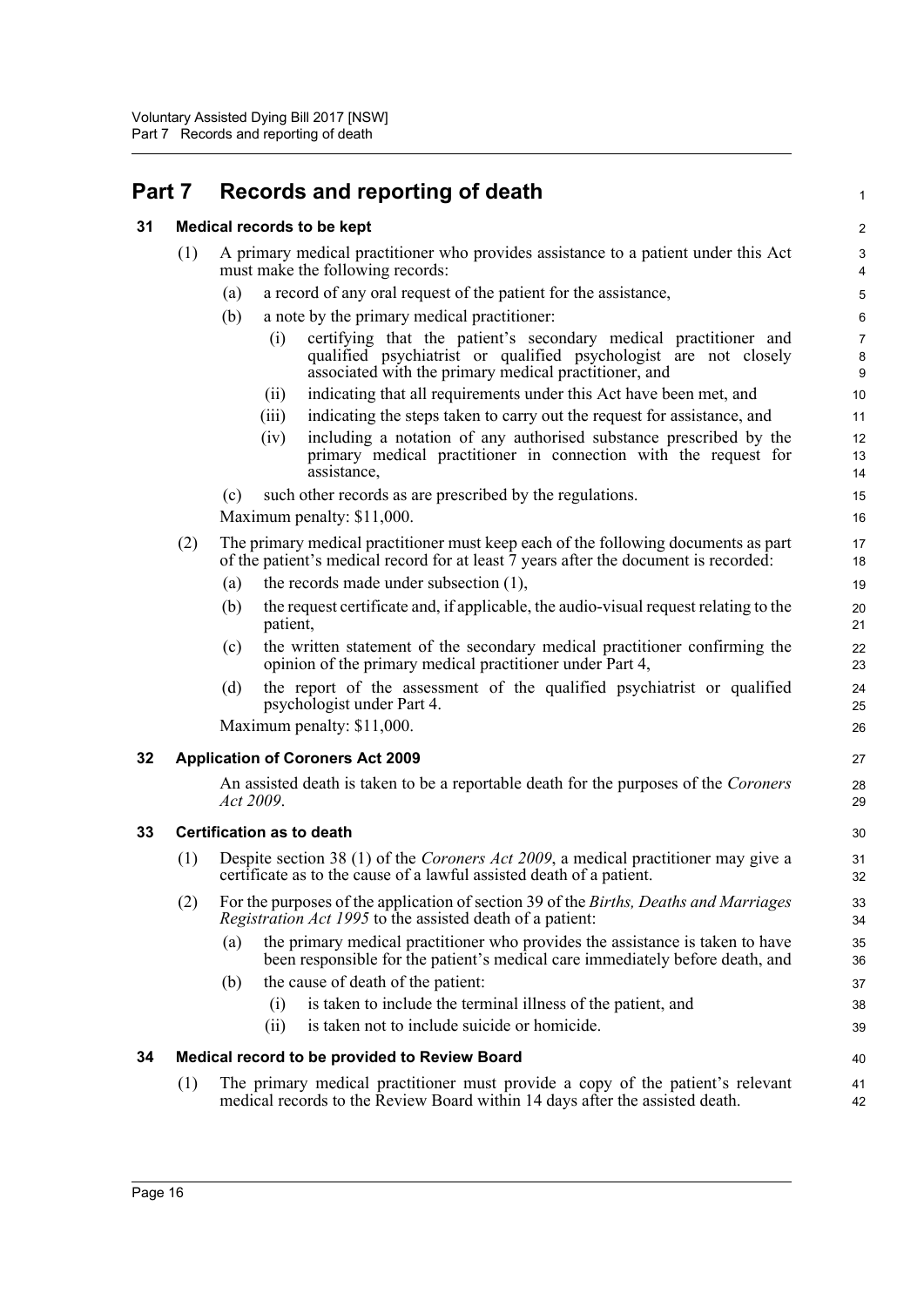#### (2) A patient's *relevant medical records* are:

| (a) the notice given to the Registrar under section 39 of the <i>Births</i> , <i>Deaths and</i><br><i>Marriages Registration Act 1995</i> , and |  |
|-------------------------------------------------------------------------------------------------------------------------------------------------|--|
|-------------------------------------------------------------------------------------------------------------------------------------------------|--|

(b) any part of the medical record of the patient that relates to the terminal illness and death of the patient (including any record required by this Part to be kept).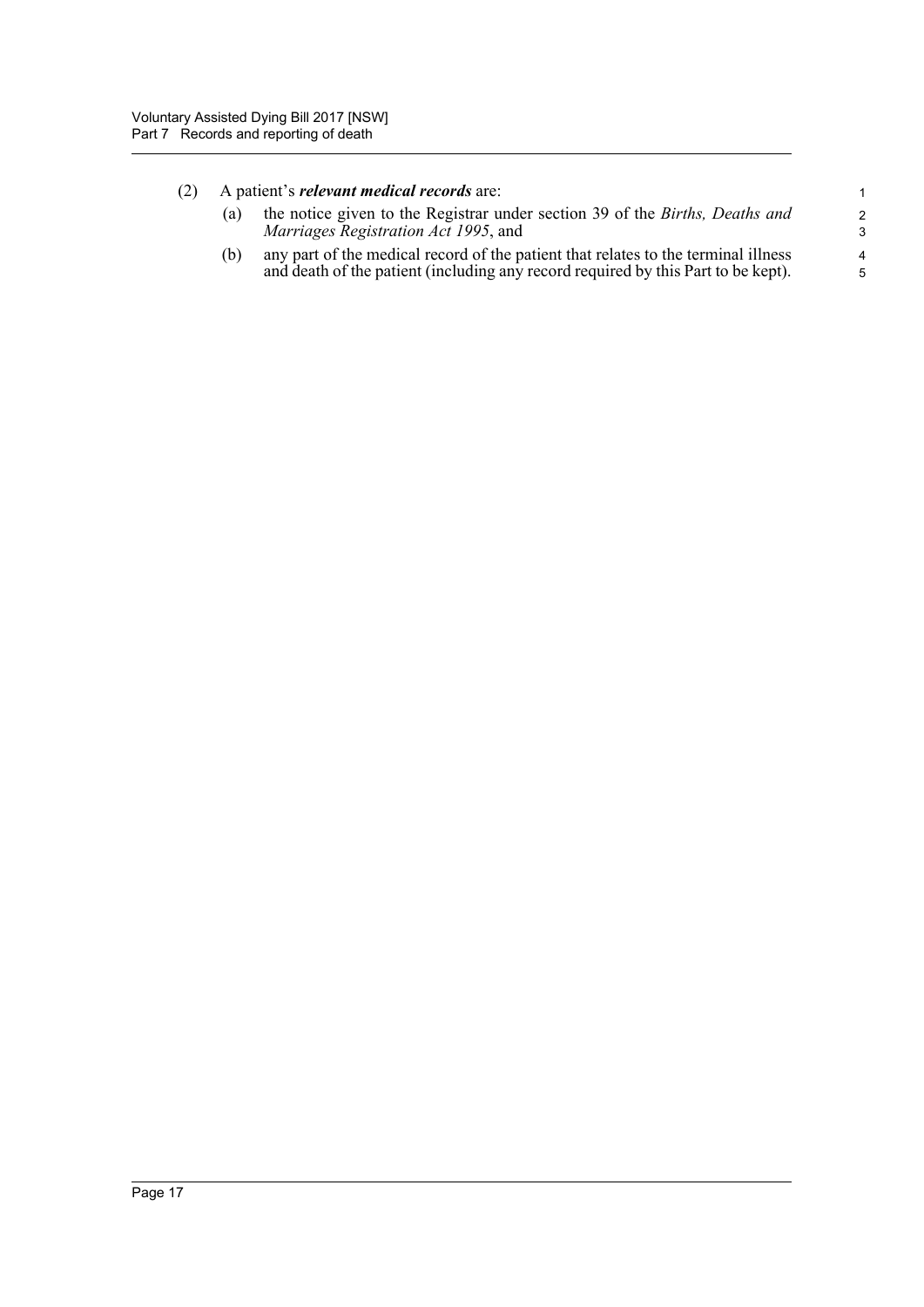<span id="page-26-2"></span><span id="page-26-1"></span><span id="page-26-0"></span>

| Part 8 |                                  | <b>Voluntary Assisted Death Review Board</b>         |                                                                                                                                                                                                             | 1                   |
|--------|----------------------------------|------------------------------------------------------|-------------------------------------------------------------------------------------------------------------------------------------------------------------------------------------------------------------|---------------------|
| 35     |                                  | <b>Establishment and composition of Review Board</b> |                                                                                                                                                                                                             |                     |
|        | (1)                              |                                                      | The Minister is to establish a Voluntary Assisted Death Review Board.                                                                                                                                       | 3                   |
|        | (2)                              | Minister:                                            | The Review Board is to consist of the following 7 members appointed by the                                                                                                                                  | 4<br>5              |
|        |                                  | (a)                                                  | an independent person appointed by the Minister as the Chairperson of the<br>Review Board,                                                                                                                  | 6<br>$\overline{7}$ |
|        |                                  | (b)                                                  | the State Coroner or a nominee of the State Coroner,                                                                                                                                                        | 8                   |
|        |                                  | (c)                                                  | a representative of the New South Wales Board of the Medical Board of<br>Australia,                                                                                                                         | 9<br>10             |
|        |                                  | (d)                                                  | a representative of Australian Medical Association (NSW) Limited or The<br>Royal Australasian College of Physicians,                                                                                        | 11<br>12            |
|        |                                  | (e)                                                  | a representative of The Royal Australian and New Zealand College of<br>Psychiatrists or Australian Clinical Psychology Association Limited,                                                                 | 13<br>14            |
|        |                                  | (f)                                                  | a representative of Palliative Care New South Wales Incorporated,                                                                                                                                           | 15                  |
|        |                                  | (g)                                                  | a person who, in the opinion of the Minister, has relevant expertise in law.                                                                                                                                | 16                  |
|        | (3)                              | Board.                                               | Schedule 2 contains provisions relating to the members and procedure of the Review                                                                                                                          | 17<br>18            |
| 36     | <b>Functions of Review Board</b> |                                                      |                                                                                                                                                                                                             | 19                  |
|        | (1)                              |                                                      | The Review Board has the following functions:                                                                                                                                                               | 20                  |
|        |                                  | (a)                                                  | to monitor and review assisted deaths,                                                                                                                                                                      | 21                  |
|        |                                  | (b)                                                  | to communicate to appropriate authorities any breach of this Act that the<br>Review Board has identified in conducting a review of an assisted death,                                                       | 22<br>23            |
|        |                                  | (c)                                                  | to make recommendations as to policies and practices to be implemented by<br>government, health care facilities and health care providers for the prevention<br>or reduction of contraventions of this Act, | 24<br>25<br>26      |
|        |                                  | (d)                                                  | to maintain a register of assisted deaths, classifying the deaths according to<br>such factors as the Review Board considers appropriate,                                                                   | 27<br>28            |
|        |                                  | (e)                                                  | to undertake and promote research into matters relating to the operation of this<br>Act,                                                                                                                    | 29<br>30            |
|        |                                  | (f)                                                  | to promote the provision of information and advice to the public about<br>compliance with this Act,                                                                                                         | 31<br>32            |
|        |                                  | (g)                                                  | to provide advice to the Minister about matters relating to the operation of this<br>Act,                                                                                                                   | 33<br>34            |
|        |                                  | (h)                                                  | to report to Parliament about the exercise of the functions of the Review Board<br>under this Act,                                                                                                          | 35<br>36            |
|        |                                  | (i)                                                  | any other function conferred or imposed on the Review Board by or under this<br>or any other Act.                                                                                                           | 37<br>38            |
|        | (2)                              |                                                      | For the purpose of exercising those functions, the Review Board may:                                                                                                                                        | 39                  |
|        |                                  | (a)                                                  | keep under scrutiny systems for reporting assisted deaths, and                                                                                                                                              | 40                  |
|        |                                  | (b)                                                  | undertake detailed reviews of information relating to assisted deaths, and                                                                                                                                  | 41                  |
|        |                                  | (c)                                                  | analyse data to identify patterns and trends relating to assisted deaths, and                                                                                                                               | 42                  |
|        |                                  | (d)                                                  | consult with and obtain advice from any person or body having appropriate<br>expertise.                                                                                                                     | 43<br>44            |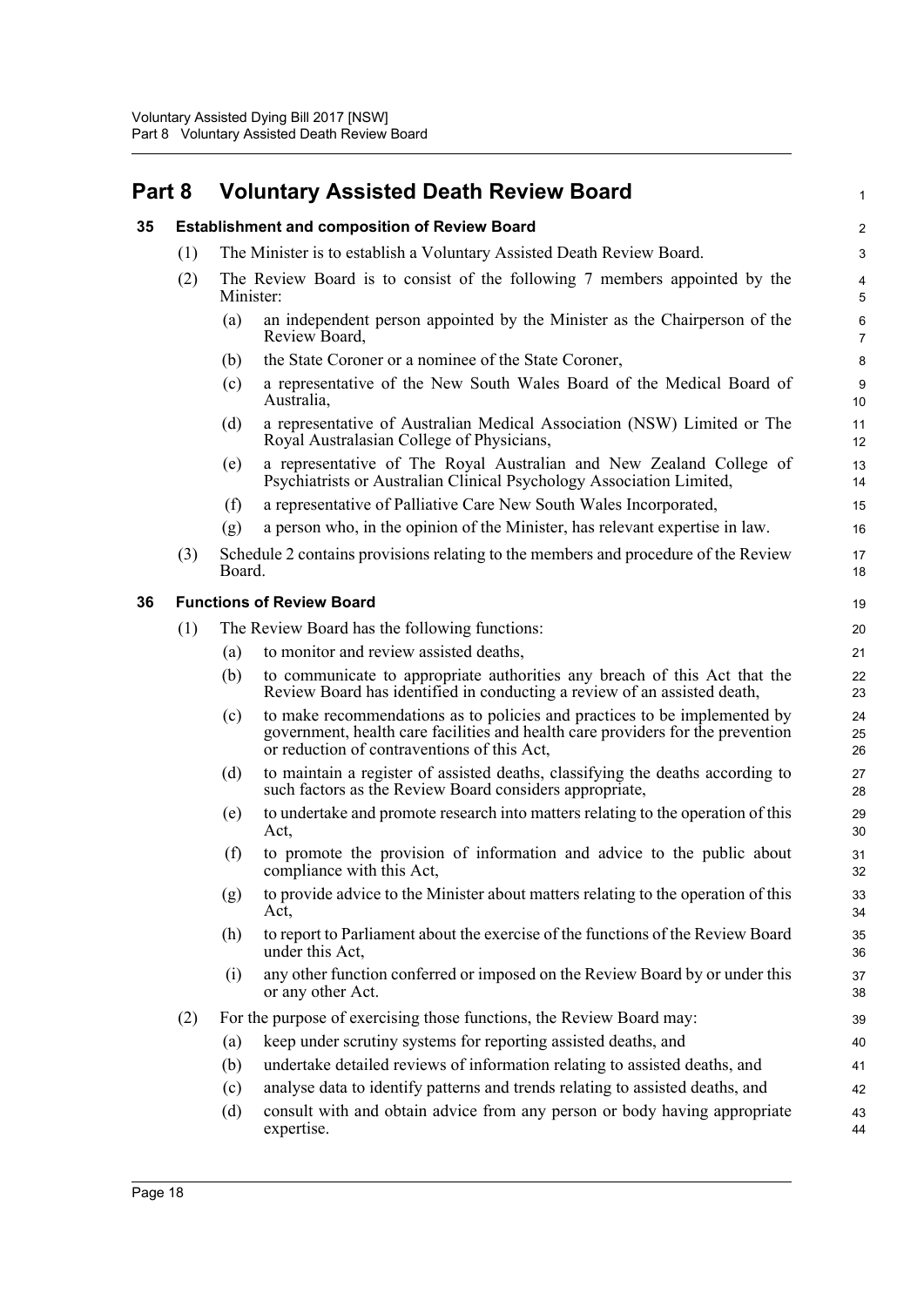#### <span id="page-27-0"></span>**37 Staff of Review Board**

<span id="page-27-3"></span><span id="page-27-2"></span><span id="page-27-1"></span>

|    | (1) | Persons may be employed in the Public Service under the <i>Government Sector</i><br><i>Employment Act 2013</i> to enable the Review Board to exercise its functions.<br>Note. Section 59 of the Government Sector Employment Act 2013 provides that the persons<br>so employed (or whose services the Review Board makes use of) may be referred to as<br>officers or employees, or members of staff, of the Review Board. Section 47A of the | $\boldsymbol{2}$<br>$\mathbf{3}$<br>$\pmb{4}$<br>5<br>6 |
|----|-----|-----------------------------------------------------------------------------------------------------------------------------------------------------------------------------------------------------------------------------------------------------------------------------------------------------------------------------------------------------------------------------------------------------------------------------------------------|---------------------------------------------------------|
|    | (2) | Constitution Act 1902 precludes the Review Board from employing staff.<br>The Review Board may engage persons as consultants to the Review Board or to<br>perform services for it.                                                                                                                                                                                                                                                            | $\overline{7}$<br>8<br>9                                |
|    | (3) | The Review Board may arrange for the use of the services of any staff or facilities of<br>the Ministry of Health.                                                                                                                                                                                                                                                                                                                             | 10<br>11                                                |
| 38 |     | Review of deaths resulting from provision of assistance                                                                                                                                                                                                                                                                                                                                                                                       | 12                                                      |
|    | (1) | The Review Board is to conduct a review of each assisted death.                                                                                                                                                                                                                                                                                                                                                                               | 13                                                      |
|    | (2) | The review is to be conducted as soon as practicable after the Review Board receives<br>a copy of the notice and medical record relating to the patient under Part 7.                                                                                                                                                                                                                                                                         | 14<br>15                                                |
|    | (3) | In conducting a review, the Review Board is to have regard to that notice and medical<br>record and any other information provided to the Review Board under this Part.                                                                                                                                                                                                                                                                       | 16<br>17                                                |
| 39 |     | Requirement to provide information and records                                                                                                                                                                                                                                                                                                                                                                                                | 18                                                      |
|    | (1) | The Review Board may, by notice in writing given to a person, require the person to<br>provide to the Review Board such information or records (or both) relating to the<br>assisted death as the Review Board may require for the purpose of conducting a<br>review under this Part.                                                                                                                                                         | 19<br>20<br>21<br>22                                    |
|    | (2) | A notice under this section must specify the manner in which information or records<br>are required to be provided and a reasonable time by which the information or<br>records are required to be provided.                                                                                                                                                                                                                                  | 23<br>24<br>25                                          |
|    | (3) | A notice under this Part may only require a person to provide existing records that<br>are in the person's possession or that are within the person's power to obtain<br>lawfully.                                                                                                                                                                                                                                                            | 26<br>27<br>28                                          |
|    | (4) | The Review Board may take copies of any record provided to the Review Board<br>under this section.                                                                                                                                                                                                                                                                                                                                            | 29<br>30                                                |
|    | (5) | A person must not:                                                                                                                                                                                                                                                                                                                                                                                                                            | 31                                                      |
|    |     | fail or refuse to comply with a requirement under this section, or<br>(a)                                                                                                                                                                                                                                                                                                                                                                     | 32                                                      |
|    |     | in purported compliance with a requirement under this section, provide<br>(b)<br>information, or a record, that he or she knows is false or misleading in a<br>material particular.                                                                                                                                                                                                                                                           | 33<br>34<br>35                                          |
|    |     | Maximum penalty: \$5,500.                                                                                                                                                                                                                                                                                                                                                                                                                     | 36                                                      |
| 40 |     | Referral of matter to investigative authority                                                                                                                                                                                                                                                                                                                                                                                                 | 37                                                      |
|    | (1) | The Review Board may refer an assisted death to any other person or body (the<br><i>investigating authority</i> ) for investigation or other action if the Review Board<br>considers it appropriate in the circumstances to do so.                                                                                                                                                                                                            | 38<br>39<br>40                                          |
|    | (2) | The Review Board may recommend to the investigating authority what action should<br>be taken in relation to the matter and the time within which it should be taken.                                                                                                                                                                                                                                                                          | 41<br>42                                                |
|    | (3) | The Review Board may communicate to the investigating authority any information<br>that the Board has obtained during the review of the assisted death.                                                                                                                                                                                                                                                                                       | 43<br>44                                                |
|    |     |                                                                                                                                                                                                                                                                                                                                                                                                                                               |                                                         |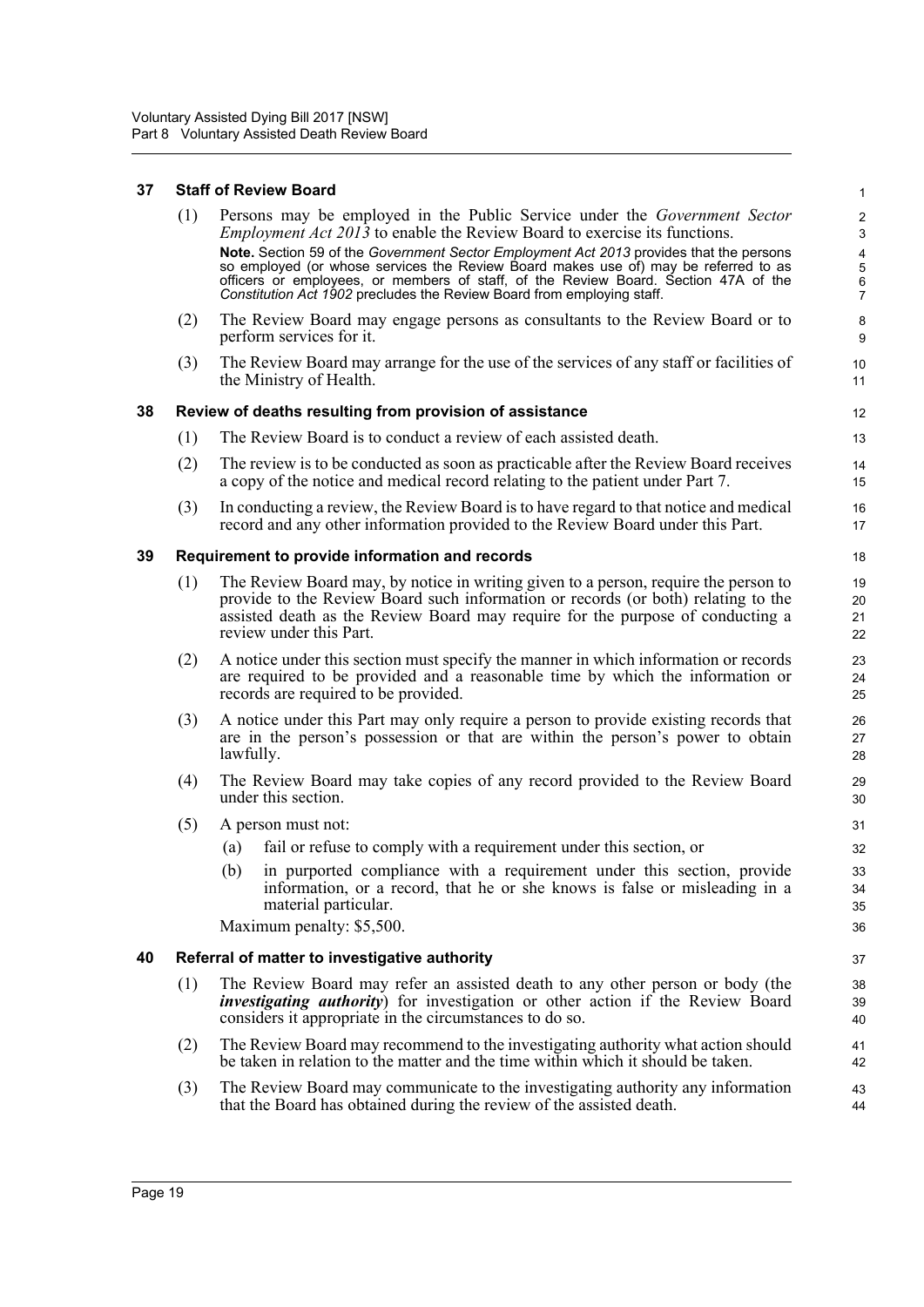(4) The Review Board must consult with the investigating authority before referring an assisted death to the authority under this section.

1 2

#### <span id="page-28-0"></span>**41 Reports to Parliament**

- (1) The Review Board may, at any time, and must, at least once a year, prepare a report on the exercise of the functions of the Board under this Act.
- (2) The report must be provided to the Presiding Officer of each House of Parliament and a copy of the report must also be provided to the Minister.
- (3) The Review Board may include in a report under this section a recommendation that the report be made public immediately.

#### <span id="page-28-1"></span>**42 Procedure for reporting**

- (1) A copy of a report made or furnished to the Presiding Officer of a House of Parliament under this Part must be laid before that House on the next sitting day of that House after it is received by the Presiding Officer.
- (2) If a report includes a recommendation by the Review Board that the report be made public immediately, the Presiding Officer of a House of Parliament may make it public whether or not that House is in session and whether or not the report has been laid before that House.
- (3) A report that is made public by a Presiding Officer of a House of Parliament before it is laid before that House attracts the same privileges and immunities as it would if it had been laid before that House.
- (4) A Presiding Officer need not inquire whether all or any conditions precedent have been satisfied as regards a report purporting to have been made and provided in accordance with this Part.
- (5) A report of the Review Board under this Part may be presented separately from any other such report or together with any other such report.
- (6) In this Part, a reference to a Presiding Officer of a House of Parliament is a reference to the President of the Legislative Council or the Speaker of the Legislative Assembly. If there is a vacancy in the office of President, the reference to the President is taken to be a reference to the Clerk of the Legislative Council and, if there is a vacancy in the office of Speaker, the reference to the Speaker is taken to be a reference to the Clerk of the Legislative Assembly.

#### <span id="page-28-2"></span>**43 Unauthorised disclosure of information**

A member of the Review Board, a member of staff of the Review Board or a person engaged to assist the Review Board in the exercise of its functions must not disclose any information obtained in connection with the administration or execution of this Act (or any other Act conferring or imposing functions on the Review Board) unless that disclosure is made:

- (a) with the consent of the person from whom the information was obtained, or
- (b) in connection with the administration or execution of this Act (or any such other Act), or
- (c) for the purposes of any legal proceedings arising out of this Act (or any such other Act) or of any report of any such proceedings, or
- (d) in accordance with a requirement imposed under the *Ombudsman Act 1974*, or
- (e) with other lawful excuse.

Maximum penalty: \$5,500.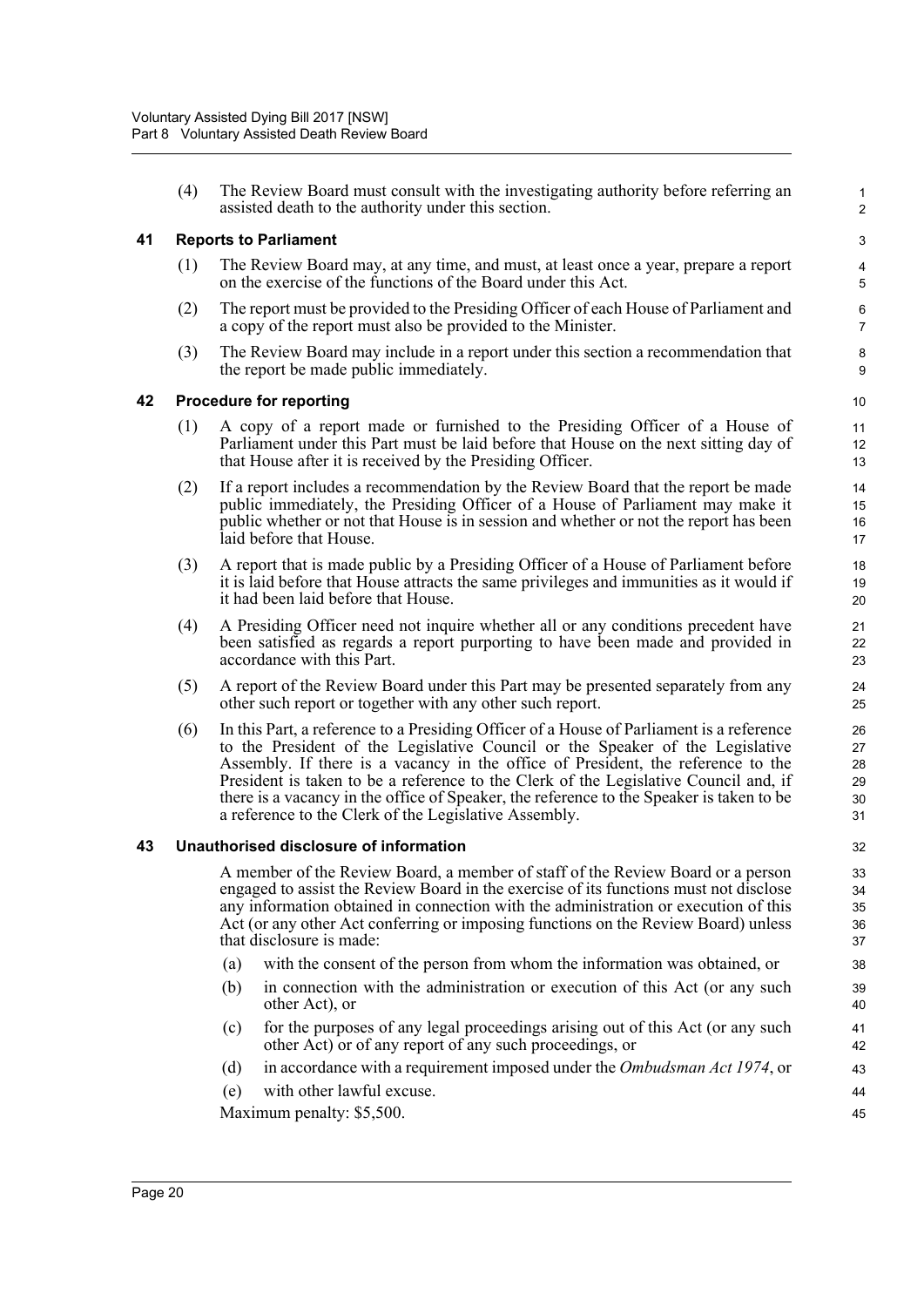## <span id="page-29-0"></span>**Part 9 Miscellaneous**

#### <span id="page-29-1"></span>**44 Certificate of request is evidence**

A document purporting to be a request certificate or an audio-visual request is, in any proceedings before a court, admissible in evidence and is prima facie evidence of the request by the person who purported to sign the certificate, or make the audio-visual request, for assistance under this Act.

1

#### <span id="page-29-2"></span>**45 Regulations**

- (1) The Governor may make regulations, not inconsistent with this Act, for or with respect to any matter that by this Act is required or permitted to be prescribed or that is necessary or convenient to be prescribed for carrying out or giving effect to this Act.
- (2) Without limiting subsection (1), the regulations may make provision for or with respect to the storage or disposal of, or any other dealing with, unused authorised substances.
- (3) The regulations may create an offence punishable by a penalty not exceeding \$11,000.

#### <span id="page-29-3"></span>**46 Nature of proceedings for offences**

- (1) Except as provided by subsection (2), proceedings for an offence under this Act may be dealt with summarily before the Local Court.
- (2) Proceedings for an offence under section 15 or 16 are to be dealt with on indictment, subject to the *Criminal Procedure Act 1986*.

#### <span id="page-29-4"></span>**47 Review of Act**

- (1) The Minister is to review this Act to determine whether the policy objectives of the Act remain valid and whether the terms of the Act remain appropriate for securing those objectives.
- (2) The review is to be undertaken as soon as possible after the period of 5 years from the commencement of this Act.
- (3) A report on the outcome of the review is to be tabled in each House of Parliament within 12 months after the end of the period of 5 years.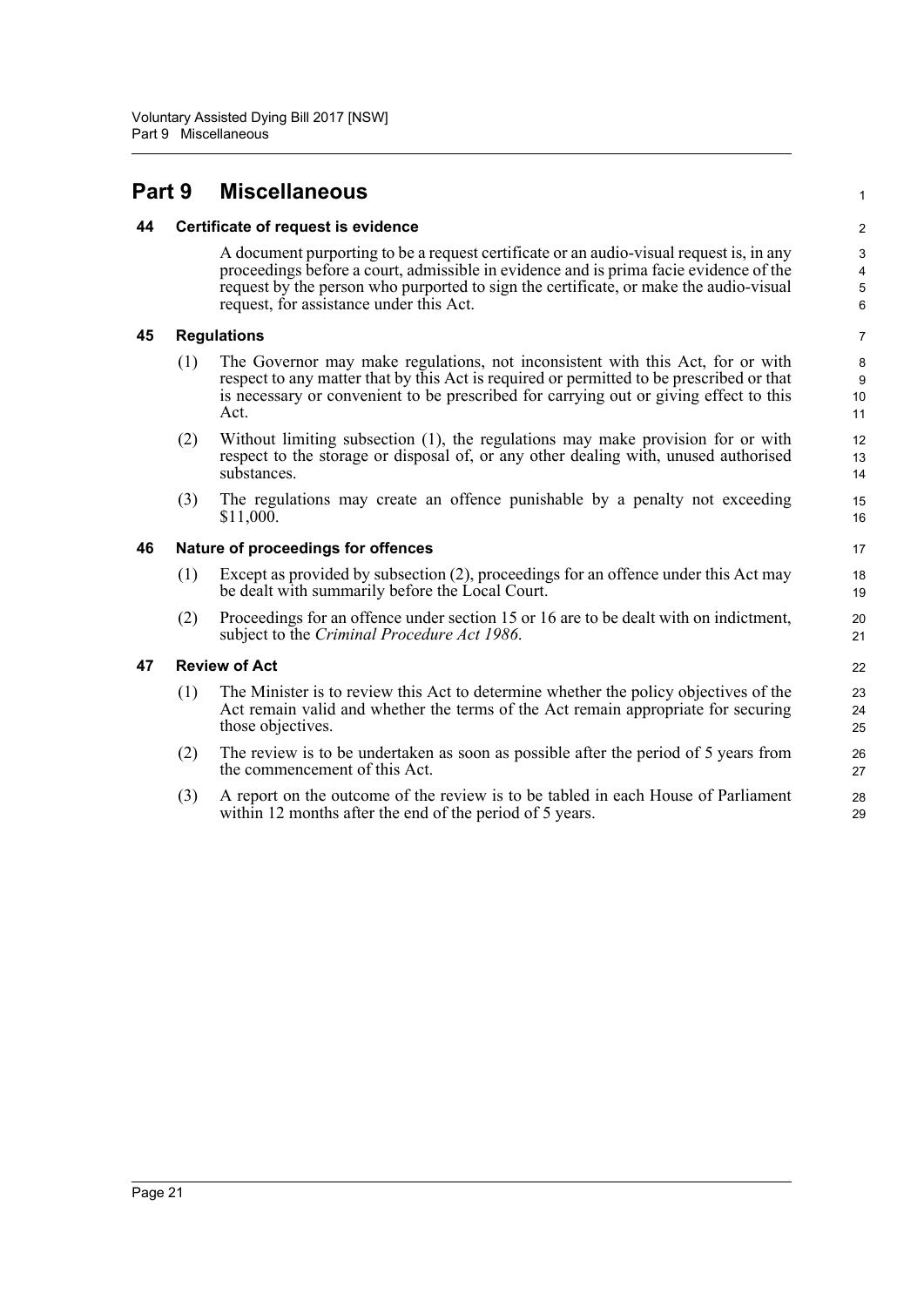# **Schedule 1 Form**

<span id="page-30-0"></span>

| I have been informed by my primary medical practitioner that I am suffering from a terminal illness<br>that is likely to result in my death within the next 12 months, and this has been confirmed by a<br>I am experiencing severe pain, suffering or physical incapacity to an extent unacceptable to me, and<br>I have been provided information relating to the nature of my illness and its likely course and the<br>medical treatment, including palliative care, counselling and psychiatric support and measures for<br>keeping me alive, that might be available to me and I am satisfied that there is no medical treatment | 3                                                                                                                                                                                                            |
|---------------------------------------------------------------------------------------------------------------------------------------------------------------------------------------------------------------------------------------------------------------------------------------------------------------------------------------------------------------------------------------------------------------------------------------------------------------------------------------------------------------------------------------------------------------------------------------------------------------------------------------|--------------------------------------------------------------------------------------------------------------------------------------------------------------------------------------------------------------|
|                                                                                                                                                                                                                                                                                                                                                                                                                                                                                                                                                                                                                                       | 4<br>$\mathbf 5$<br>6<br>$\overline{7}$<br>$\bf 8$<br>$9\,$<br>10<br>11<br>12<br>13<br>14                                                                                                                    |
|                                                                                                                                                                                                                                                                                                                                                                                                                                                                                                                                                                                                                                       |                                                                                                                                                                                                              |
|                                                                                                                                                                                                                                                                                                                                                                                                                                                                                                                                                                                                                                       |                                                                                                                                                                                                              |
|                                                                                                                                                                                                                                                                                                                                                                                                                                                                                                                                                                                                                                       |                                                                                                                                                                                                              |
|                                                                                                                                                                                                                                                                                                                                                                                                                                                                                                                                                                                                                                       |                                                                                                                                                                                                              |
|                                                                                                                                                                                                                                                                                                                                                                                                                                                                                                                                                                                                                                       |                                                                                                                                                                                                              |
|                                                                                                                                                                                                                                                                                                                                                                                                                                                                                                                                                                                                                                       |                                                                                                                                                                                                              |
|                                                                                                                                                                                                                                                                                                                                                                                                                                                                                                                                                                                                                                       | 15                                                                                                                                                                                                           |
|                                                                                                                                                                                                                                                                                                                                                                                                                                                                                                                                                                                                                                       | 16                                                                                                                                                                                                           |
|                                                                                                                                                                                                                                                                                                                                                                                                                                                                                                                                                                                                                                       | 17                                                                                                                                                                                                           |
|                                                                                                                                                                                                                                                                                                                                                                                                                                                                                                                                                                                                                                       | 18                                                                                                                                                                                                           |
|                                                                                                                                                                                                                                                                                                                                                                                                                                                                                                                                                                                                                                       | 19                                                                                                                                                                                                           |
|                                                                                                                                                                                                                                                                                                                                                                                                                                                                                                                                                                                                                                       | 20                                                                                                                                                                                                           |
|                                                                                                                                                                                                                                                                                                                                                                                                                                                                                                                                                                                                                                       | 21                                                                                                                                                                                                           |
|                                                                                                                                                                                                                                                                                                                                                                                                                                                                                                                                                                                                                                       | 22<br>23                                                                                                                                                                                                     |
|                                                                                                                                                                                                                                                                                                                                                                                                                                                                                                                                                                                                                                       | 24                                                                                                                                                                                                           |
| he/she has signed the request certificate, or made the audio-visual request, in my presence, and                                                                                                                                                                                                                                                                                                                                                                                                                                                                                                                                      | 25                                                                                                                                                                                                           |
| I am satisfied that I will not gain any financial or other advantage (other than a reasonable payment                                                                                                                                                                                                                                                                                                                                                                                                                                                                                                                                 | 26<br>27                                                                                                                                                                                                     |
| I am satisfied that the patient has been examined by a qualified psychiatrist/qualified psychologist<br>and the qualified psychiatrist/qualified psychologist has assessed the patient as having<br>decision-making capacity in relation to the request for assistance and having made the decision to                                                                                                                                                                                                                                                                                                                                | 28<br>29<br>30<br>31                                                                                                                                                                                         |
| I am satisfied that all other requirements of Part 4 of the Voluntary Assisted Dying Act 2017 have                                                                                                                                                                                                                                                                                                                                                                                                                                                                                                                                    | 32<br>33                                                                                                                                                                                                     |
|                                                                                                                                                                                                                                                                                                                                                                                                                                                                                                                                                                                                                                       | 34                                                                                                                                                                                                           |
|                                                                                                                                                                                                                                                                                                                                                                                                                                                                                                                                                                                                                                       | 35                                                                                                                                                                                                           |
|                                                                                                                                                                                                                                                                                                                                                                                                                                                                                                                                                                                                                                       | 36                                                                                                                                                                                                           |
|                                                                                                                                                                                                                                                                                                                                                                                                                                                                                                                                                                                                                                       | 37                                                                                                                                                                                                           |
|                                                                                                                                                                                                                                                                                                                                                                                                                                                                                                                                                                                                                                       | 38                                                                                                                                                                                                           |
|                                                                                                                                                                                                                                                                                                                                                                                                                                                                                                                                                                                                                                       | 39                                                                                                                                                                                                           |
|                                                                                                                                                                                                                                                                                                                                                                                                                                                                                                                                                                                                                                       | 40<br>41                                                                                                                                                                                                     |
|                                                                                                                                                                                                                                                                                                                                                                                                                                                                                                                                                                                                                                       | 42                                                                                                                                                                                                           |
| I am satisfied that I will not gain any financial or other advantage (other than a reasonable payment                                                                                                                                                                                                                                                                                                                                                                                                                                                                                                                                 | 43<br>44                                                                                                                                                                                                     |
| I am satisfied that the patient has been examined by a qualified psychiatrist/qualified psychologist<br>and the qualified psychiatrist/qualified psychologist has assessed the patient as having<br>decision-making capacity in relation to the request for assistance and having made the decision to                                                                                                                                                                                                                                                                                                                                | 45<br>46<br>47<br>48                                                                                                                                                                                         |
|                                                                                                                                                                                                                                                                                                                                                                                                                                                                                                                                                                                                                                       | the patient who has signed this request certificate, or made an audio-visual request under Part 4 of<br>the patient who has signed this request certificate, or made an audio-visual request under Part 4 of |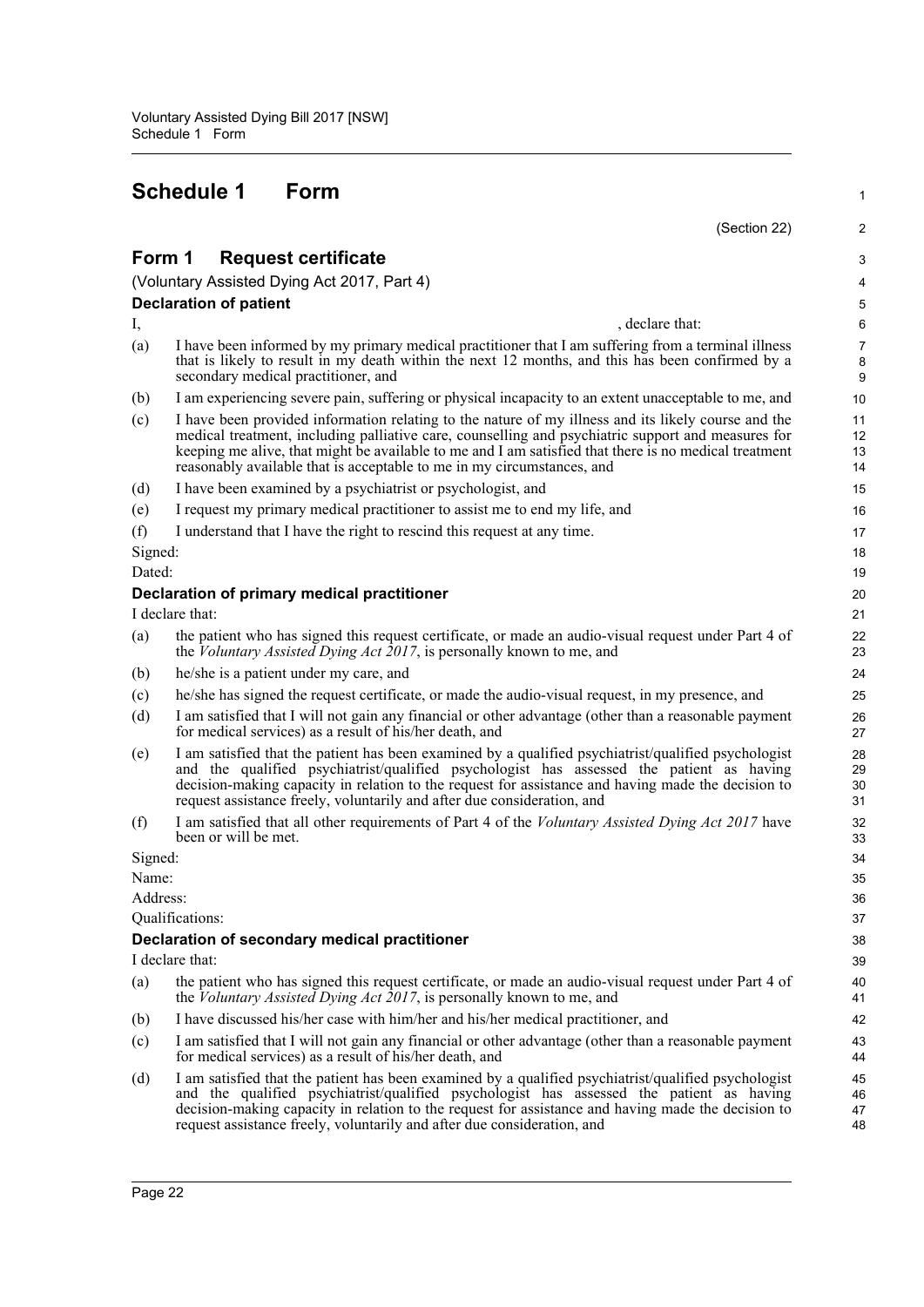(e) I am satisfied that all other requirements of Part 4 of the *Voluntary Assisted Dying Act 2017* have been or will be met. Signed: Name:

Address:

Qualifications:

#### **Declaration of interpreter**

[*Where under Part 4 of the Voluntary Assisted Dying Act 2017 an interpreter is required to be present*] I declare that:

- (a) I am an interpreter qualified as required by Part 4 of the *Voluntary Assisted Dying Act 2017*, and
- (b) the patient who has signed this request certificate, or made an audio-visual request under Part 4 of the *Voluntary Assisted Dying Act 2017*, is personally known to me, and
- (c) I have interpreted for him/her in connection with the completion and signing of this certificate, or the making of the audio-visual request, and
- (d) I am satisfied that I will not gain any financial or other advantage (other than a reasonable payment for interpreting services) as a result of his/her death, and
- (e) in my opinion, he/she understands the meaning and nature of this certificate.

Signed:

Name: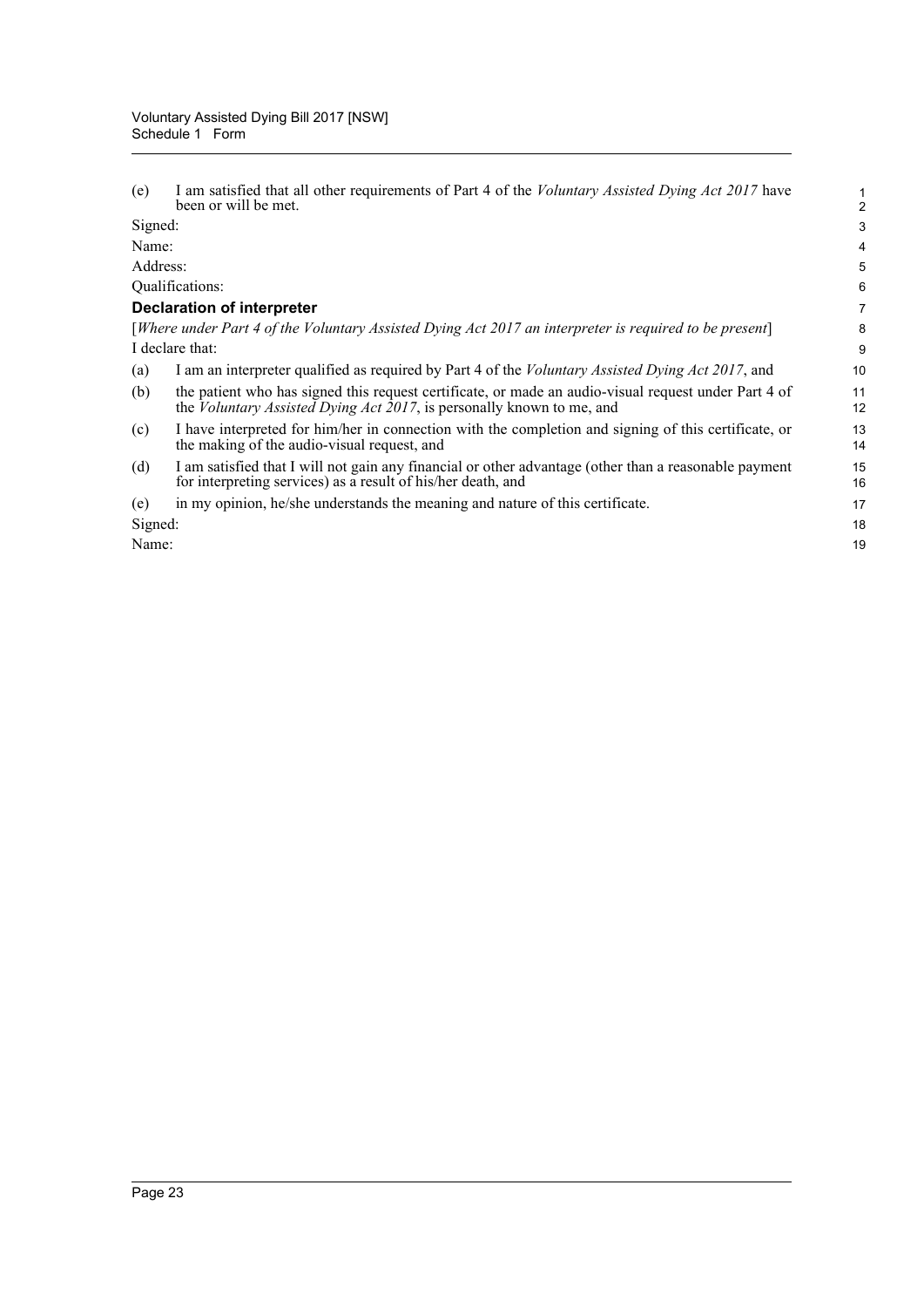<span id="page-32-0"></span>

| <b>Schedule 2</b> |                                   |                     | <b>Constitution and procedure of Review Board</b>                                                                                                                                                                                                                                        | 1                    |
|-------------------|-----------------------------------|---------------------|------------------------------------------------------------------------------------------------------------------------------------------------------------------------------------------------------------------------------------------------------------------------------------------|----------------------|
| Part 1            |                                   |                     | <b>General</b>                                                                                                                                                                                                                                                                           | 2                    |
| 1                 |                                   | <b>Definitions</b>  |                                                                                                                                                                                                                                                                                          | 3                    |
|                   |                                   |                     | In this Schedule:                                                                                                                                                                                                                                                                        | 4                    |
|                   |                                   |                     | <b>Chairperson</b> means the Chairperson of the Review Board.                                                                                                                                                                                                                            | 5                    |
|                   |                                   |                     | member means a member of the Review Board.                                                                                                                                                                                                                                               | 6                    |
|                   | Part 2<br><b>Constitution</b>     |                     |                                                                                                                                                                                                                                                                                          |                      |
| $\mathbf{2}$      | <b>Terms of office of members</b> |                     |                                                                                                                                                                                                                                                                                          | 8                    |
|                   |                                   |                     | Subject to this Schedule and the regulations, a member holds office for such period<br>(not exceeding 3 years) as is specified in the member's instrument of appointment,<br>but is eligible (if otherwise qualified) for re-appointment.                                                | 9<br>10<br>11        |
| 3                 |                                   | <b>Remuneration</b> |                                                                                                                                                                                                                                                                                          | 12                   |
|                   |                                   |                     | A member is entitled to be paid such remuneration (including travelling and<br>subsistence allowances) as the Minister may from time to time determine in respect<br>of the member.                                                                                                      | 13<br>14<br>15       |
| 4                 |                                   |                     | Vacancy in office of member                                                                                                                                                                                                                                                              | 16                   |
|                   | (1)                               |                     | The office of a member becomes vacant if the member:                                                                                                                                                                                                                                     | 17                   |
|                   |                                   | (a)                 | dies, or                                                                                                                                                                                                                                                                                 | 18                   |
|                   |                                   | (b)                 | completes a term of office and is not re-appointed, or                                                                                                                                                                                                                                   | 19                   |
|                   |                                   | (c)                 | resigns the office by instrument in writing addressed to the Minister, or                                                                                                                                                                                                                | 20                   |
|                   |                                   | (d)                 | is removed from office by the Minister under this clause, or                                                                                                                                                                                                                             | 21                   |
|                   |                                   | (e)                 | is absent from 3 consecutive meetings of the Review Board of which<br>reasonable notice has been given to the member personally or by post, except<br>on leave granted by the Minister or unless the member is excused by the<br>Minister for having been absent from those meetings, or | 22<br>23<br>24<br>25 |
|                   |                                   | (f)                 | becomes bankrupt, applies to take the benefit of any law for the relief of<br>bankrupt or insolvent debtors, compounds with his or her creditors or makes<br>an assignment of his or her remuneration for their benefit, or                                                              | 26<br>27<br>28       |
|                   |                                   | (g)                 | becomes a mentally incapacitated person, or                                                                                                                                                                                                                                              | 29                   |
|                   |                                   | (h)                 | is convicted in New South Wales of an offence that is punishable by<br>imprisonment for 12 months or more or is convicted elsewhere than in New<br>South Wales of an offence that, if committed in New South Wales, would be<br>an offence so punishable.                                | 30<br>31<br>32<br>33 |
|                   | (2)                               |                     | The Minister may remove a member from office at any time.                                                                                                                                                                                                                                | 34                   |
| 5                 |                                   |                     | Filling of vacancy in office of member                                                                                                                                                                                                                                                   | 35                   |
|                   |                                   |                     | If the office of any member becomes vacant, a person is, subject to this Act and the<br>regulations, to be appointed to fill the vacancy.                                                                                                                                                | 36<br>37             |
| 6                 |                                   | Chairperson         |                                                                                                                                                                                                                                                                                          | 38                   |
|                   | (1)                               |                     | The Chairperson vacates office as Chairperson if he or she:                                                                                                                                                                                                                              | 39                   |
|                   |                                   | (a)                 | is removed from that office by the Minister under this clause, or                                                                                                                                                                                                                        | 40                   |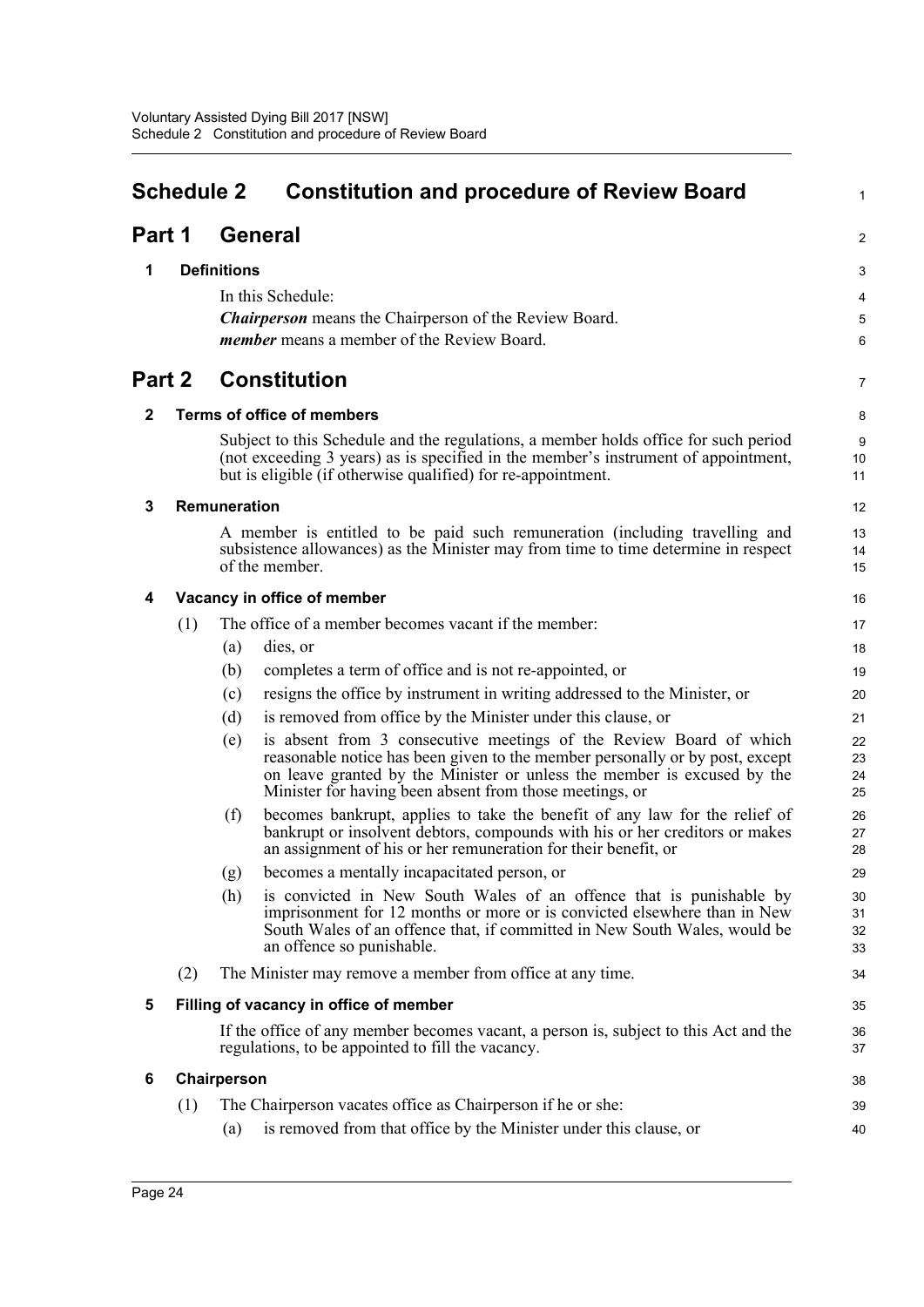|   |     | (b)     | resigns that office by instrument in writing addressed to the Minister, or                                                                                                                                                                                   | $\mathbf{1}$         |
|---|-----|---------|--------------------------------------------------------------------------------------------------------------------------------------------------------------------------------------------------------------------------------------------------------------|----------------------|
|   |     | (c)     | ceases to be a member of the Review Board.                                                                                                                                                                                                                   | $\overline{2}$       |
|   | (2) |         | The Minister may at any time remove the Chairperson from office as Chairperson.                                                                                                                                                                              | 3                    |
| 7 |     |         | <b>Disclosure of pecuniary interests</b>                                                                                                                                                                                                                     | 4                    |
|   | (1) | If:     |                                                                                                                                                                                                                                                              | $\,$ 5 $\,$          |
|   |     | (a)     | a member has a direct or indirect pecuniary interest in a matter being<br>considered or about to be considered at a meeting of the Review Board, and                                                                                                         | 6<br>$\overline{7}$  |
|   |     | (b)     | the interest appears to raise a conflict with the proper performance of the<br>member's duties in relation to the consideration of the matter,                                                                                                               | $\bf8$<br>9          |
|   |     | Board.  | the member must, as soon as possible after the relevant facts have come to the<br>member's knowledge, disclose the nature of the interest at a meeting of the Review                                                                                         | 10<br>11<br>12       |
|   | (2) |         | A disclosure by a member at a meeting of the Review Board that the member:                                                                                                                                                                                   | 13                   |
|   |     | (a)     | is a member, or is in the employment, of a specified company or other body, or                                                                                                                                                                               | 14                   |
|   |     | (b)     | is a partner, or is in the employment, of a specified person, or                                                                                                                                                                                             | 15                   |
|   |     | (c)     | has some other specified interest relating to a specified company or other body<br>or to a specified person,                                                                                                                                                 | 16<br>17             |
|   |     |         | is a sufficient disclosure of the nature of the interest in any matter relating to that<br>company or other body or to that person that may arise after the date of the disclosure<br>and that is required to be disclosed under subclause (1).              | 18<br>19<br>20       |
|   | (3) | Board.  | Particulars of any disclosure made under this clause must be recorded by the Review<br>Board in a book kept for the purpose and that book must be open at all reasonable<br>hours to inspection by any person on payment of the fee determined by the Review | 21<br>22<br>23<br>24 |
|   | (4) |         | After a member has disclosed the nature of an interest in any matter, the member<br>must not, unless the Minister or the Review Board otherwise determines:                                                                                                  | 25<br>26             |
|   |     | (a)     | be present during any deliberation of the Review Board with respect to the<br>matter, or                                                                                                                                                                     | 27<br>28             |
|   |     | (b)     | take part in any decision of the Review Board with respect to the matter.                                                                                                                                                                                    | 29                   |
|   | (5) |         | For the purposes of the making of a determination by the Review Board under<br>subclause $(4)$ , a member who has a direct or indirect pecuniary interest in a matter to<br>which the disclosure relates must not:                                           | 30<br>31<br>32       |
|   |     |         | (a) be present during any deliberation of the Review Board for the purpose of<br>making the determination, or                                                                                                                                                | 33<br>34             |
|   |     | (b)     | take part in the making by the Review Board of the determination.                                                                                                                                                                                            | 35                   |
|   | (6) |         | A contravention of this clause does not invalidate any decision of the Review Board.                                                                                                                                                                         | 36                   |
|   | (7) |         | This clause applies to a member of a committee of the Review Board and the<br>committee in the same way as it applies to a member of the Review Board and the<br>Review Board.                                                                               | 37<br>38<br>39       |
| 8 |     |         | <b>Effect of certain other Acts</b>                                                                                                                                                                                                                          | 40                   |
|   | (1) | member. | The provisions of the <i>Government Sector Employment Act 2013</i> relating to the<br>employment of Public Service employees do not apply to the appointment of a                                                                                            | 41<br>42<br>43       |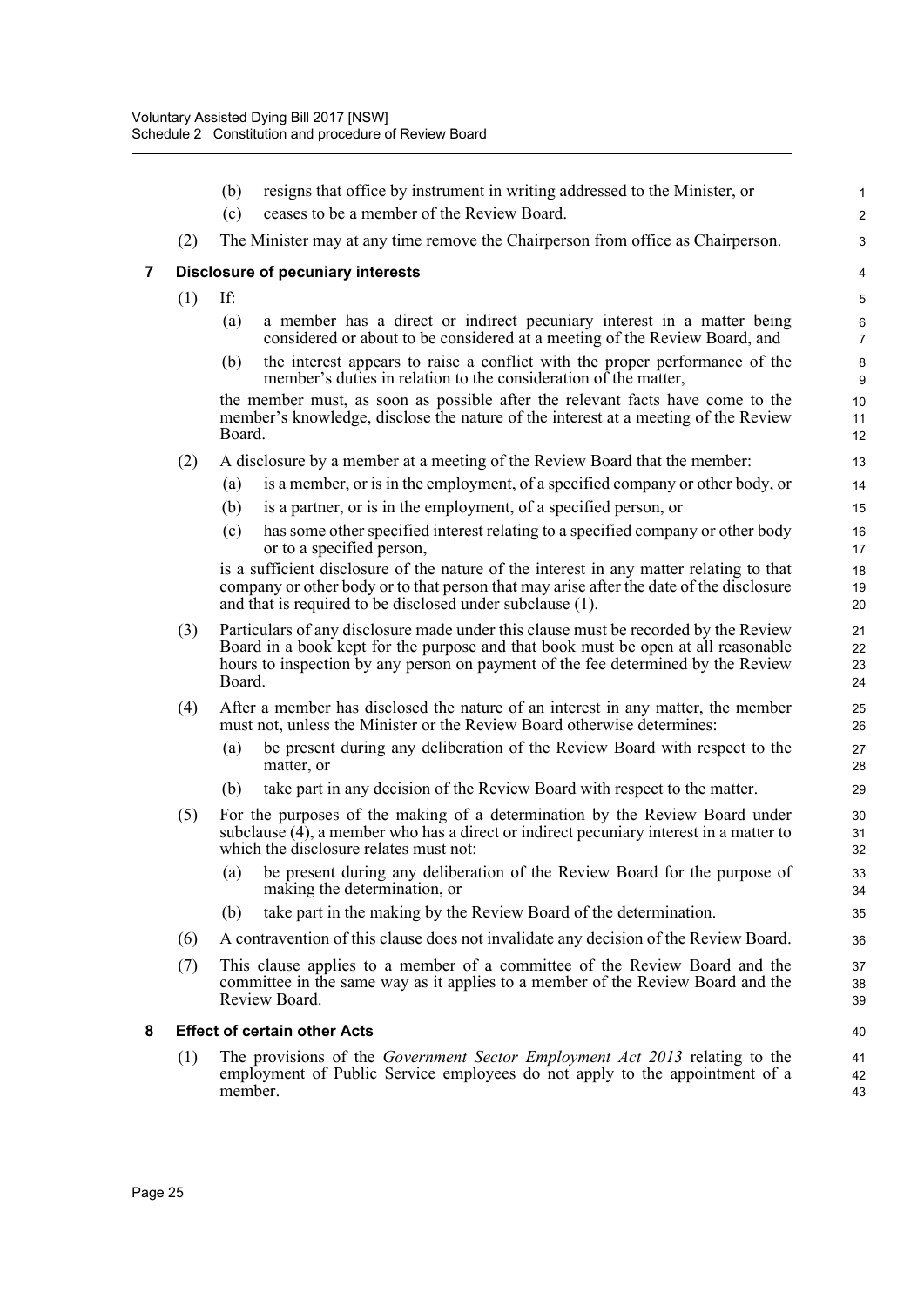- (2) If by or under any Act provision is made:
	- (a) requiring a person who is the holder of a specified office to devote the whole of his or her time to the duties of that office, or
	- (b) prohibiting the person from engaging in employment outside the duties of that office,

the provision does not operate to disqualify the person from holding that office and also the office of a member or from accepting and retaining any remuneration payable to the person under this Act as a member.

#### **9 Personal liability**

- (1) A matter or thing done or omitted to be done by the Review Board, a member of the Review Board or a person acting under the direction of the Review Board does not, if the matter or thing was done or omitted to be done in good faith for the purpose of executing this or any other Act, subject a member or a person so acting personally to any action, liability, claim or demand.
- (2) However, any such liability attaches instead to the Crown.

### **Part 3 Procedure**

#### **10 General procedure**

The procedure for the calling of meetings of the Review Board and for the conduct of business at those meetings is, subject to this Act and the regulations, to be as determined by the Review Board.

#### **11 Quorum**

The quorum for a meeting of the Review Board is a majority of its members for the time being.

#### **12 Presiding member**

- (1) The Chairperson (or, in the absence of the Chairperson, a person elected by the members of the Review Board who are present at a meeting of the Review Board) is to preside at a meeting of the Review Board.
- (2) The presiding member has a deliberative vote and, in the event of an equality of votes, has a second or casting vote.

#### **13 Voting**

A decision supported by a majority of the votes cast at a meeting of the Review Board at which a quorum is present is the decision of the Review Board.

#### **14 Transaction of business outside meetings or by telephone etc**

- (1) The Review Board may, if it thinks fit, transact any of its business by the circulation of papers among all the members of the Review Board for the time being, and a resolution in writing approved in writing by a majority of those members is taken to be a decision of the Review Board made at a meeting of the Review Board.
- (2) The Review Board may, if it thinks fit, transact any of its business at a meeting at which members (or some members) participate by telephone or other electronic means, but only if any member who speaks on a matter before the meeting can be heard by the other members.
- (3) For the purposes of:
	- (a) the approval of a resolution under subclause (1), or

16

21  $22$ 23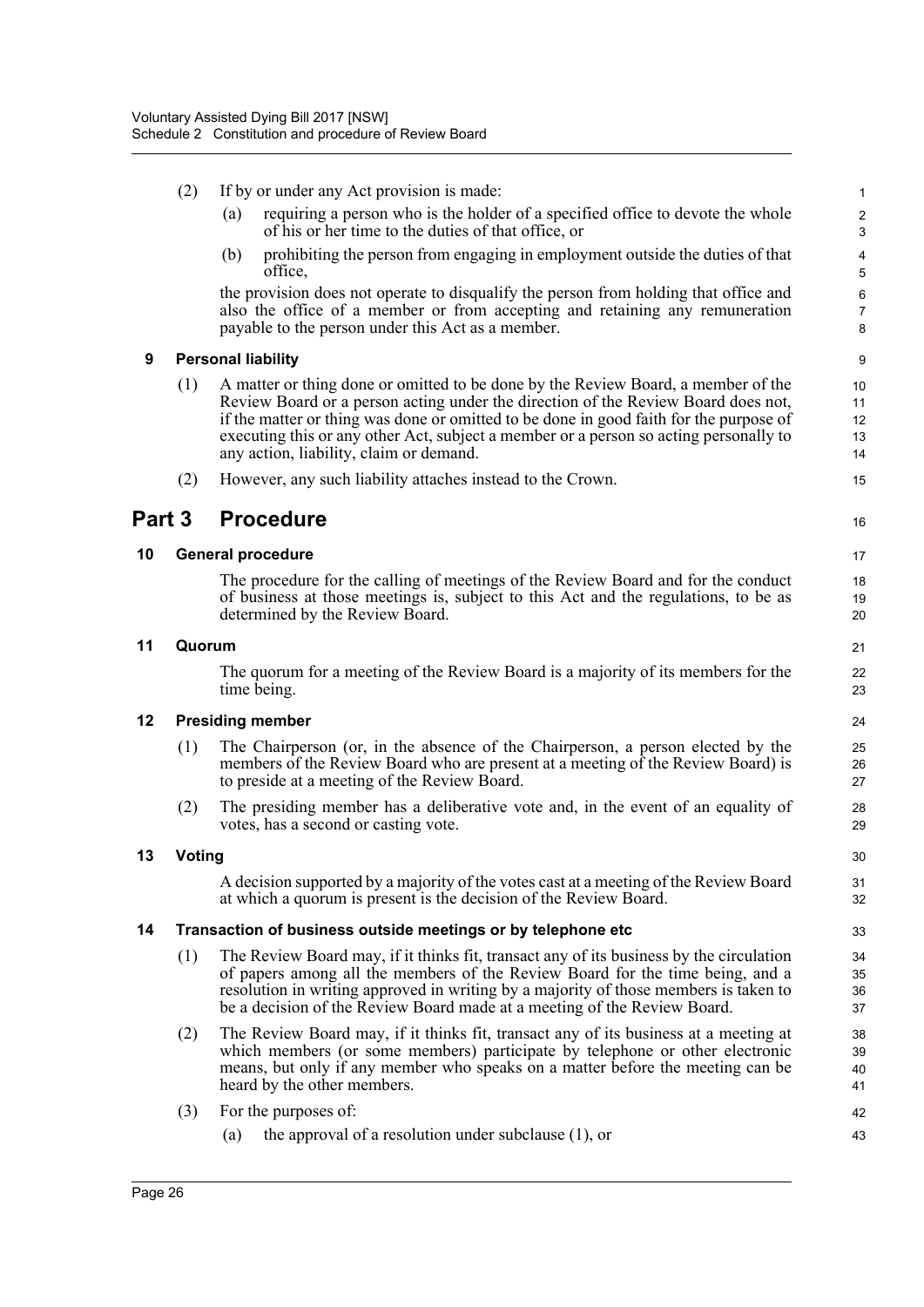|     | a meeting held in accordance with subclause (2),<br>(b)                                                                                         | 1                   |
|-----|-------------------------------------------------------------------------------------------------------------------------------------------------|---------------------|
|     | the Chairperson and each other member have the same voting rights as they have at<br>an ordinary meeting of the Review Board.                   | $\mathcal{P}$<br>3  |
| (4) | A resolution approved under subclause (1) is, subject to the regulations, to be<br>recorded in the minutes of the meetings of the Review Board. | $\overline{4}$<br>5 |
| (5) | Papers may be circulated among the members for the purposes of subclause (1) by<br>electronic means.                                            | 6<br>7              |